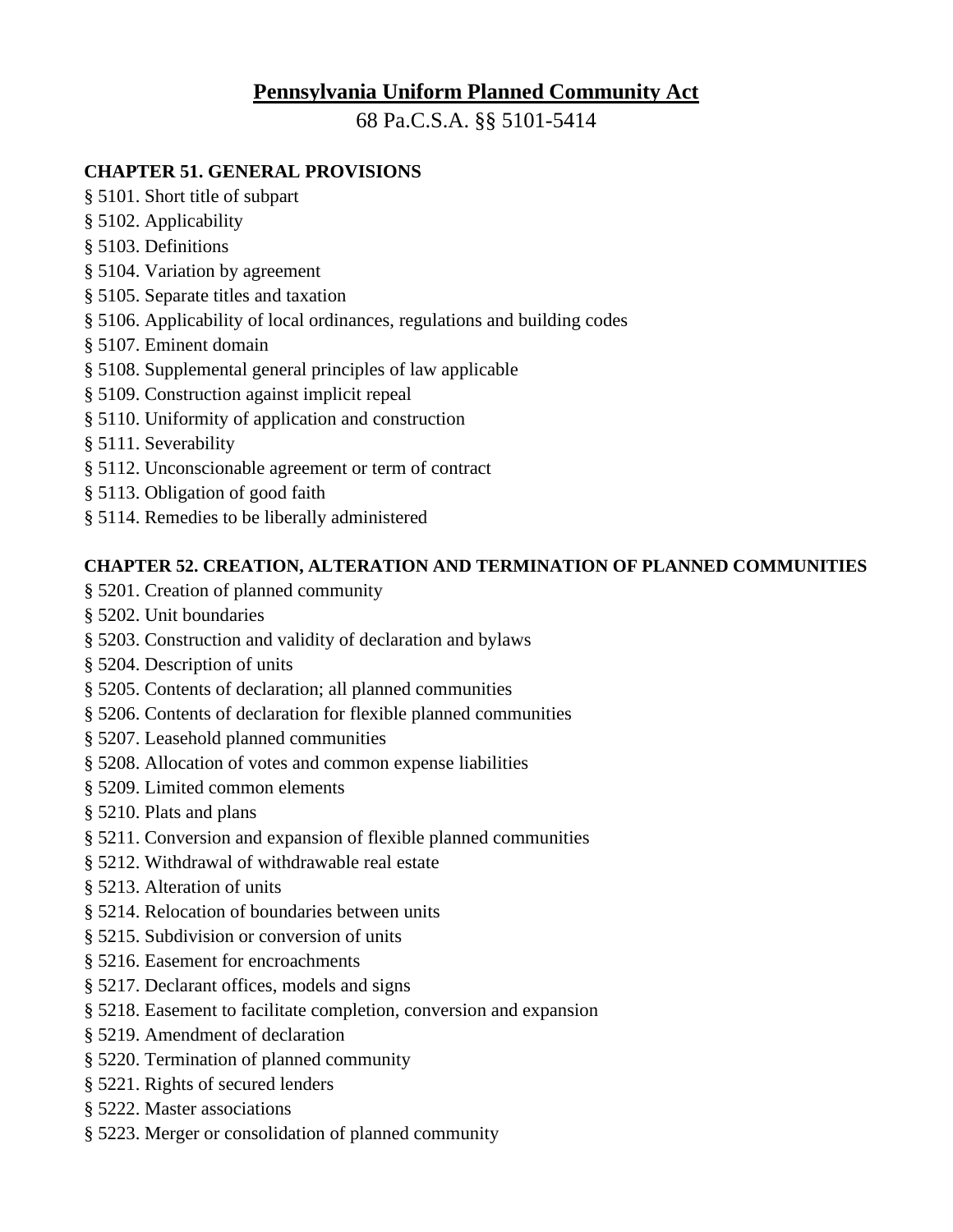# **CHAPTER 53. MANAGEMENT OF PLANNED COMMUNITY**

- § 5301. Organization of unit owners' association
- § 5302. Power of unit owners' association
- § 5303. Executive board members and officers
- § 5304. Transfer of special declarant rights
- § 5305. Termination of contracts and leases of declarant
- § 5306. Bylaws
- § 5307. Upkeep of planned community
- § 5308. Meetings
- § 5309. Quorums
- § 5310. Voting; proxies
- § 5311. Tort and contract liability
- § 5312. Insurance
- § 5313. Surplus funds
- § 5314. Assessments for common expenses
- § 5315. Lien for assessments
- § 5316. Association records
- § 5317. Association as trustee
- § 5318. Conveyance or encumbrance of common facilities
- § 5319. Other liens affecting planned community
- § 5320. Declarant delivery of items to association
- § 5321. Alternative dispute resolution in planned communities
- § 5322. Complaints filed with Bureau of Consumer Protection

#### **CHAPTER 54. PROTECTION OF PURCHASERS**

- § 5401. Applicability; waiver
- § 5402. Public offering statement; general provisions
- § 5403. Public offering statement; time-share estates
- § 5404. Public offering statement; planned communities containing conversion buildings
- § 5405. Public offering statement; planned community securities
- § 5406. Purchaser's right to cancel
- § 5407. Resales of units
- § 5408. Escrow of deposits
- § 5409. Release of liens
- § 5410. Planned communities containing conversion buildings
- § 5411. Warranty against structural defects
- § 5412. Effect of violations on rights of action
- § 5413. Labeling of promotional material
- § 5414. Declarant's obligation to complete and restore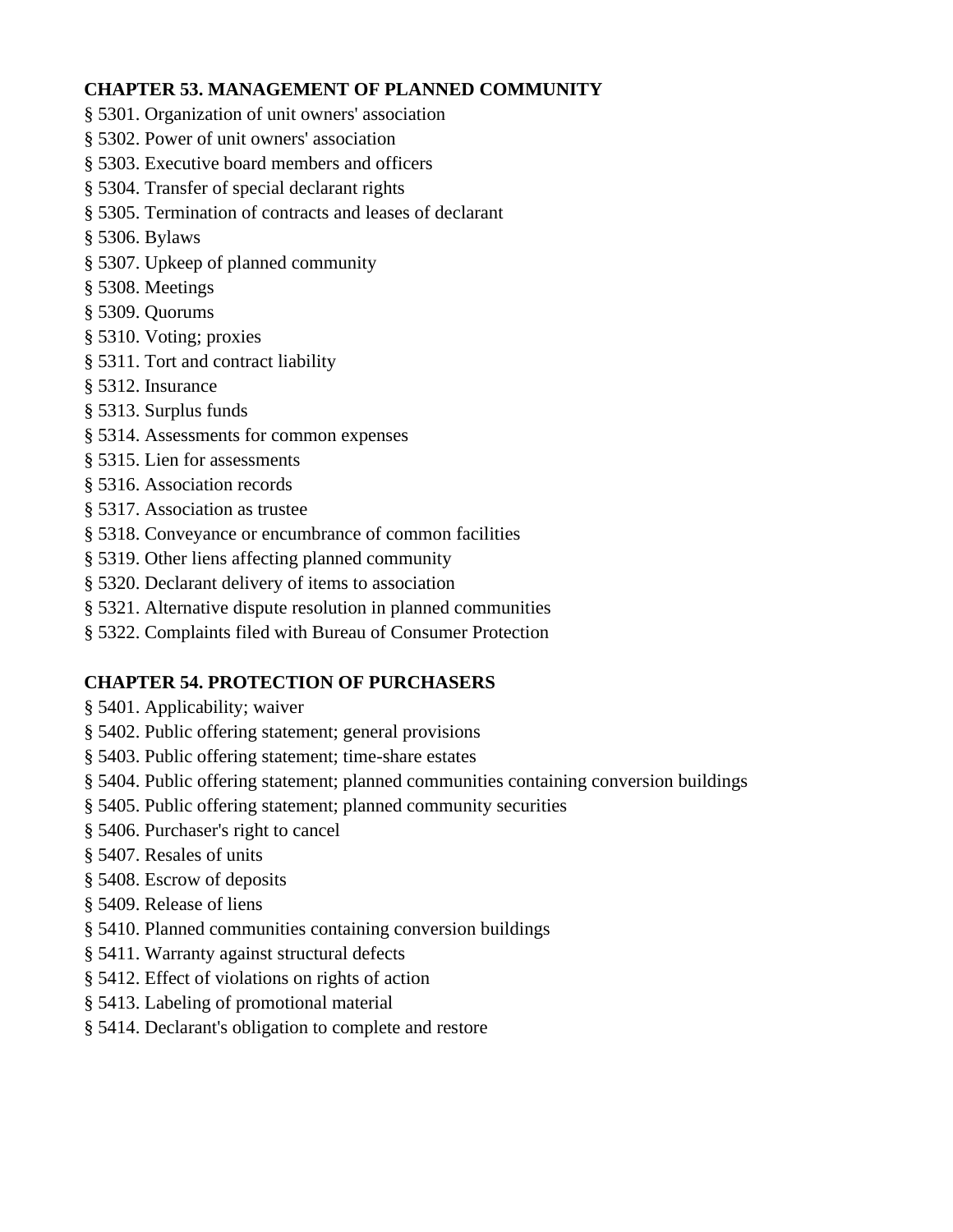#### **§ 5101. Short title of subpart**

This subpart shall be known and may be cited as the Uniform Planned Community Act.

#### **§ 5102. Applicability**

**(a) General rule.--**This subpart applies to all planned communities created within this Commonwealth after the effective date of this subpart; but, if:

(1) such a planned community contains no more than 12 units and is not subject to any rights under section 5215 (relating to subdivision or conversion of units) to subdivide units or to convert into common elements or under section5211 (relating to conversion and expansion of flexible planned communities) to add additional real estate, create units or limited common elements within convertible real estate or withdraw real estate, it is subject only to sections 5105 (relating to separate titles and taxation), 5106 (relating to applicability of local ordinances, regulations and building codes), 5107 (relating to eminent domain) and 5218 (relating to easement to facilitate completion, conversion and expansion) unless the declaration provides that the entire subpart is applicable; or

(2) such a planned community, regardless of the number of units, has common elements or limited common elements which include only storm water management facilities and related devices, real estate containing signage, lighting, landscaping, gates, walls, fences or monuments or open space and is not subject to any rights under section 5215 or under section 5211, it shall be subject only to the sections listed in paragraph (1), the provisions of sections 5103 (relating to definitions), 5104 (relating to variation by agreement), 5105, 5106, 5107, 5108 (relating to supplemental general principles of law applicable), 5109 (relating to construction against implicit repeal), 5110 (relating to uniformity of application and construction), 5111 (relating to severability), 5112 (relating to unconscionable agreement or term of contract), 5113 (relating to obligation of good faith) and 5114 (relating to remedies to be liberally administered) and the provisions of Chapter 53 (relating to management of planned community) and sections 5407 (relating to resales of units), 5408 (relating to escrow of deposits), 5409 (relating to release of liens) and 5411 (relating to warranty against structural defects) unless the declaration provides that the entire subpart is applicable. If a planned community is subject to the provisions of this paragraph, a declarant shall:

(i) include provisions in any sales agreement for a unit of such planned community which states that an association exists or may be created to own and manage certain generally described common elements or limited common elements and that there may be imposed by the association assessments upon unit owners for expenses related to the ownership, management, administration or regulation of such elements; and

(ii) prepare and record a declaration in the manner set forth in section 5205 (relating to contents of declaration; all planned communities) or 5206 (relating to contents of declaration for flexible planned communities) or covenants and restrictions as may be appropriate for the planned community. The declarant shall provide to the purchaser copies of the proposed or recorded declaration or covenants and restrictions, an actual or proposed budget of the planned community in accordance with the provisions of section 5402(a)(7) (relating to public offering statement; general provisions) and the actual or proposed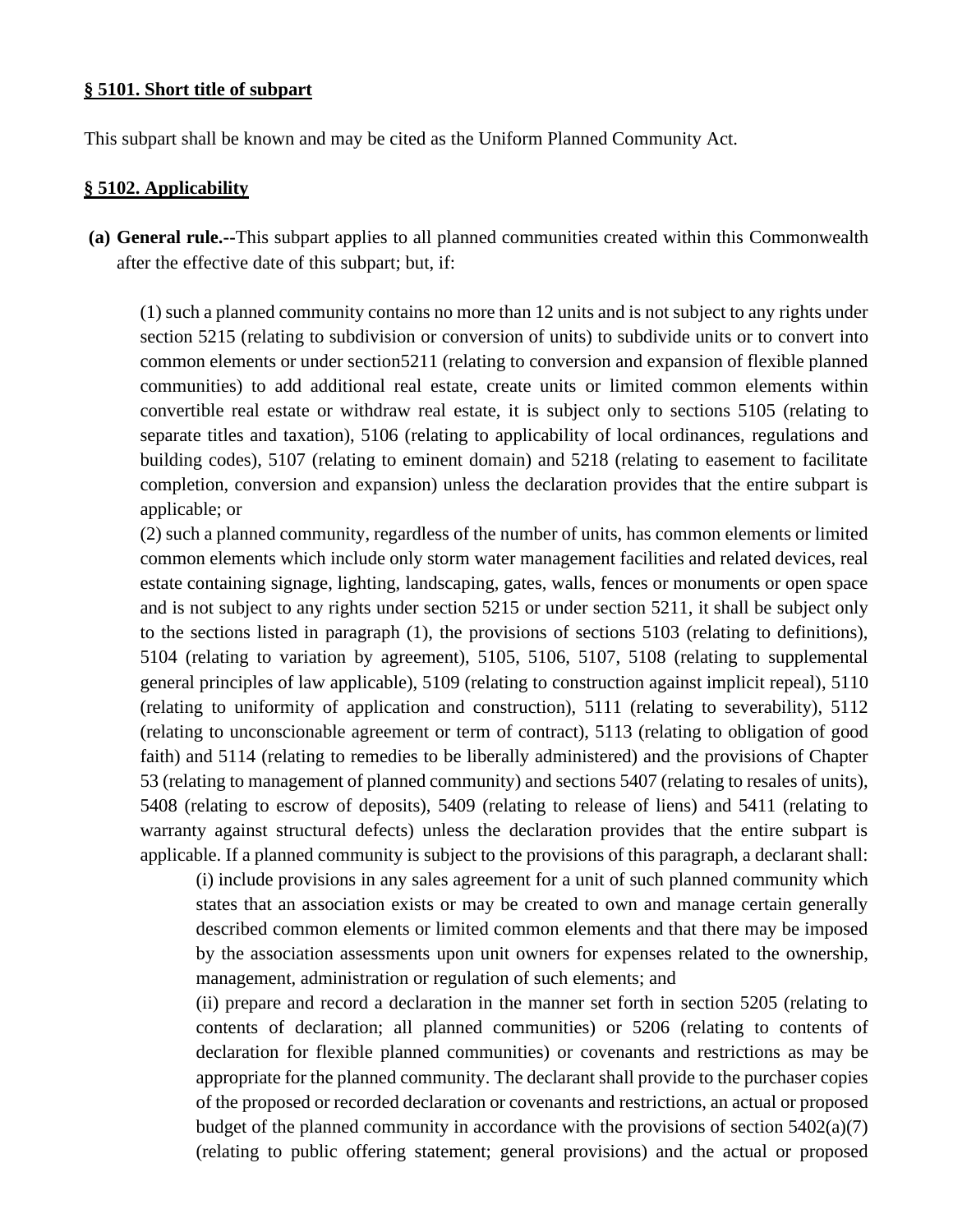bylaws of the association, provided that the purchaser has the right, before conveyance, to cancel the agreement within seven days of the date of receiving a copy of the proposed or recorded declaration or covenants and restrictions, the actual or proposed budget and the actual or proposed bylaws.

As used in this paragraph, the term "open space" shall include an area of land or an area of water or a combination of land and water within a planned community intended for the use or enjoyment of residents, including, but not limited to, ball fields and courts, parks, walking, hiking or biking trails, wetlands, wooded areas and walkways and driveways providing access thereto or parking intended for users of such open space. The term does not include streets, utility lines or facilities or swimming pools or clubhouses owned or leased and maintained by the association.

**(b) Retroactivity.--**Except as provided in subsection (c), sections 5105, 5106, 5107, 5203 (relating to construction and validity of declaration and bylaws), 5204 (relating to description of units), 5218, 5219 (relating to amendment of declaration), 5223 (relating to merger or consolidation of planned community), 5302(a)(1) through (6) and (11) through (15) (relating to power of unit owners' association), 5311 (relating to tort and contract liability), 5315 (relating to lien for assessments), 5316 (relating to association records), 5407 (relating to resales of units) and 5412 (relating to effect of violations on rights of action) and section 5103 (relating to definitions), to the extent necessary in construing any of those sections, apply to all planned communities created in this Commonwealth before the effective date of this subpart; but those sections apply only with respect to events and circumstances occurring after the effective date of this subpart and do not invalidate specific provisions contained in existing provisions of the declaration, bylaws or plats and plans of those planned communities.

#### **(b.1) Retroactivity.--**

(1) Sections 5103, 5108, 5113, 5220(i) (relating to termination of planned community), 5222 (relating to master associations),  $5302(a)(8)(i)$ ,  $(16)$  and  $(17)$  (relating to power of unit owners' association), 5303(a) and (b) (relating to executive board members and officers), 5307 (relating to upkeep of planned community), 5314 (relating to assessments for common expenses) and 5319 (relating to other liens affecting planned community), to the extent necessary in construing any of those sections, apply to all planned communities created in this Commonwealth before the effective date of this subpart, but those sections apply only with respect to events and circumstances occurring after the effective date of this subsection and do not invalidate specific provisions contained in existing provisions of the declaration, bylaws or plats and plans of those planned communities.

(2) Section 5303(c) and (d), to the extent necessary in construing any of those subsections, apply to all planned communities created in this Commonwealth before the effective date of this subpart, but those subsections apply only with respect to events and circumstances occurring 180 days after the effective date of this subsection and do not invalidate specific provisions contained in existing provisions of the declaration, bylaws or plats and plans of those planned communities.

**(c) Nonflexible planned communities.--**If a planned community created within this Commonwealth before the effective date of this subpart contains no more than 12 units and is not a flexible planned community, it is subject only to sections 5105, 5106, 5107 and 5218 unless the declaration is amended in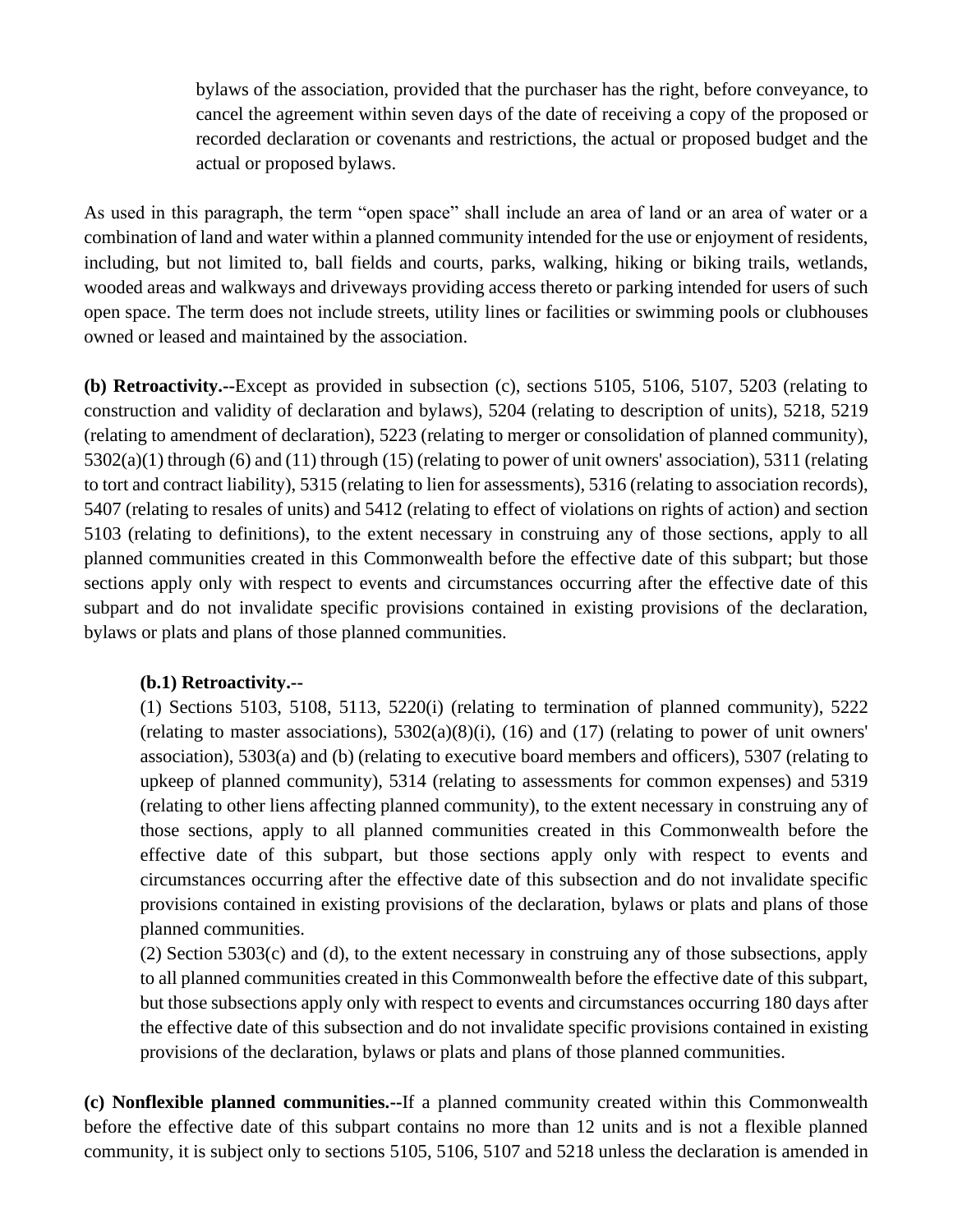conformity with applicable law and with the procedures and requirements of the declaration to take advantage of the provisions of subsection (d), in which case all the sections enumerated in subsection (b) apply to that planned community.

#### **(d) Amendments to declarations, bylaws, plats and plans.--**

(1) In the case of amendments to the declaration, bylaws and plats and plans of any planned community created before the effective date of this subpart:

(i) If the result accomplished by the amendment was permitted by law prior to this subpart, the amendment may be made either in accordance with that law, in which case that law applies to that amendment, or may be made under this subpart.

(ii) If the result accomplished by the amendment is permitted by this subpart and was not permitted by law prior to this subpart, the amendment may be made under this subpart.

(2) An amendment to the declaration, bylaws or plats and plans authorized by this subsection to be made under this subpart must be adopted in conformity with applicable law and with the procedures and requirements specified by the document being amended. If any such amendment grants to any person any rights, powers or privileges permitted by this subpart, all correlative obligations, liabilities and restrictions in this subpart also apply to that person.

**(e) Nonresidential units.--**This subpart does not apply to a planned community in which all units are restricted exclusively to nonresidential use unless the declaration provides that the subpart does apply to that planned community. This subpart applies to a planned community containing both units which are restricted exclusively to nonresidential use and other units which are not so restricted only if the declaration so provides or if the real estate comprising the units which may

be used for residential purposes would be a planned community in the absence of the units which may not be used for residential purposes.

**(f) Planned communities outside Commonwealth.--**This subpart does not apply to planned communities or units located outside this Commonwealth, but the public offering statement provisions under sections 5402 (relating to public offering statement; general provisions) through 5405 (relating to public offering statement; planned community securities) shall apply to all contracts for the disposition thereof signed in this Commonwealth by any purchaser unless exempt under section 5401(b)(2) (relating to applicability; waiver).

#### **§ 5103. Definitions**

The following words and phrases when used in this subpart and in the declaration and bylaws shall have the meanings given to them in this section unless specifically provided otherwise or unless the context clearly indicates otherwise:

**"Additional real estate."** Real estate that may be added to a planned community.

**"Affiliate of a declarant."** Any person who controls, is controlled by or is under common control with a declarant.

(1) A person "controls" a declarant if the person: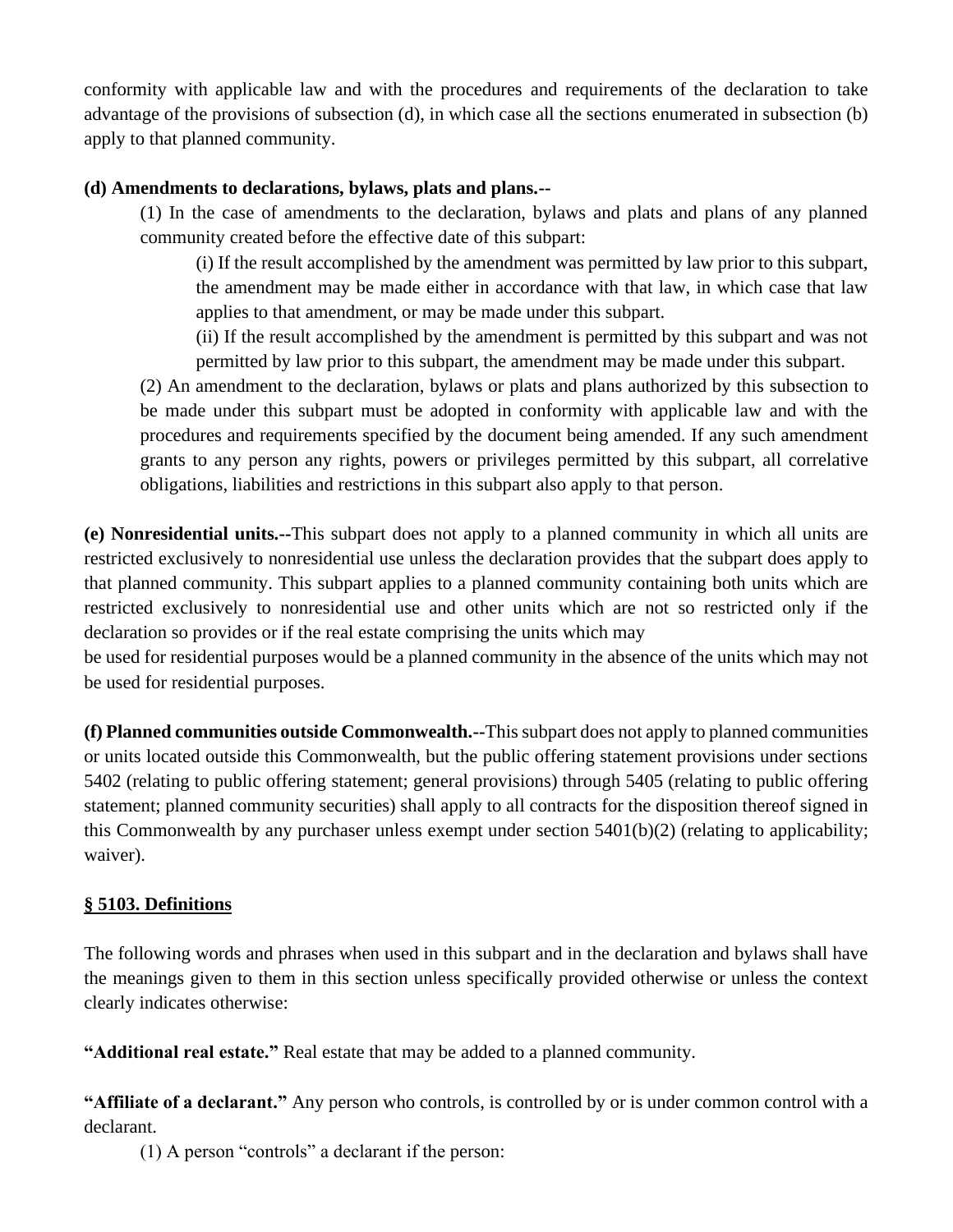(i) is a general partner, officer, director or employer of the declarant;

(ii) directly or indirectly or acting in concert with one or more other persons or through one or more subsidiaries owns, controls, holds with power to vote or holds proxies representing more than 20% of the voting interest in the declarant;

(iii) controls in any manner the election of a majority of the directors of the declarant; or

(iv) has contributed more than 20% of the capital of the declarant.

(2) A person "is controlled by" a declarant if the declarant:

(i) is a general partner, officer, director or employer of the person;

(ii) directly or indirectly or acting in concert with one or more other persons or through one or more subsidiaries owns, controls, holds with power to vote or holds proxies representing more than 20% of the voting interest in the person;

(iii) controls in any manner the election of a majority of the directors of the person; or

(iv) has contributed more than 20% of the capital of the person.

(3) Control does not exist if the powers described in paragraphs (1) and (2) are held solely as security for an obligation and are not exercised.

**"Allocated interests."** The common expense liability and votes in the association allocated to each unit.

**"Alternative dispute resolution."** A procedure for settling a dispute by means other than litigation, such as arbitration or mediation.

**"Association"** or **"unit owners' association."** The unit owners association organized under section 5301 (relating to organization of unit owners' association).

**"Common elements."** Common facilities or controlled facilities.

**"Common expense liability."** The liability for common expenses allocated to each unit under section 5208 (relating to allocation of votes and common expense liabilities).

**"Common expenses."** Expenditures made by or financial liabilities of the association, together with any allocations to reserves. The term includes general common expenses and limited common expenses.

**"Common facilities."** Any real estate within a planned community which is owned by the association, leased to the association or designated as common facilities, common area or open space or other similar term intended to identify a parcel in the declaration or the plats and plans recorded or referenced in the declaration. The term does not include a unit.

**"Condominium."** Real estate, portions of which are designated for separate ownership and the remainder of which is designated for common ownership solely by the owners of those portions. Real estate is not a condominium unless the undivided interests in the portions of the real estate designated for common ownership are vested in the unit owners.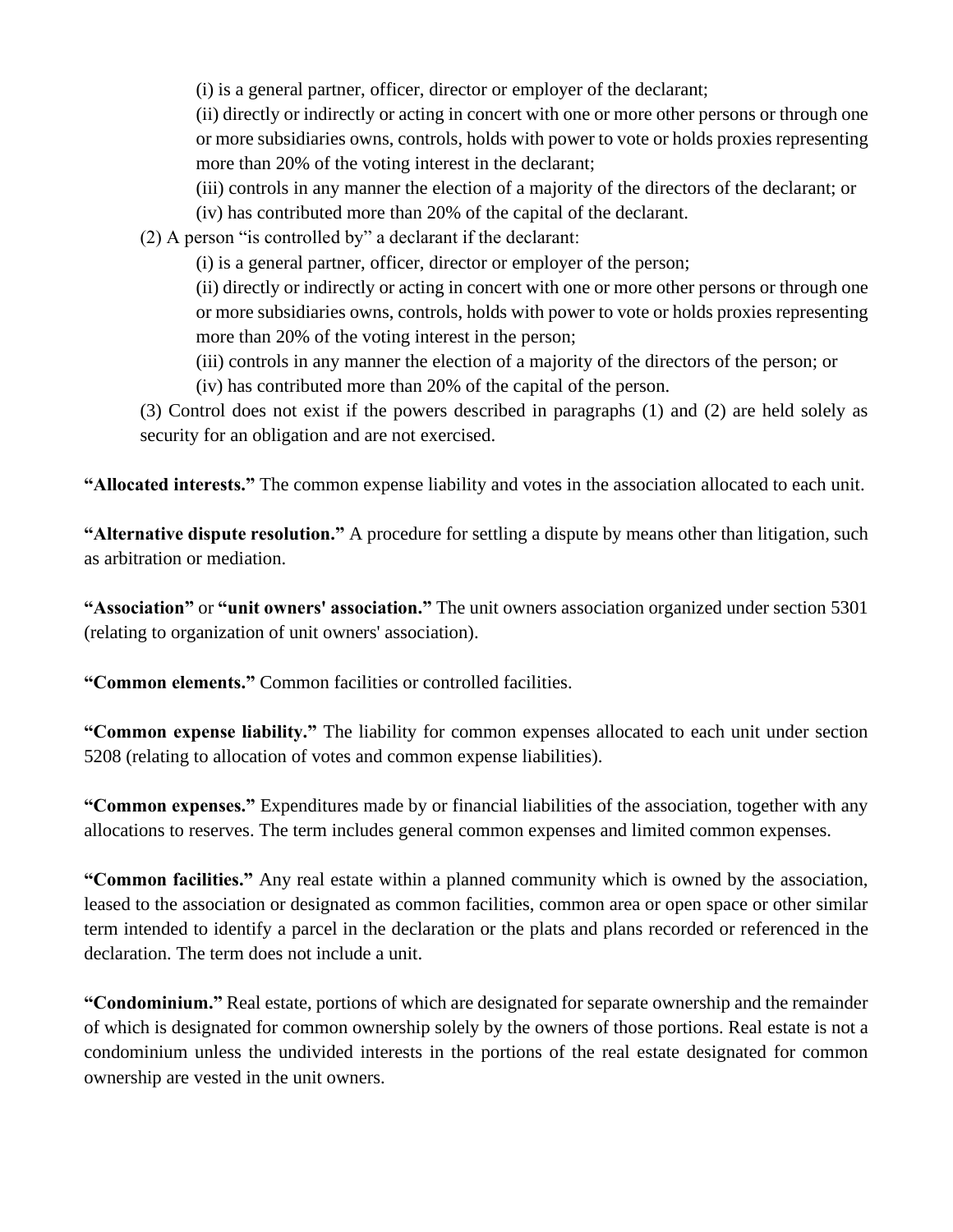**"Controlled facilities."** Any real estate within a planned community, whether or not a part of a unit, that is not a common facility but is maintained, improved, repaired, replaced, regulated, managed, insured or controlled by the association.

**"Conversion building."** A building that, at any time before the conversion notice date with respect to the planned community in which the building is located, was occupied wholly or partially by persons other than purchasers and persons who occupy with the consent of purchasers.

**"Conversion notice."** The notice required to be given to tenants and subtenants by the terms of section 5410(a) (relating to planned communities containing conversion buildings).

**"Conversion notice date."** The date on which the conversion notice is placed in the United States mail, in the case of mailed notices, or is delivered to the unit leased by the recipient, in the case of hand-delivered notices.

**"Convertible real estate."** A portion of a flexible planned community not within a building containing a unit, within which additional units, limited common facilities or limited controlled facilities or any combination thereof may be created.

**"Cooperative."** Real estate owned by a corporation, trust, trustee, partnership or unincorporated association, if the governing instruments of that organization provide that each of the organization's members, partners, stockholders or beneficiaries is entitled to exclusive occupancy of a designated portion of that real estate.

#### **"Declarant."**

(1) If a planned community has been created, the term means any of the following:

(i) Any person who has executed a declaration or an amendment to a declaration to add additional real estate. This subparagraph excludes a person holding interest in the real estate solely as security for an obligation; a person whose interest in the real estate will not be conveyed to unit owners; and, in the case of a leasehold planned community, a lessor who possesses no special declarant rights and who is not an affiliate of a declarant who possesses special declarant rights.

(ii) A person who succeeds under section 5304 (relating to transfer of special declarant rights) to any special declarant rights.

(2) If the planned community has not yet been created, the term means any person who offers to dispose of or disposes of the person's interest in a unit to be created and not previously disposed of.

(3) If a declaration is executed by a trustee of a land trust, the term means the beneficiary of the trust.

**"Declaration."** Any instrument, however denominated, that creates a planned community and any amendment to that instrument.

**"Development rights."** Any right or combination of rights reserved by a declarant in the declaration:

(1) to add real estate to a planned community;

(2) to create units, common facilities, limited common facilities, controlled facilities or limited controlled facilities within a planned community;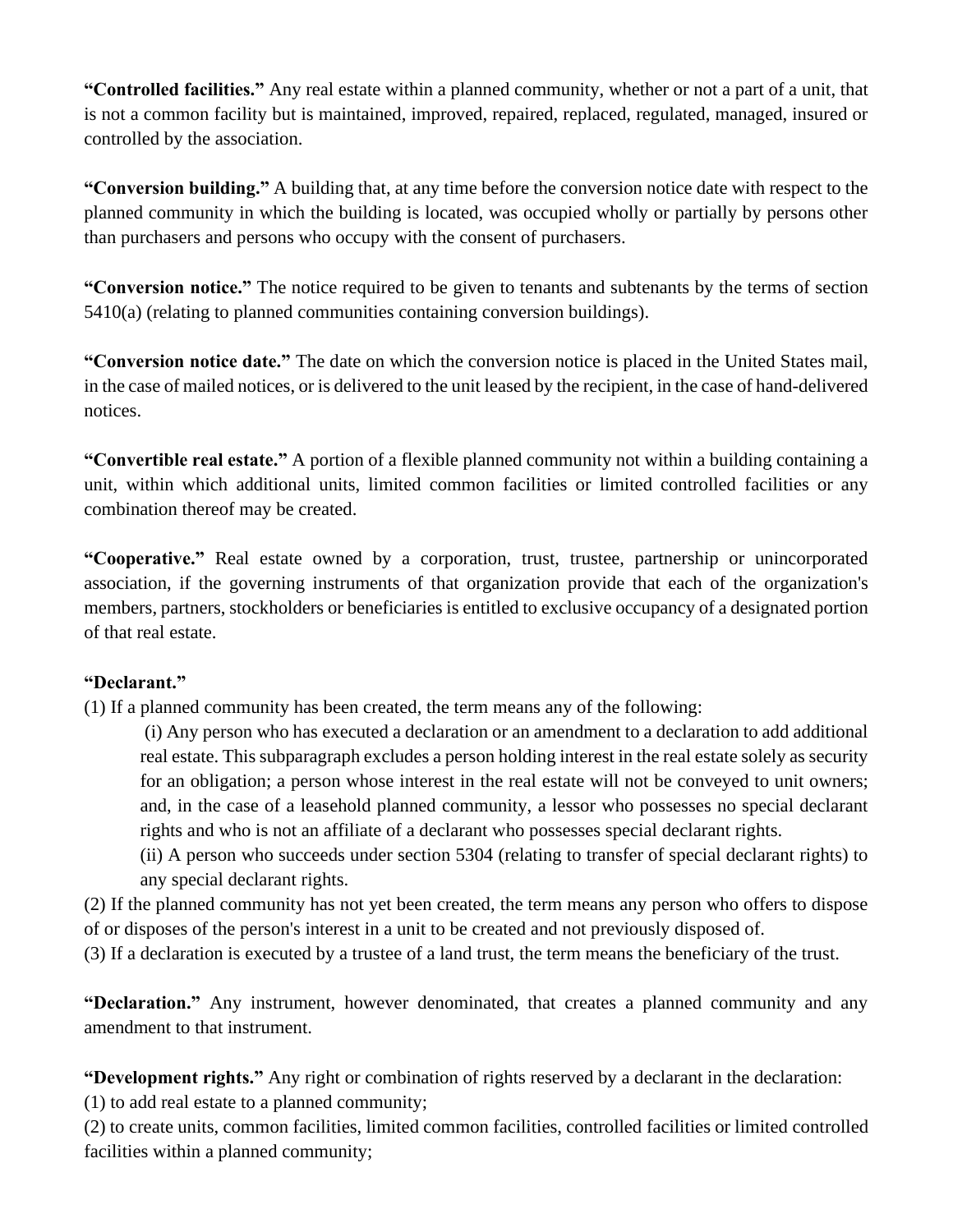(3) to subdivide units to convert units into common facilities or controlled facilities; or (4) to withdraw real estate from a planned community.

**"Disposition."** A voluntary transfer to a purchaser of any legal or equitable interest in a unit or a proposed unit. The term does not include the transfer or release of a security interest.

**"Executive board."** The body, regardless of name, designated in the declaration to act on behalf of the association.

**"Flexible planned community**." A planned community containing withdrawable or convertible real estate or a planned community to which additional real estate may be added or a combination thereof.

**"General common expenses."** All common expenses other than limited common expenses.

**"Identifying number."** A symbol or address that identifies only one unit in a planned community.

**"Installment sale contract."** An executory contract for the purchase and sale of a unit or interest in a unit under which the purchaser is obligated to make more than five installment payments to the seller after execution of the contract and before the time appointed for the conveyance of title to the unit or interest in the unit.

## **"Interval estate."** A combination of:

(1) an estate for years in a unit, during the term of which title to the unit rotates among the time-share owners thereof, vesting in each of them in turn for periods established by a fixed recorded schedule, with the series thus established recurring regularly until the term expires; coupled with

(2) a vested undivided fee simple interest in the remainder in that unit, the magnitude of that interest having been established by the declaration or by the deed creating the interval estate.

**"Leasehold planned community."** A planned community in which all or a portion of the real estate is subject to a lease the expiration or termination of which will terminate the planned community or reduce its size.

**"Limited common element."** A limited common facility or a limited controlled facility.

**"Limited common expenses."** All expenses identified as such under section 5314(c) (relating to assessments for common expenses).

**"Limited common facility."** A portion of the common facilities allocated by or pursuant to the declaration or by the operation of section 5202(2) or (3) (relating to unit boundaries) for the exclusive use of one or more but fewer than all of the units.

**"Limited controlled facility."** A portion of the controlled facilities, other than controlled facilities which are themselves part of a unit, allocated by or pursuant to the declaration or by operation of section 5202(2) or (3) (relating to unit boundaries) for the exclusive use of one or more but fewer than all of the units.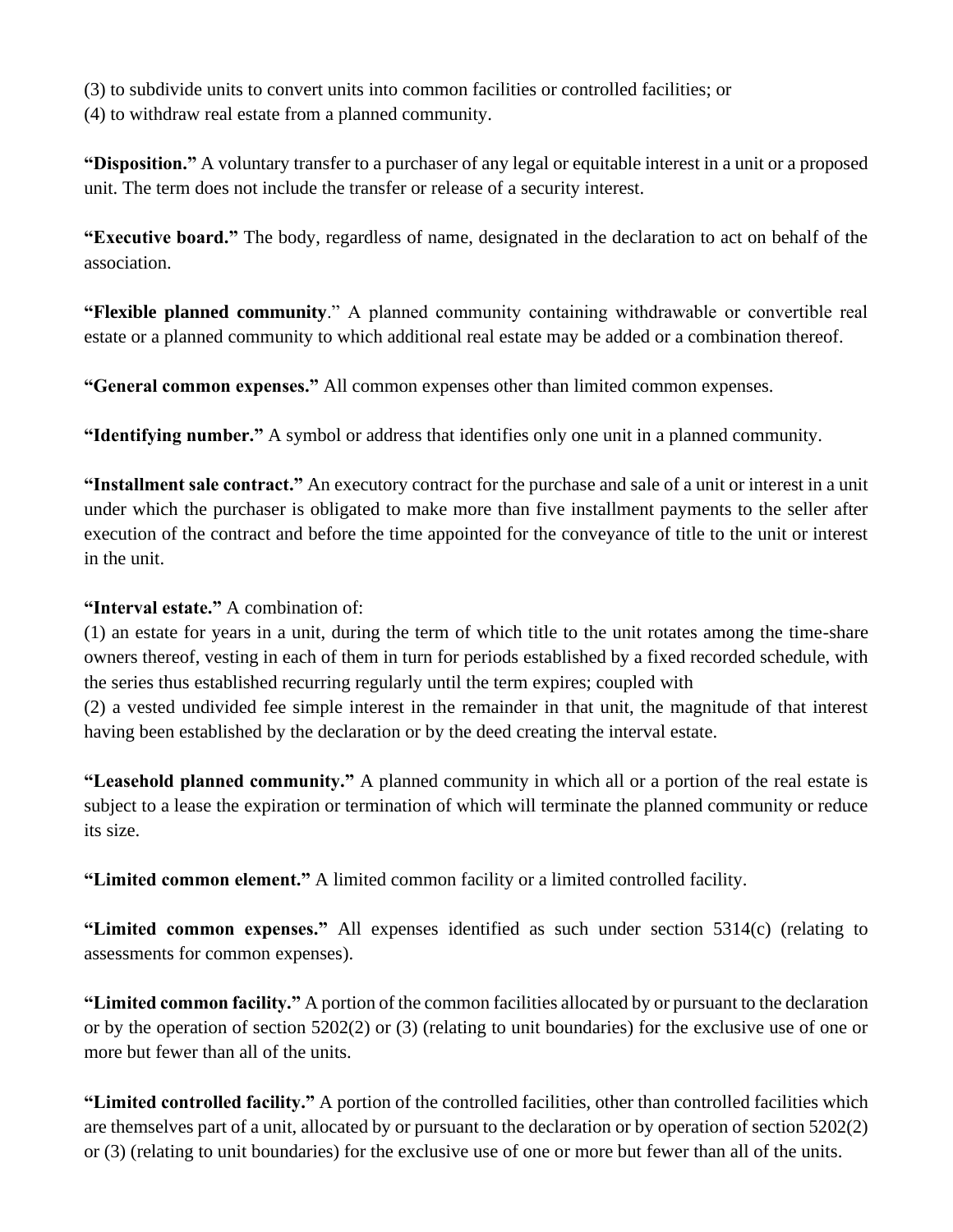**"Master association."** An organization described in section 5222 (relating to master associations), whether or not it is also an association described in section 5301 (relating to organization of unit owners' association).

**"Offer" or "offering."** Any advertisement, inducement, solicitation or attempt to encourage any person to acquire any interest in a unit other than as security for an obligation. The term does not include an advertisement in a newspaper or other periodical of general circulation or in a broadcast medium to the general public of a planned community not located in this Commonwealth if the advertisement states that an offer or offering may be made only in compliance with the law of the jurisdiction in which the planned community is located.

**"Original lease termination date."** The date on which the lease or sublease of a residential tenant or subtenant in possession of a unit in a conversion building will expire by the terms of the lease or sublease, after taking into account any renewal or extension rights that may have been exercised prior to the conversion notice date.

**"Person."** A natural person, corporation, partnership, association, trust, other entity or any combination thereof.

**"Planned community."** Real estate with respect to which a person, by virtue of ownership of an interest in any portion of the real estate, is or may become obligated by covenant, easement or agreement imposed on the owner's interest to pay any amount for real property taxes, insurance, maintenance, repair, improvement, management, administration or regulation of any part of the real estate other than the portion or interest owned solely by the person. The term excludes a cooperative and a condominium, but a condominium or cooperative may be part of a planned community. For purposes of this definition, "ownership" includes holding a leasehold interest of more than 20 years, including renewal options, in real estate. The term includes nonresidential campground communities.

**"Purchaser."** A person other than a declarant who, by means of a disposition, acquires a legal or equitable interest in a unit, other than either a leasehold interest of less than 20 years, including renewal options, or as security for an obligation. The term includes a person who will become a unit owner in a leasehold planned community upon consummation of the disposition.

**"Real estate."** Any fee, leasehold or other estate or interest in, over or under land, including structures, fixtures and other improvements and interests which by custom, usage or law pass with a conveyance of land though not described in the contract of sale or instrument of conveyance. The term includes parcels with or without upper or lower boundaries and spaces that may be filled with air or water.

**"Residential purposes."** Use for dwelling or recreational purposes, or both.

**"Residential subtenant."** An individual lawfully occupying real estate for residential purposes under a sublease.

**"Residential tenant."** An individual lawfully occupying real estate for residential purposes under a lease.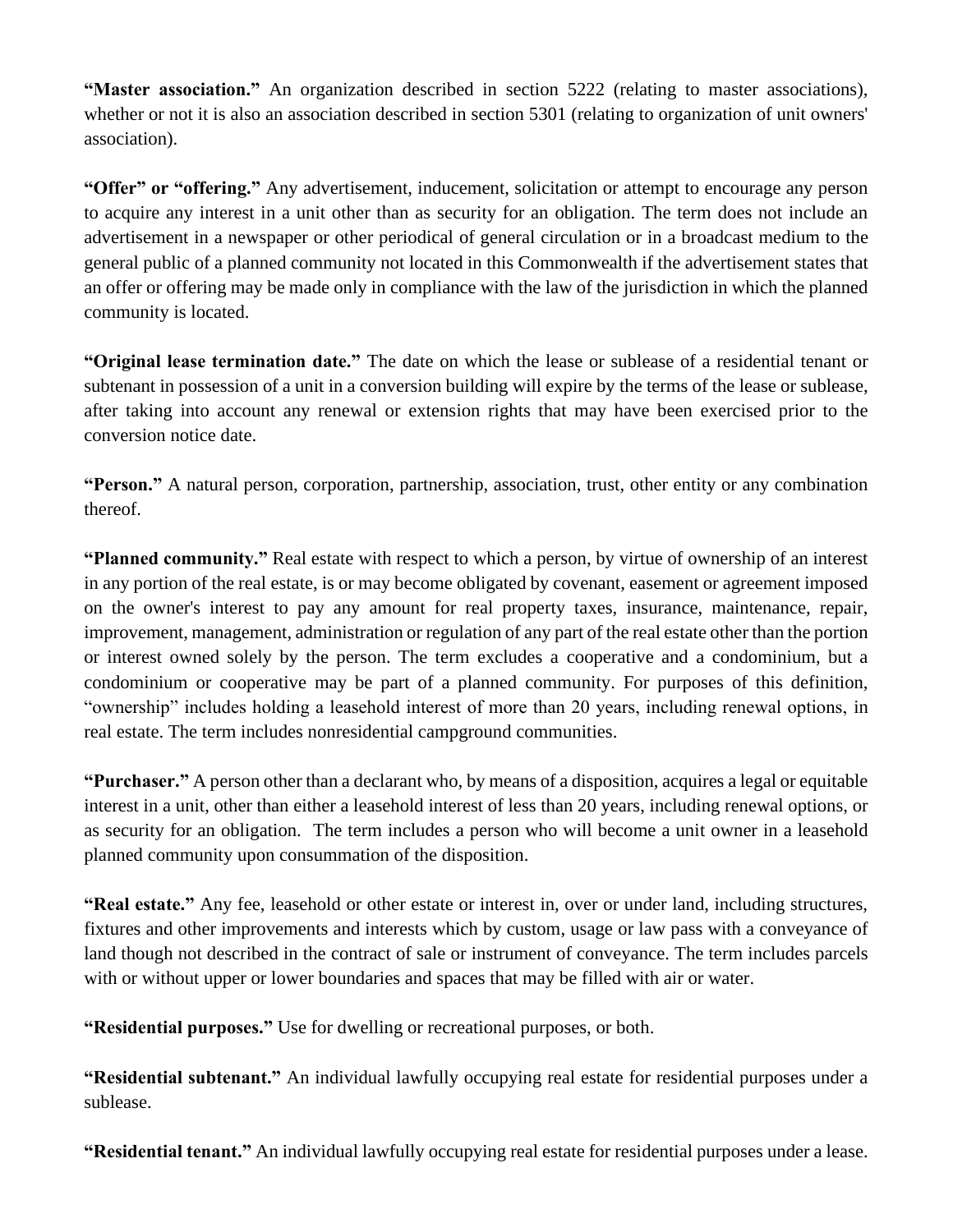**"Special declarant rights."** Rights reserved for the benefit of a declarant to:

(1) complete improvements indicated on plats and plans filed with the declaration under section 5210 (relating to plats and plans);

(2) convert convertible real estate in a flexible planned community under section 5211 (relating to conversion and expansion of flexible planned communities);

(3) add additional real estate to a flexible planned community under section 5211;

(4) withdraw withdrawable real estate from a flexible planned community under section 5212 (relating to withdrawal of withdrawable real estate);

(5) convert a unit into two or more units, common facilities or controlled facilities or into two or more units and common facilities or controlled facilities;

(6) maintain offices, signs and models under section 5217 (relating to declarant offices, models and signs);

(7) use easements through the common facilities or controlled facilities for the purpose of making improvement within the planned community or within any convertible or additional real estate under section 5218 (relating to easement to facilitate completion, conversion and expansion);

(8) cause the planned community to be merged or consolidated with another planned community under section 5223 (relating to merger or consolidation of planned community);

(9) make the planned community part of a larger planned community or group of planned communities under sections 5222 (relating to master associations) and 5223 (relating to merger or consolidation of planned community);

(10) make the planned community subject to a master association under section 5222 (relating to master associations); or

(11) appoint or remove an officer of the association or a master association or an executive board member during any period of declarant control under section 5303 (relating to executive board members and officers).

**"Structural defects."** As used in section 5411 (relating to warranty against structural defects), the term means defects in any structure which is a component of:

(1) any unit or common element; or

(2) any other portion of a unit or common element constructed, modified, altered or improved by or on behalf of a declarant; any of which reduce the stability or safety of the structure below accepted standards or restrict the normal intended use of the structure and require repair, renovation, restoration or replacement.

**"Time-share estate."** An interval estate or a time-span estate.

# **"Time-span estate."** A combination of:

(1) an undivided interest in a present estate in fee simple in a unit, the magnitude of that interest having been established by the declaration or by the deed conveying the time-span estate; coupled with (2) the exclusive right to possession and occupancy of that unit during a regularly recurring period designated by the deed or by a recorded document referred to in the deed.

**"Unit."** A physical portion of the planned community designated for separate ownership or occupancy, the boundaries of which are described pursuant to section 5205(5) (relating to contents of declaration; all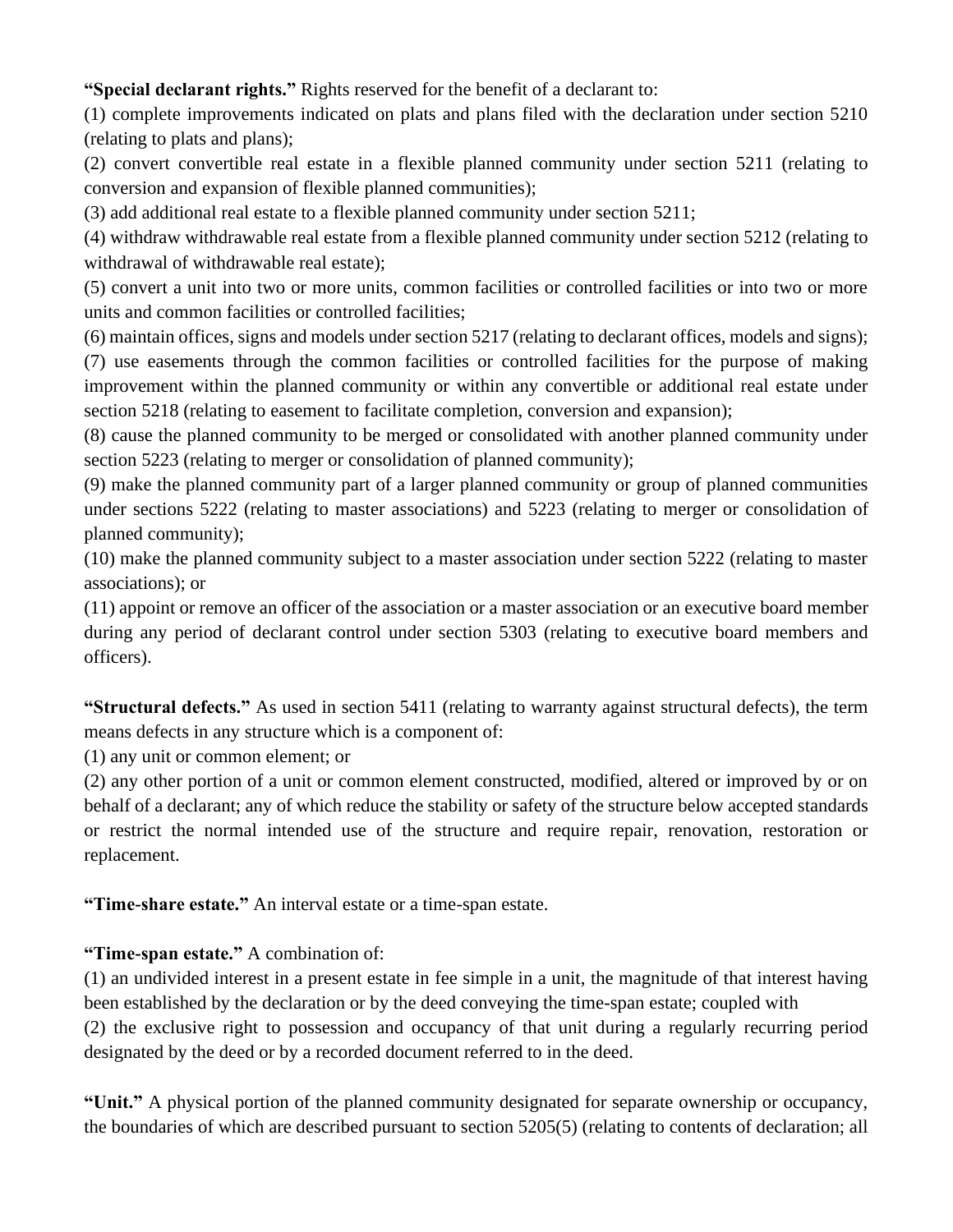planned communities) and a portion of which may be designated by the declaration as part of the controlled facilities.

**"Unit owner."** A declarant or other person who owns a unit or a lessee of a unit in a leasehold planned community whose lease expires simultaneously with a lease the expiration or termination of which will remove the unit from the planned community. The term does not include a person having an interest in a unit solely as security for an obligation.

**"Unit owner in good standing."** A unit owner who is current in payment of assessments and fines, unless the assessments or fines are directly related to a complaint filed with the Bureau of Consumer Protection in the Office of Attorney General regarding section 5308 (relating to meetings), 5309 (relating to quorums), 5310 (relating to voting; proxies) or 5316 (relating to association records).

**"Withdrawable real estate."** Real estate that may be withdrawn from a flexible planned community.

## **§ 5104. Variation by agreement**

Except as expressly provided in this subpart, provisions of this subpart may not be varied by agreement, and rights conferred by this subpart may not be waived. A declarant may not act under a power of attorney or use any other device to evade the limitations or prohibitions of this subpart or the declaration.

### **§ 5105. Separate titles and taxation**

**(a) Title.--**Except as provided in subsection (b), each unit that has been created, together with the interests, benefits and burdens created by the declaration, including, without limitation, the rights to any common facilities, constitutes a separate parcel of real estate. The conveyance or encumbrance of a unit includes the transfer of all of the rights, title and interest of the owner of that unit in the common facilities regardless of whether the instrument affecting the conveyance or encumbrance so states.

**(b) Taxation and assessment.--**If there is a unit owner other than a declarant, each unit must be separately taxed and assessed. The value of a unit shall include the value of that unit's appurtenant interest in the common facilities, excluding convertible or withdrawable real estate. The following shall apply:

(1) Except as provided in paragraph (2), no separate assessed value shall be attributed to and no separate tax shall be imposed against common facilities or controlled facilities.

(2) Convertible or withdrawable real estate shall be separately taxed and assessed until the expiration of the period during which conversion or withdrawal may occur.

#### **(c) Certain additional prohibitions.--**

(1) An association shall not impose any of the following fees against an owner or tenant of a unit in a planned community or against any person constructing, altering, renovating or repairing a unit in a planned community:

(i) a tapping, connection or other impact fee in excess of the actual direct cost incurred by the association for the connection or provision of water or sewer service to a building or improvement;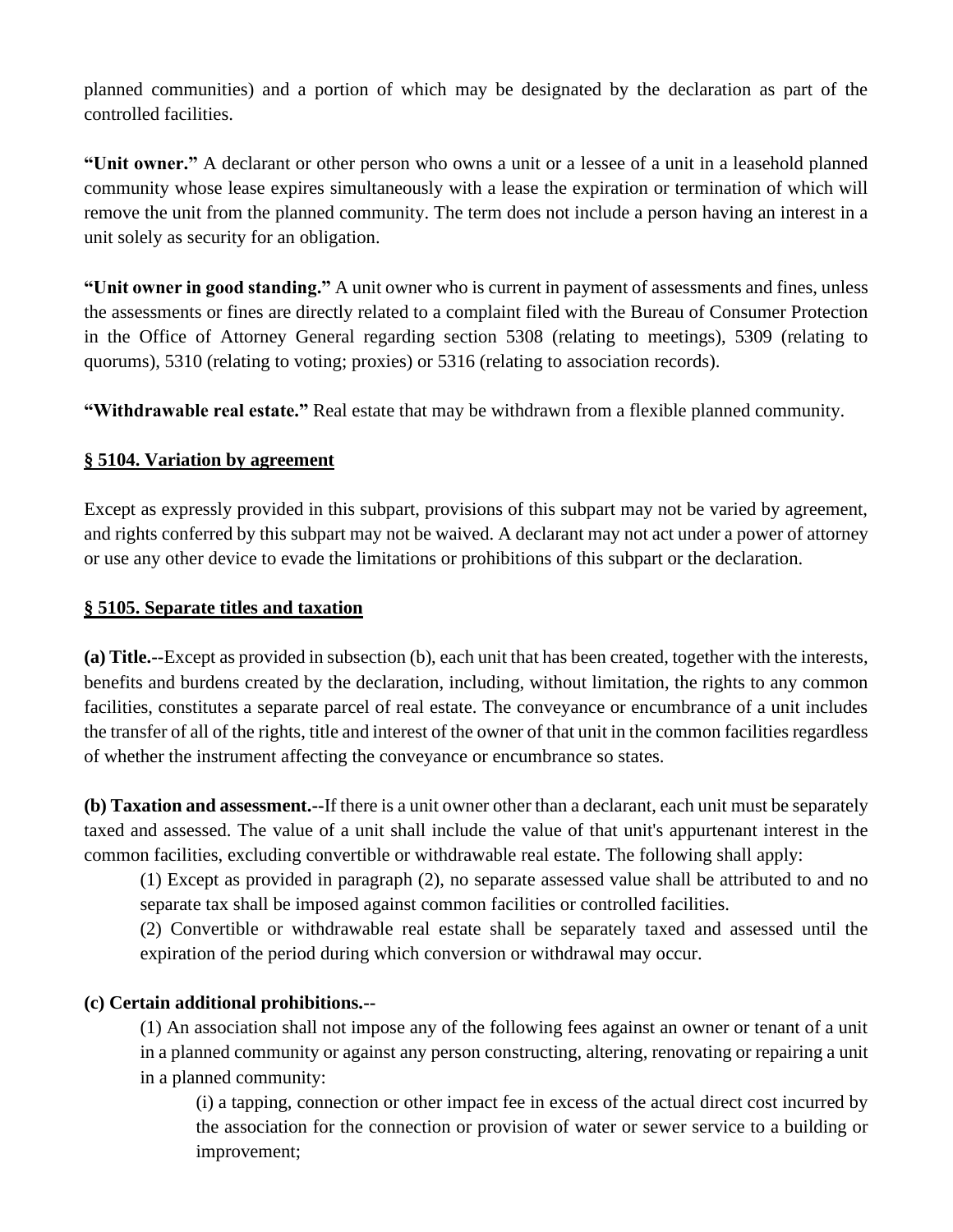(ii) any fee for the right to construct, alter, renovate or repair a building or improvement except for an inclusive fee for the actual direct costs to the association of either:

(A) architectural, aesthetic or landscaping plan reviews or inspections of units, building siting and exteriors, if those reviews or inspections are required by provisions of the declaration or association bylaws or rules and regulations and if such provisions requiring a fee to be paid for such reviews or inspections were in existence on or before December 31, 1995; or

(B) if association imposed building construction standards or building codes are permitted under section 5106 (relating to applicability of local ordinances, regulations and building codes), building construction standards or building code review; and

(iii) any impact fee for road maintenance or road construction, except that the association shall not be precluded from recovering the cost of repair of any damage that is caused to roads or other common elements in the course of construction, alteration, renovation or repair.

(2) Except as specifically provided in this section and notwithstanding any fees or fee schedules or general rulemaking authority that existed prior to the effective date of this paragraph, an association shall not have the power to impose any fees or financial security related to construction, alteration, renovation or repair of a unit or exercise an access easement under section 5218 (relating to easement to facilitate completion, conversion and expansion).

### **§ 5106. Applicability of local ordinances, regulations and building codes**

**(a) General rule.--**A zoning, subdivision, building code or other real estate use law, ordinance or regulation may not prohibit a planned community form of ownership or impose any requirement upon any structure in a planned community which it would not impose upon a physically identical structure under a different form of ownership.

**(b) Current law unaffected.--**Except as provided in subsection (a), no provision of this subpart invalidates or modifies any provision of any zoning, subdivision, building code or other real estate law, ordinance or regulation.

#### **(c) Status.--**

(1) The creation of a planned community under section 5201 (relating to creation of planned community) out of an entire lot, parcel or tract of real estate which has previously received approval for land development or subdivision, as those terms are defined in section 107 of the act of July 31, 1968 (P.L. 805, No. 247), 1 known as the Pennsylvania Municipalities Planning Code, or the conveyance of units in the planned community, shall not, in and of itself, constitute a subdivision or land development for the purpose of subdivision, land development or other laws, ordinances and regulations.

(2) The use of the planned community shall comply with zoning regulations applicable to the parcel of land or tract of real estate on which the planned community is created.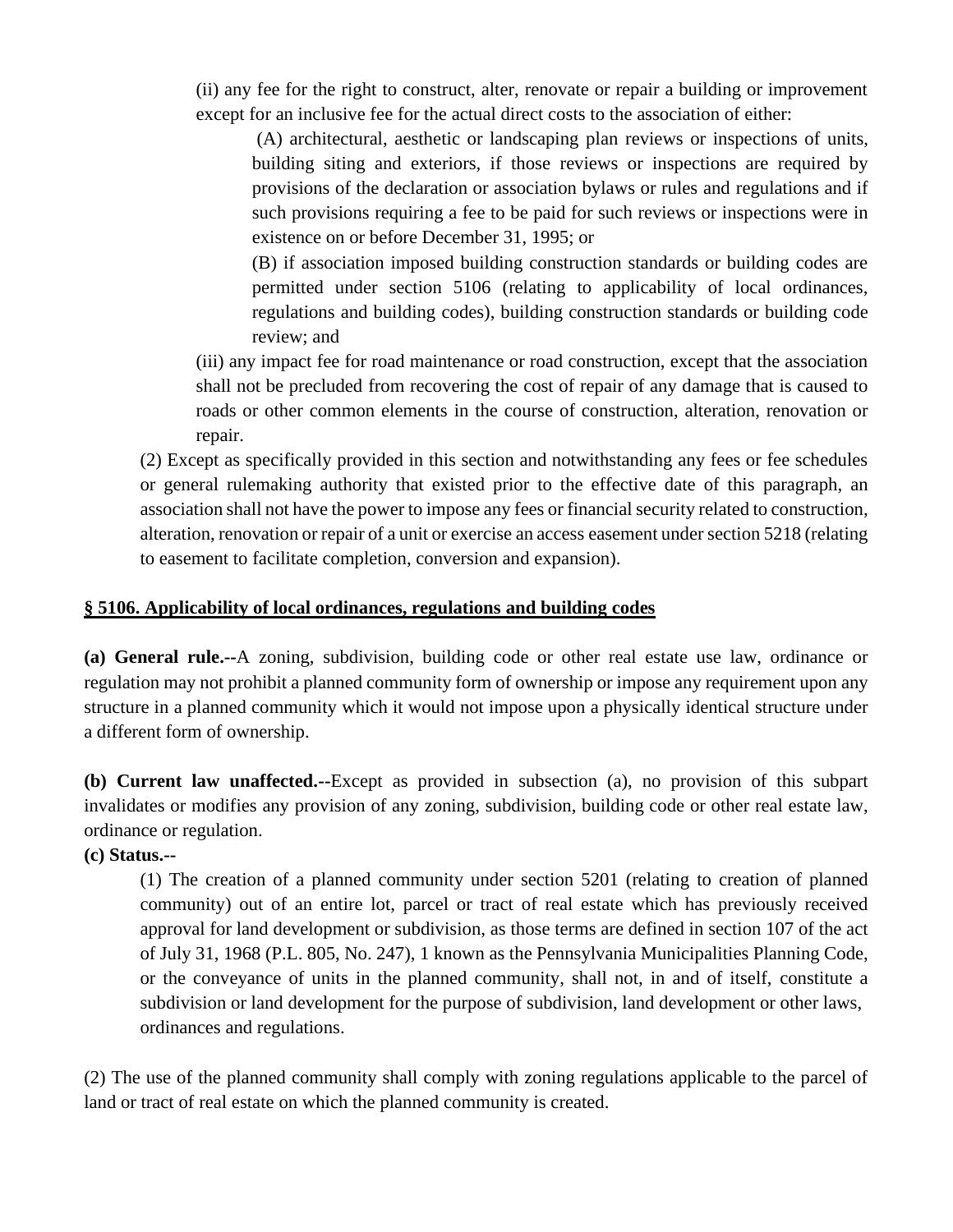(3) Any person creating a planned community out of a vacant parcel or tract of real estate which has not been subject to subdivision or land development approval shall submit a copy of the planned community declaration and planned community plan to all municipalities in which the parcel or tract of real estate is located, unless the creation of the planned community is for an estate planning purpose of conveying units to family members or an entity controlled by family members so that the conveyance would not be subject to realty transfer taxes pursuant to Article XI-C of the act of March 4, 1971 (P.L. 6, No. 2), 2 known as the Tax Reform Code of 1971.

(4) Construction of any structure or building on any unit or common facility shall be subject to the provisions of any zoning, subdivision, land development, building code or other real estate law, ordinance or regulation.

**(d) Building code.--**An association shall be preempted by any federally, State or locally imposed building code, standard or regulation applicable to a building in a planned community from imposing any building construction standards or building codes for buildings to be constructed, renovated, altered or modified in a planned community. In the absence of a federally, State or locally imposed building code, standard or regulation applicable to a building in a planned community, an association shall not have the power to impose any building construction standards or building codes for buildings to be constructed, renovated, altered or modified in a planned community except:

(1) the BOCA National Building Code, 1996 edition (excluding Chapter 13, Energy Conservation) (the "BOCA Code") for other than for one-family or two-family residential dwellings, together with the most recently published version of the National Fuel Gas Code (NFPA 54/ANSI Z223.1), as such may be updated periodically, for the installation of fuel gas piping systems, fuel gas utilization equipment and related accessories, and the most recently published version of the National Electric Code (NFPA 70), an ANSI accredited document, as such may be updated periodically, for the construction and subsequent inspection of electrical facilities and equipment; or

(2) with respect to one-family or two-family residential dwellings, unless the declarant or a successor declarant elects to comply with the BOCA Code, the Council of American Building Officials (CABO) One and Two Family Dwelling Code, 1992 edition (excluding Part VII-Energy Conservation and Chapter 25 of Part V-Sewers and Private or Individual Sewage Disposal Systems), together with the most recently published version of the National Fuel Gas Code (NFPA 54/ANSI Z223.1), as such may be updated periodically, for the installation of fuel gas piping systems, fuel gas utilization equipment and related accessories, and the most recently published version of the National Electric Code (NFPA 70), an ANSI accredited document, as such may be updated periodically, for the construction and subsequent inspection of electrical facilities and equipment.

The applicable building code shall constitute the maximum and the only acceptable standard governing building structures. However, nothing in this section shall preclude an association, if and to the extent authorized by the declaration or association bylaws, rules and regulations, from providing for architectural review of units, landscaping, building exteriors and aesthetics or from implementing requirements that may be imposed from time to time by underwriters of insurance actually maintained on portions of the planned community.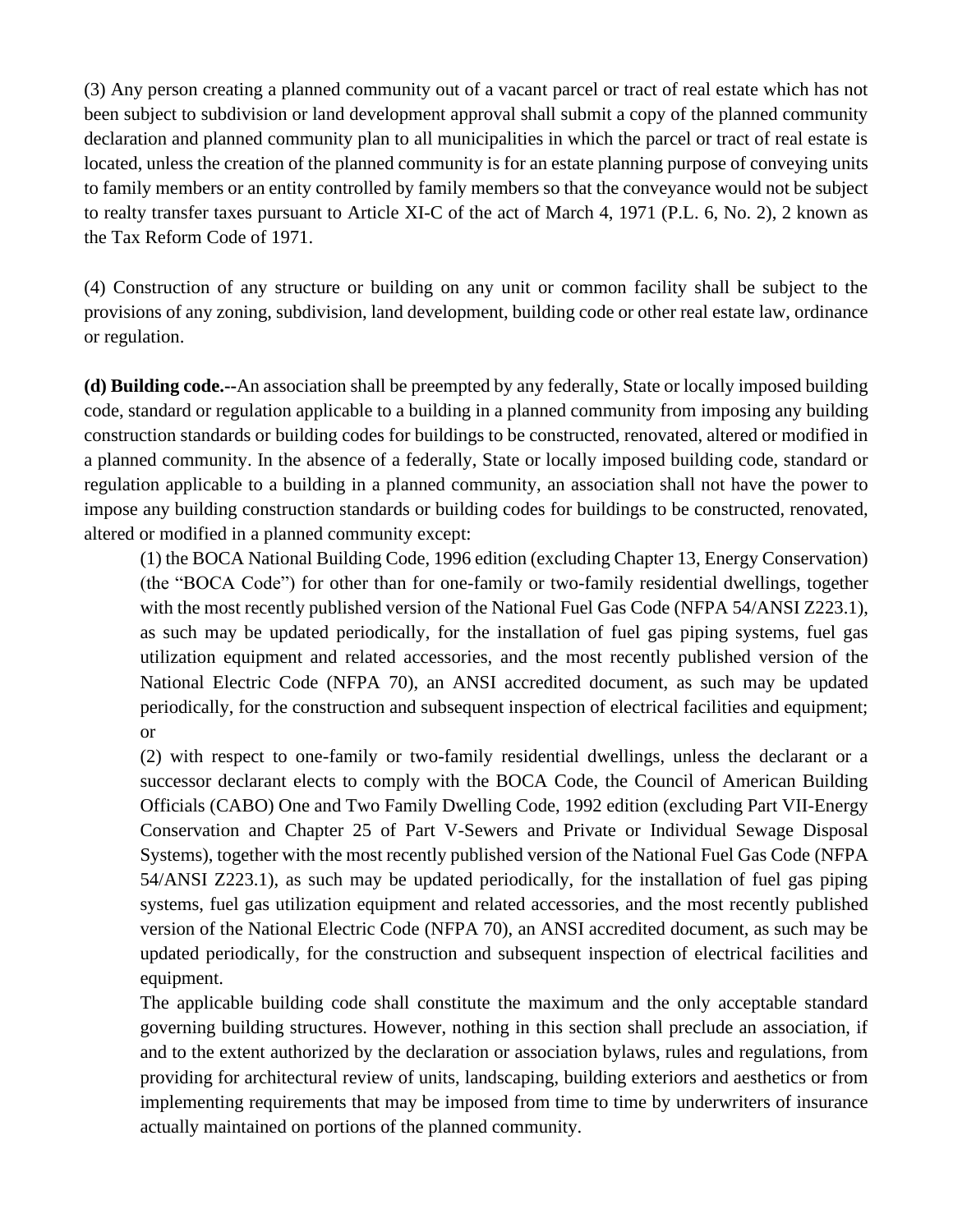#### **§ 5107. Eminent domain**

**(a) General rule.--**If a unit is acquired by eminent domain or if part of a unit is acquired by eminent domain leaving the unit owner with a remnant which may not practically or lawfully be used for any purpose permitted by the declaration, the award shall compensate the unit owner for the unit and, except for the value, if any, of the interest of other units in any controlled facilities that were at the time of the taking a part of the unit subject to the taking, its appurtenant interest in the planned community reflected by its allocated common expenses liability, whether or not any common elements are acquired. Upon acquisition, unless the decree otherwise provides, the unit's allocated votes and liabilities shall automatically be reallocated to the remaining units in proportion to the respective allocated votes and liabilities of those units before the taking. The association shall promptly prepare, execute and record an amendment to the declaration reflecting the reallocations. Any remnant of a unit remaining after part of a unit is taken under this subsection shall be a common facility.

**(b) Acquisition of part of unit.--**Except as provided in subsection (a), if part of a unit is acquired by eminent domain, the award shall compensate the unit owner for the reduction in value of the unit and its appurtenant interest in the planned community, whether or not any common facilities or controlled facilities are acquired, and shall compensate the association for the value, if any, of the interest of other units in any controlled facilities that were at the time of the taking a part of the unit subject to the taking. Upon acquisition, unless the decree otherwise provides, the following shall apply:

(1) The unit's appurtenant votes in the association and common expense liability shall be reduced on the basis specified in the declaration with respect to the reallocation of votes and common expense liability in the event of eminent domain or, if the declaration does not specify a basis, as initially allocated based on the formulae stated in the declaration under section 5208 (relating to allocation of votes and common expense liabilities).

(2) The portion of the appurtenant votes and common expense liability divested from the partially acquired unit shall be automatically reallocated to that unit and the remaining units in proportion to the respective appurtenant votes and liabilities of those units before the taking, with the partially acquired unit participating in the reallocation on the basis of its reduced allocated votes and liabilities.

**(c) Acquisition of part of common facilities.--**If part of the common facilities is acquired by eminent domain, the portion of the award attributable to the interest of the association in the common facilities taken shall be paid to the association.

The association shall divide any portion of the award not used for any restoration or repair of the remaining common facilities among the unit owners in proportion to the common expense liability attributable to the units before the taking, but any portion of the award attributable to the acquisition of a limited common facility shall be equally divided among the owners of the units to which that limited common facility was allocated at the time of acquisition or in any manner as provided in the declaration.

**(d) Acquisition of part of controlled facilities.--**If, as part of a unit acquired by eminent domain, controlled facilities are taken which benefit other units, that portion of the award attributable to the interest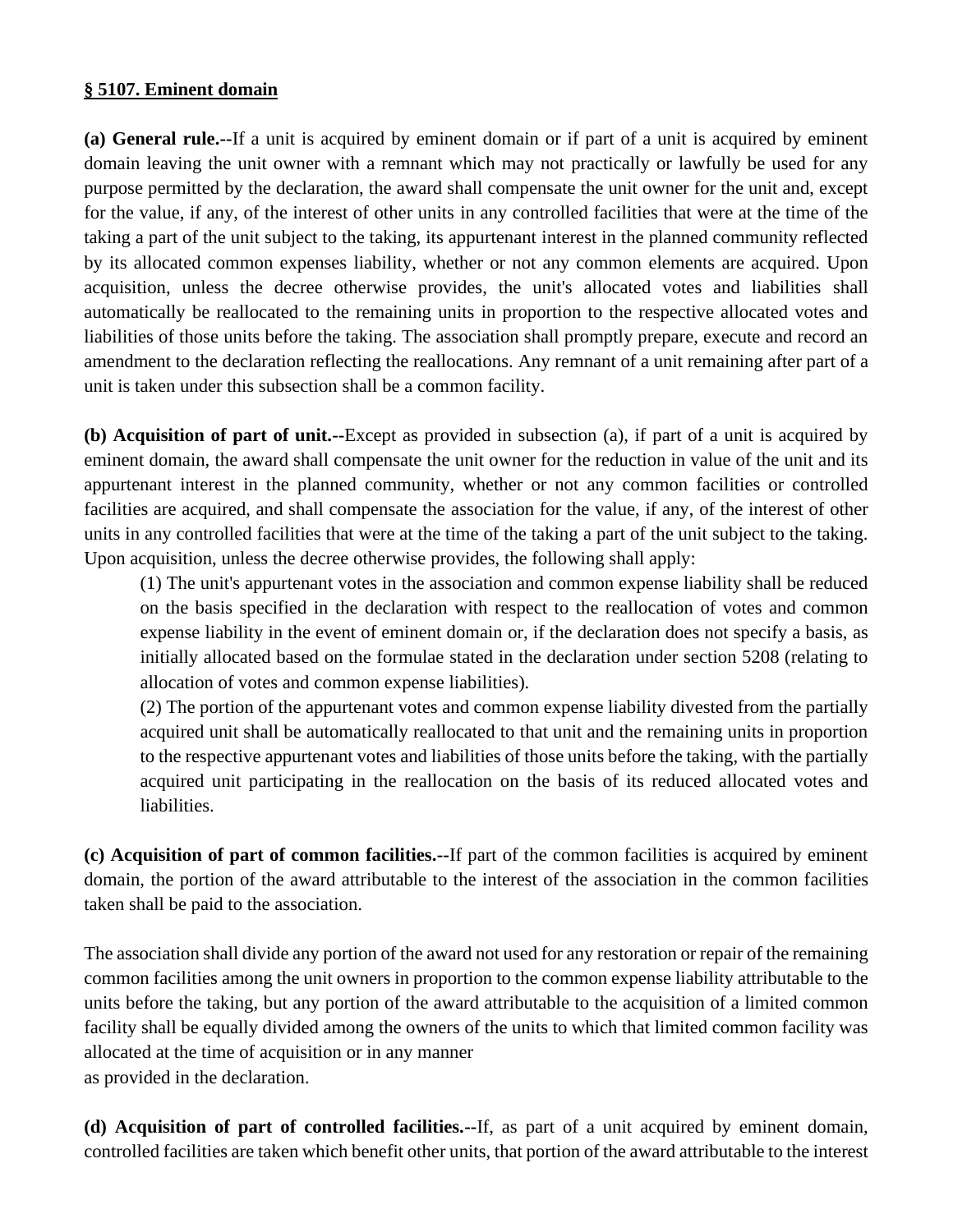of the other units in the controlled facilities taken shall be paid to the association. The association shall divide any portion of the award not used for any restoration or repair of the remaining controlled facilities equally among the unit owners whose units were benefited by the controlled facilities that have been taken.

### **§ 5108. Supplemental general principles of law applicable**

The principles of law and equity, including the law of corporations and unincorporated associations, the law of real property and the law relative to capacity to contract, principal and agent, eminent domain, estoppel, fraud, misrepresentation, duress, coercion, mistake, receivership, substantial performance, or other validating or invalidating cause supplement the provisions of this subpart, except to the extent inconsistent with this subpart.

## **§ 5109. Construction against implicit repeal**

Because this subpart is a general act intended as a unified coverage of its subject matter, no part of it shall be construed to be implicitly repealed by subsequent legislation if that construction can reasonably be avoided.

# **§ 5110. Uniformity of application and construction**

This subpart shall be applied and construed so as to effectuate its general purpose to make uniform the law with respect to the subject of this subpart among states enacting it.

# **§ 5111. Severability**

If any provision of this subpart or its application to any person or circumstance is held invalid, the invalidity does not affect other provisions or applications of this subpart which can be given effect without the invalid provisions or application, and to this end the provisions of this subpart are severable.

#### **§ 5112. Unconscionable agreement or term of contract**

**(a) Powers of contract.--**The court, upon finding as a matter of law that a contract or contract clause was unconscionable at the time the contract was made, may:

- (1) refuse to enforce the contract;
- (2) enforce the remainder of the contract without the unconscionable clause; or
- (3) limit the application of any unconscionable clause in order to avoid an unconscionable result.

**(b) Parties may present evidence.--**Whenever it is claimed or appears to the court that a contract or any contract clause is or may be unconscionable, the parties, in order to aid the court in making the determination, shall be afforded a reasonable opportunity to present evidence as to:

(1) the commercial setting of the negotiations;

(2) whether a party has knowingly taken advantage of the inability of the other party reasonably to protect his interests by reason of physical or mental infirmity, illiteracy or inability to understand the language of the agreement or similar factors;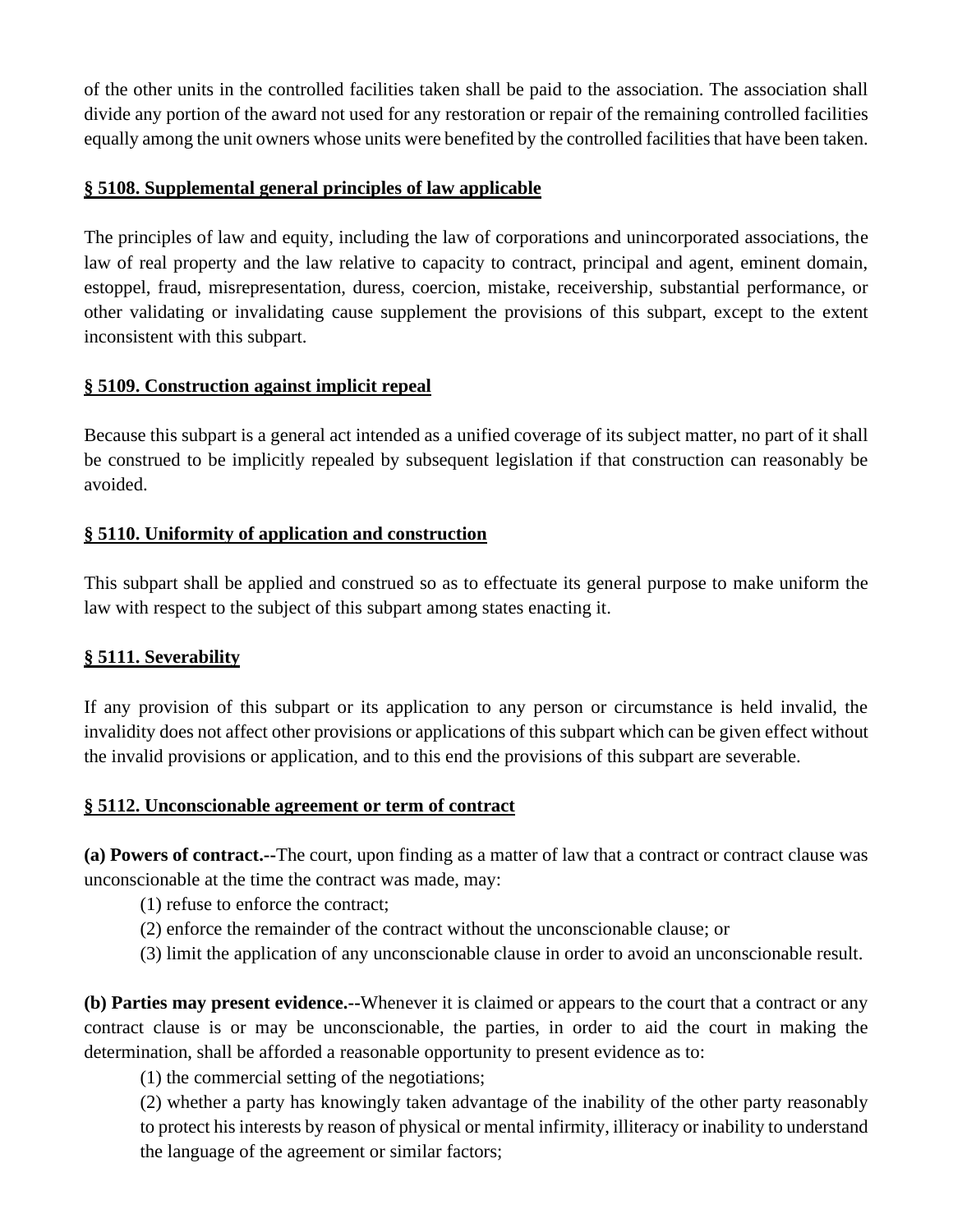(3) the effect and purpose of the contract or clause;

(4) if a sale, any gross disparity, at the time of contracting, between the amount charged for the real estate and the value of the real estate measured by the price at which similar real estate was readily obtainable in similar transactions, but a disparity between the contract price and the value of the real estate measured by the price at which similar real estate was readily obtainable in similar transaction does not of itself render the contract unconscionable.

### **§ 5113. Obligation of good faith**

Every contract or duty governed by this subpart imposes an obligation of good faith in its performance or enforcement.

## **§ 5114. Remedies to be liberally administered**

**(a) General rule.--**The remedies provided by this subpart shall be liberally administered to the end that the aggrieved party is put in as good a position as if the other party had fully performed. However, consequential, special or punitive damages may not be awarded except as specifically provided in this subpart or by other rule of law.

**(b) Judicial enforcement of rights and obligations.--**Any right or obligation declared by this subpart is enforceable by judicial proceeding.

#### **§ 5201. Creation of planned community**

A planned community may be created pursuant to this subpart only by recording a declaration executed in the same manner as a deed by all persons whose interests in the real estate will be conveyed to unit owners and by every lessor of a lease, the expiration or termination of which will terminate the planned community or reduce its size. If the lessor is the Commonwealth, a municipal government or any agency of either, the lessor need not execute the declaration if it has previously given written notice of its filing and agreed to be bound by the provisions of this subpart, in which case the declaration shall be executed by the lessee in possession of the subject property. The declaration must be recorded in every county in which any portion of the planned community is located, must be indexed in the same records as are notarized for the recording of a deed and shall identify each declarant as the grantor and the name of the planned community as grantee.

#### **§ 5202. Unit boundaries**

Except as provided by the declaration:

(1) Subject to the provisions of paragraph (2), all space, fixtures and improvements within the boundaries of a unit are a part of the unit.

(2) If any fixture or improvement lies partially within and partially outside the designated boundaries of a unit, any portion of the fixture or improvement serving only that unit is a limited common element allocated solely to that unit, and any portion of the fixture or improvement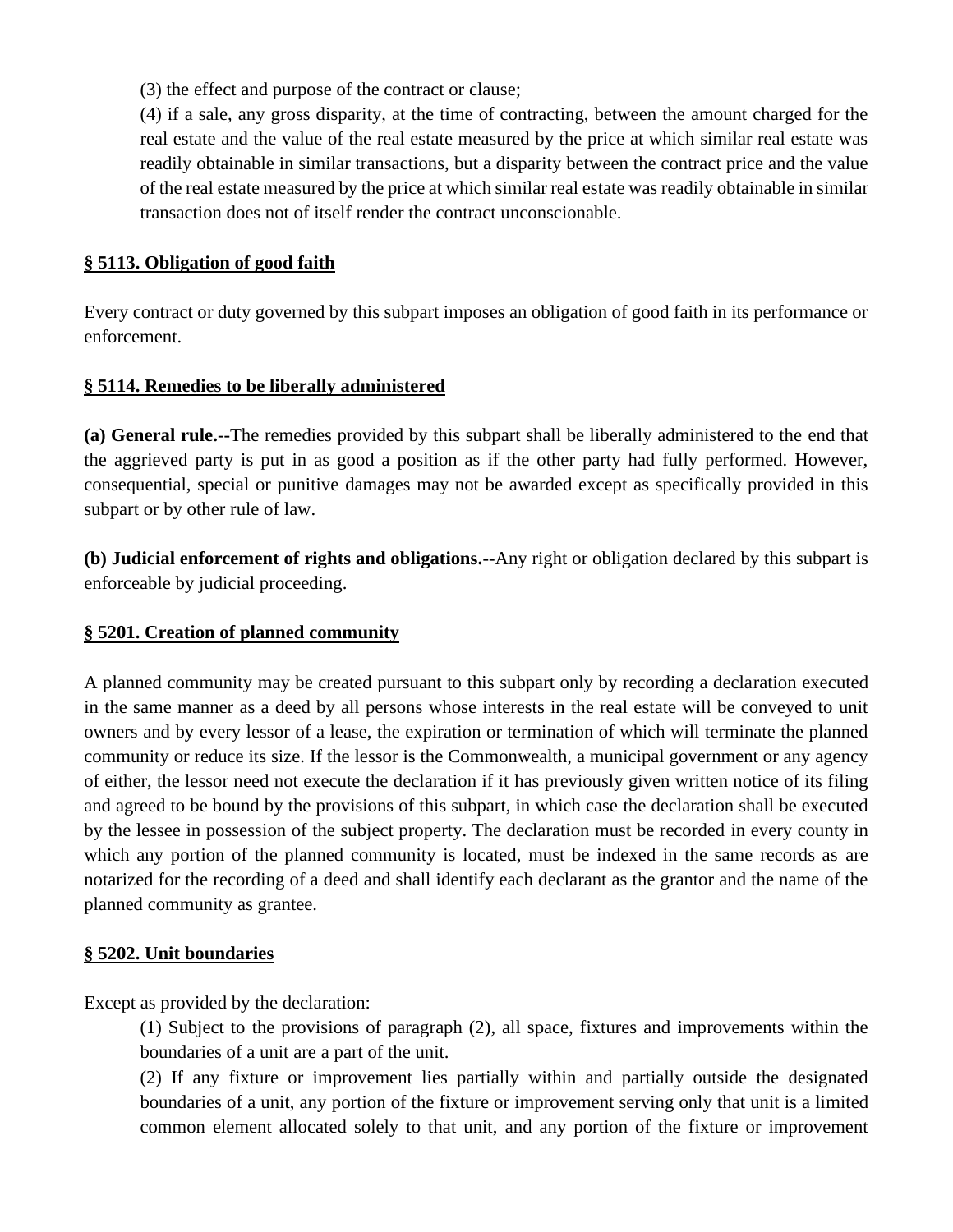serving more than one unit or any portion of the common facilities is a part of the common elements.

(3) Any fixtures or improvements designed or designated in the declaration to serve a single unit, but located outside the unit's boundaries, are limited common elements allocated exclusively to that unit.

## **§ 5203. Construction and validity of declaration and bylaws**

**(a) Provisions severable.--**All provisions of the declaration and bylaws are severable.

**(b) Applications of rule against perpetuities.--**The rule against perpetuities may not be applied to defeat any provision of the declaration or this subpart or any instrument executed pursuant to the declaration or this subpart.

**(c) Conflict between declaration and bylaws.--**If there is a conflict between the declaration and the bylaws, the declaration shall prevail except to the extent the declaration is inconsistent with this subpart.

**(d) Effect of noncompliance on title to unit.--**Title to a unit and its appurtenant votes in the association shall not be rendered unmarketable or otherwise affected by any provision of unrecorded bylaws or by reason of an insubstantial failure of the declaration to comply with this subpart.

**(e) Effect of noncompliance.--**If the declarant preserved the rights identified in section 5205(13), (14), (15) or (16) (relating to contents of declaration; all planned communities) in the declaration or any of those provisions are otherwise applicable, the declarant's failure to include in the declaration any of the provisions or statements as required under each of those provisions shall not affect the enforceability of the provisions or statements as if they were included in the declaration.

#### **§ 5204. Description of units**

After the declaration is recorded, a description of the unit which sets forth the name of the planned community, the recording data for the declaration, the county or counties in which the planned community is located and the identifying number of the unit is a sufficient legal description of that unit and all rights, obligations and interests appurtenant to that unit which were created by the declaration or bylaws. Deeds, leases and mortgages of units shall be recorded in the same records as are maintained by the recorder for the recording of like instruments and indexed by the recorder in the same manner as like instruments are indexed.

# **§ 5205. Contents of declaration; all planned communities**

The declaration for a planned community must contain:

(1) The name of the planned community, which must include the words "planned community" or be followed by the words "a planned community."

- (2) The name of every county in which any part of the planned community is situated.
- (3) A legally sufficient description of the real estate included in the planned community.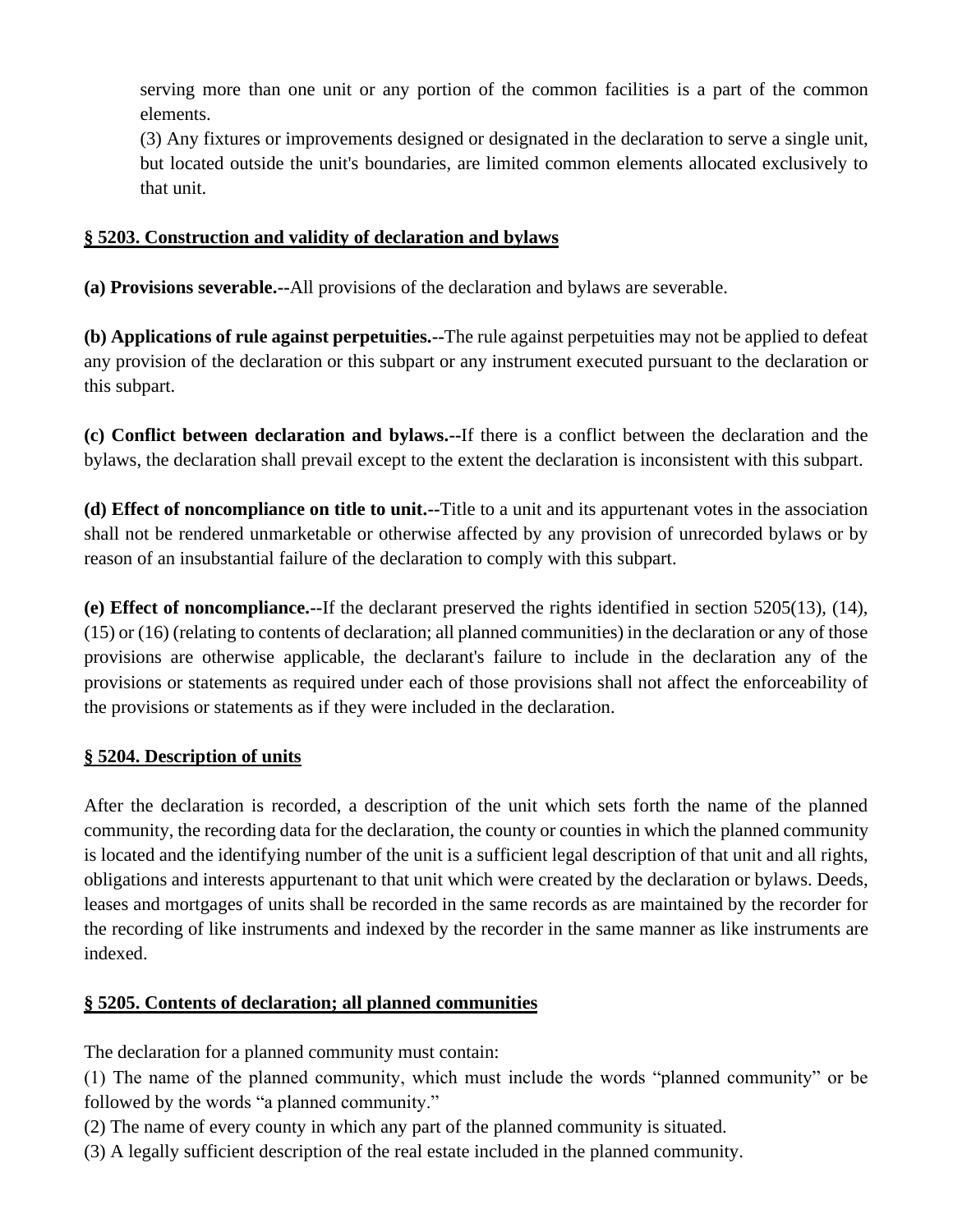(4) A description or delineation of the boundaries of each unit, including the unit's identifying number.

(5) A statement of the maximum number of units that may be created by the subdivision or conversion of units owned by the declarant pursuant to section 5215 (relating to subdivision or conversion of units).

(6) A description of any controlled facilities and the obligations of the association for the maintenance, improvement, repair, replacement, regulation, management, insurance or control of the controlled facilities.

(7) A description of any limited common facilities and any limited controlled facilities as provided in section 5209 (relating to limited common elements) and limited common expenses, if any, and how they are assessed.

(8) A description of any common facilities and controlled facilities not within the boundaries of any convertible real estate which may be allocated subsequently as limited common facilities or limited controlled facilities, with a statement that they may be so allocated and a description of the method by which the allocations are to be made.

(9) An allocation to each unit of a portion of the votes in the association and a percentage or fraction of the common expenses of the association in section 5208 (relating to allocation of votes and common expense liabilities).

(10) Any restrictions created by the declarant on use, occupancy and alienation of the units and any easement or license rights that unit owners are to have with respect to the use or enjoyment of any of the common elements and that are not contained in other documents which are recorded.

(11) The recording data for recorded easements and licenses appurtenant to or included in the planned community or to which any portion of the planned community is or may become subject.

(12) If all or any of the units are or may be owned in time-share estates, which units may be owned in time-share estates and the maximum number of time-share estates that may be created in the planned community, it being intended that time-share estates shall not be permitted except if and to the extent expressly authorized by the declaration.

(13) If the declarant wishes to retain the special declarant right to cause section 5222 (relating to master associations) to become applicable to a planned community, then:

(i) an explicit reservation of such right;

(ii) a statement of the time limit upon which the option reserved under subparagraph (i) will lapse, together with and a statement of any circumstances that will terminate the option before the expiration of the time limit. The time limit shall not exceed the later of:

(A) ten years after the recording of the declaration; or

(B) in the case of a preliminary plat calling for the installation of improvements in sections, 120 days after

municipal approval or denial of each particular section's final plat which was filed prior to the deadline approved or modified by the municipal governing body pursuant to section 508(4)(v) of the act of July 31, 1968 (P.L. 805, No. 247), 1 known as the Pennsylvania Municipalities Planning Code, or, in the event of an appeal from the municipal approval or denial of such final plat, 120 days after a final judgment on appeal; and

(iii) the information required to be included in the declaration by the provisions of section 5222.

(14) If the declarant wishes to retain the special declarant right to merge or consolidate the planned community pursuant to section 5223 (relating to merger or consolidation of planned community), then all of the following:

(i) An explicit reservation of such right.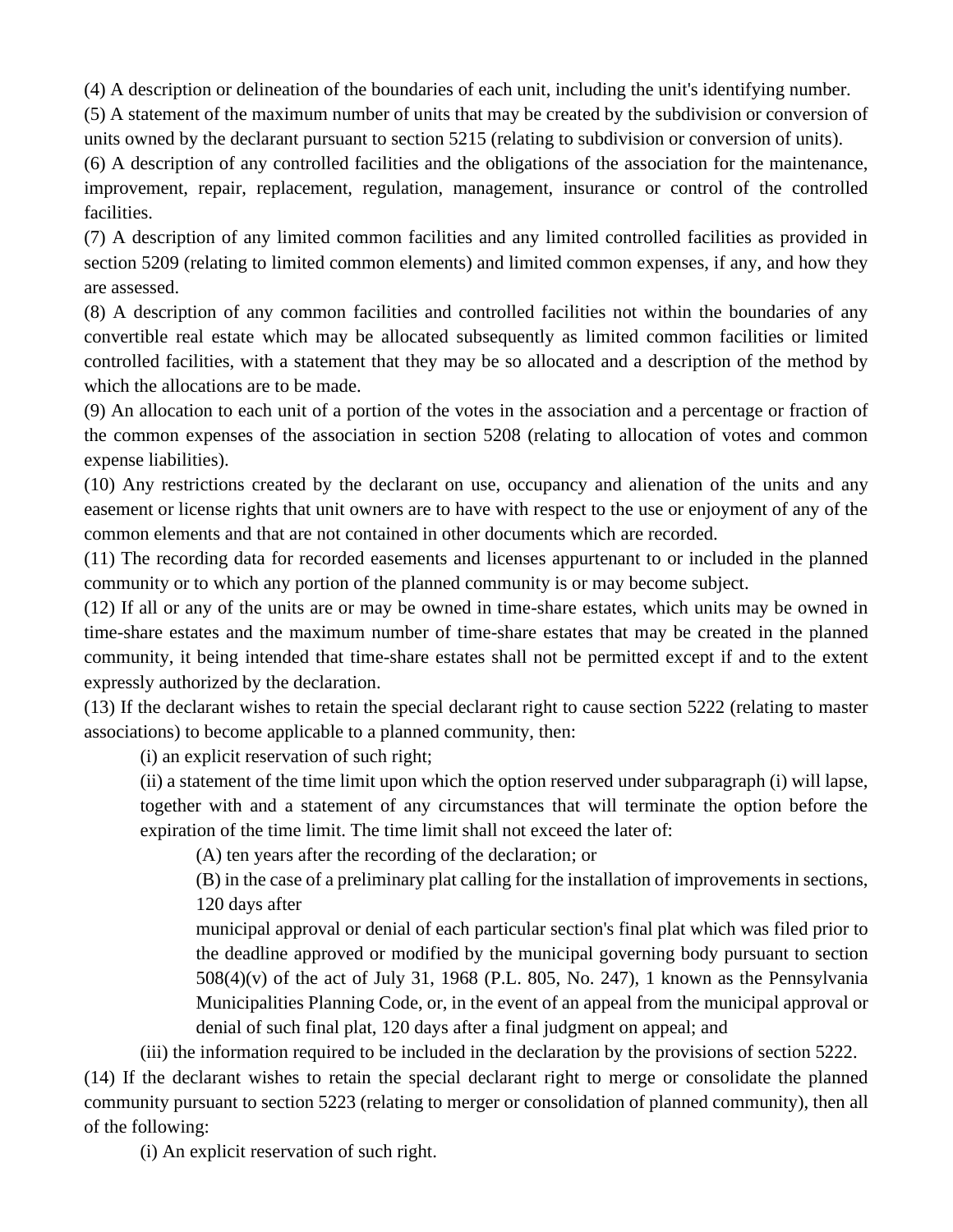(ii) A statement of the time limit upon which any option reserved under subparagraph (i) will lapse, together with a statement of any circumstances that will terminate the option before the expiration of the time limit. The time limit shall not exceed the later of:

(A) ten years after the recording of the declaration; or

(B) in the case of a preliminary plat calling for the installation of improvements in sections, 120 days after

municipal approval or denial of each particular section's final plat which was filed prior to the deadline approved or modified by the municipal governing body pursuant to section 508(4)(v) of the Pennsylvania Municipalities Planning Code or, in the event of an appeal from the municipal approval or denial of such final plat, 120 days after a final judgment on appeal.

(iii) A statement of the name and location of each other planned community that may be subject to such a merger or consolidation. If such other planned communities do not exist, then the declaration shall include the following:

(A) A statement of the extent to which the interest in the association, relative voting strength in the association and share of common expense liability of each unit in the planned community at the time the merger or consolidation is effectuated may be increased or decreased by actions pursuant to any option reserved under subparagraph (i), including the formulas to be used for those reallocations.

(B) Legally sufficient descriptions of each portion of real estate that is part of any other planned communities with which the planned community may merge or consolidate.

(C) If mergers or consolidations may be effectuated at different times, a statement to that effect, together with:

(I) either a statement fixing the boundaries of those planned communities and regulating the order in which

they may be merged or consolidated or a statement that no assurances are made in those regards; and

(II) a statement as to whether, if any other planned communities are merged or consolidated with the planned community, all or any of such planned communities must be merged or consolidated.

(D) A statement of:

(I) the maximum number of units that may be created within the other planned communities, the boundaries of which are fixed under clause (C);

(II) how many of those units will be restricted exclusively to residential use; and

(III) the maximum number of units per acre that may be created within any such other planned communities, the boundaries of which are not fixed under clause (C).

(E) If any of the units that may be built within any of the other planned communities are not to be restricted

exclusively to residential use, a statement with respect to each other planned community of the maximum

percentage of the real estate areas and the maximum percentage of the floor areas of all units that may be created in the planned community that are not restricted exclusively to residential use.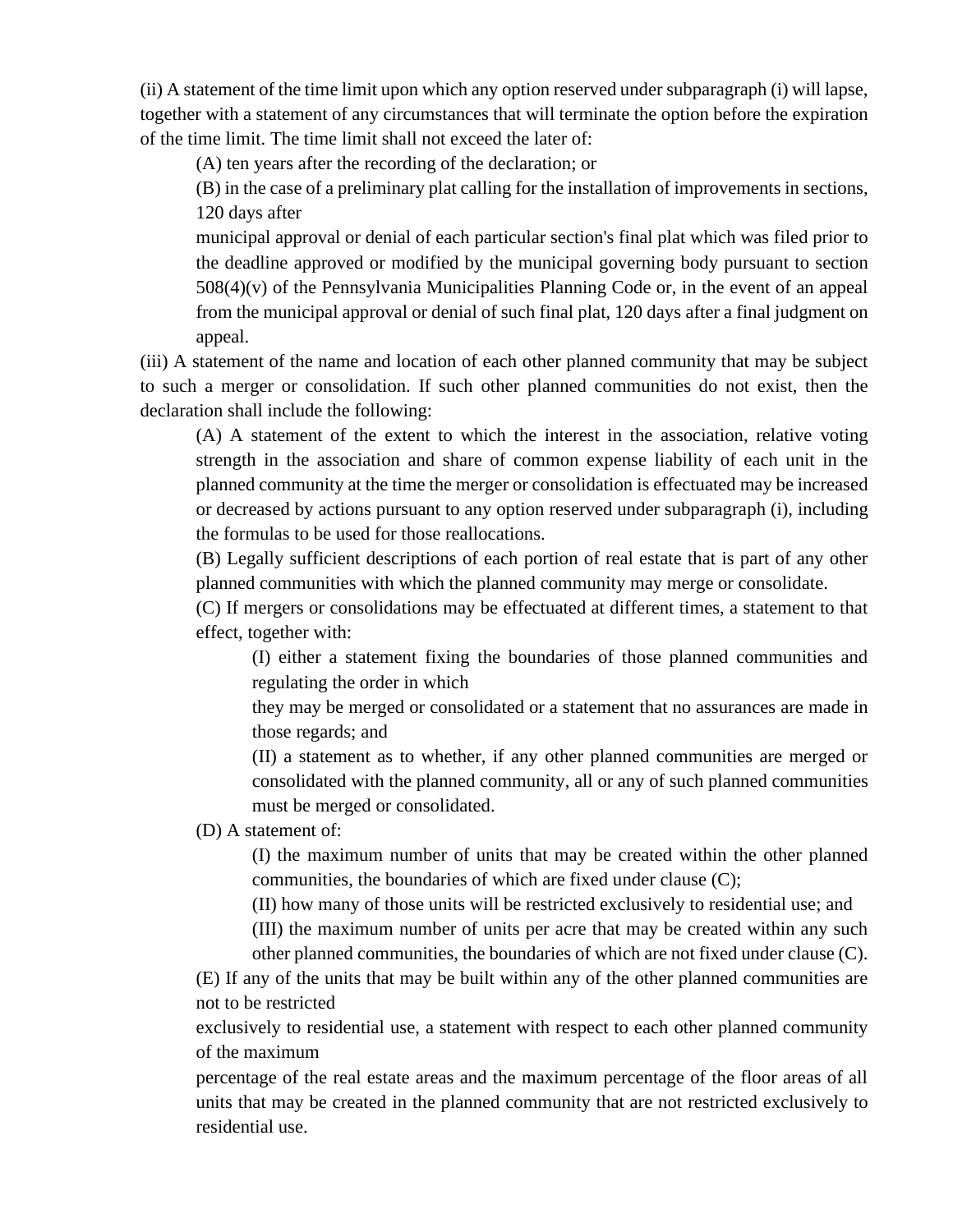(F) A statement of the extent to which any buildings and units that may be part of the other planned communities will be compatible with the other buildings and units in the planned community in terms of architectural style, quality of construction, principal materials employed in construction and size or a statement that no assurances are made in those regards.

(G) A statement that all restrictions in the declaration affecting use, occupancy and alienation of units will apply to units created within any of the other planned communities or a statement of any differentiations that may be made as to those units.

(H) General descriptions of all other improvements and limited common elements that may be made or created within the other planned communities or a statement that no assurances are made in that regard.

(I) A statement of any limitations as to the locations of any buildings or other improvements that may be made within the other planned communities or a statement that no assurances are made in that regard.

(J) A statement that any limited common elements created within any other planned communities will be of the same general types and sizes as those within the planned community, a statement of any other assurances in that regard or a statement that no assurances are made in that regard.

(K) A statement that the proportion of limited common elements to units created within the other planned

communities will be approximately equal to the proportion existing within the planned community, a statement of any assurances in that regard or a statement that no assurances are made in that regard.

(L) A statement of whether and to what extent assurances made in the declaration regarding the other

planned communities under clauses (C) through (K) apply if the other planned communities are not merged or consolidated with the planned community.

(iv) A summary description of the other provisions which materially change any rights, obligations or liabilities that will be included in the agreement of merger or consolidation if the right to merge or to consolidate is exercised.

(15) If a declarant wishes to retain the right to subject any portion of the planned community to an easement or license in favor of any real estate not included in the planned community or in favor of any person who is not an owner or occupant of a unit in the planned community, then an explicit reservation and description of such right and a description of the effects on the association and the unit owners of the easement or license, including, without limitation, any impact on the budget of the association.

(16) If a declarant designates or wishes to retain the right to designate in the declaration as a common facility any portion of a planned community or any improvement or facility then existing or contemplated for a planned community, then all of the following:

(i) An explicit reservation of such right and an identification and description of the portion of the planned

community, improvement or facility.

(ii) A statement of when any portion of a planned community, improvement or facility will become a common facility and that the portion will be conveyed or leased to the association by the declarant or a successor to the interest of the declarant in the portion by the later of the date of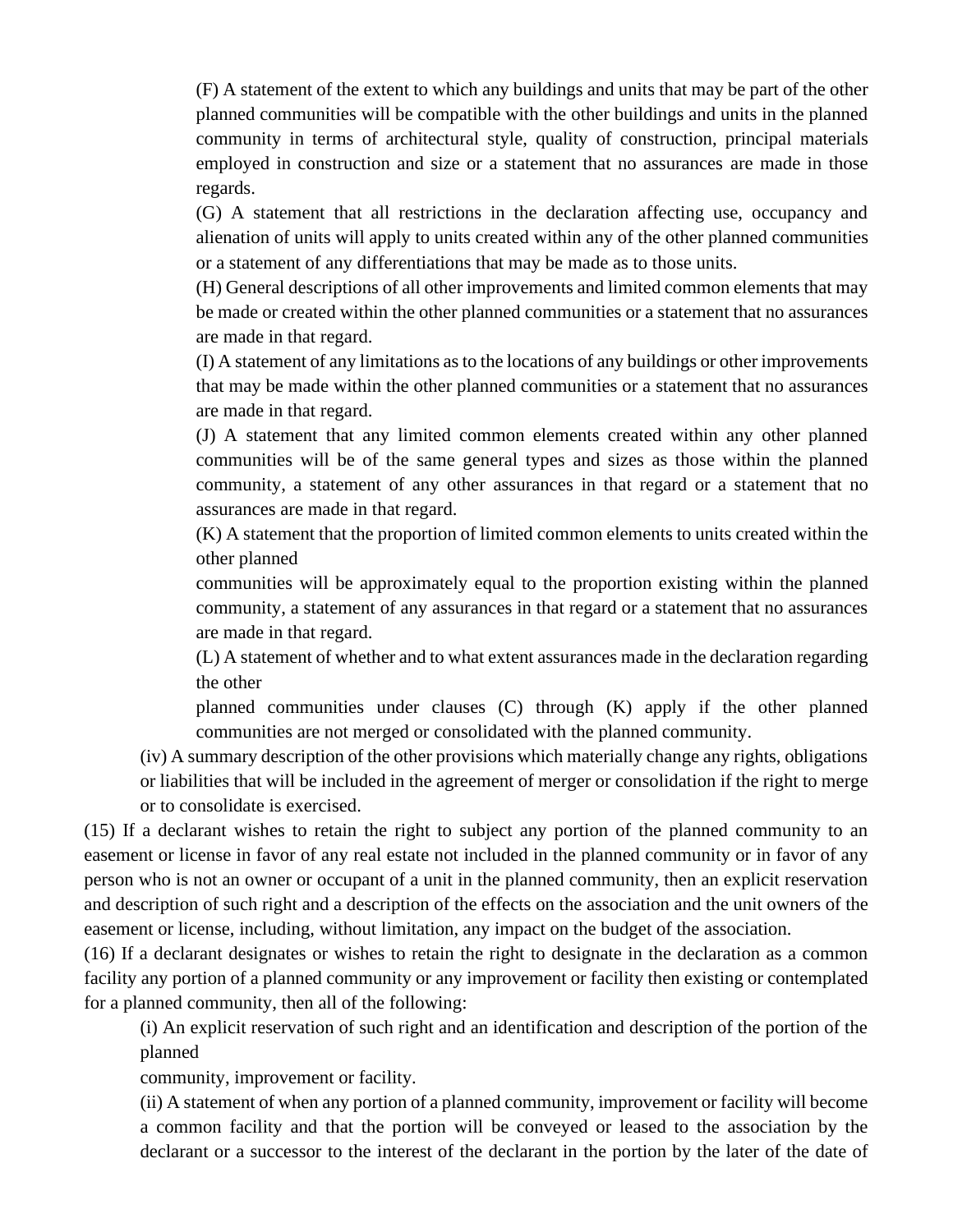conveyance or lease by the declarant of the last unit the declarant reserves the right to include in the planned community or the date of expiration of the rights under section 5211 (relating to conversion and expansion of flexible planned communities).

(iii) A statement that the obligation of the declarant to convey or lease to the association a portion of the planned community, improvement or facility shall be binding on the declarant and any successor in interest of the declarant in the portion whether or not the successor succeeds to any special declarant right.

(iv) A statement of who will own the portion of the planned community, improvement or facility before a conveyance or lease to the association.

(v) A description of the procedure to be followed by the declarant and the association for the conveyance or lease to the association.

(vi) A statement that the portion of the planned community, improvement or facility will be conveyed or leased to the association for no consideration or, if additional consideration is to be given by the association for the conveyance, a description of the consideration and a description of the effects on the association and each unit owner of the association providing the consideration, including the impact on the budget of the association and common expense or other liabilities of the unit owners.

(vii) A description of the effect of the conveyance or lease to the association of the portion of the planned community, improvement or facility on the expenses and budget of the association and the common expense liability of the unit owners.

(viii) A statement that no conveyance or lease to the association of any portion of the planned community, improvement or facility shall occur until the portion has been completed unless a third-party guarantee, bond, escrow, letter of credit or other mechanism assuring completion has been provided by the declarant, in addition to the declarant's own guarantee of completion, for the benefit of the association and a statement that the third-party mechanism and the declarant's own guarantee shall not expire until completion of the portion of the planned community, improvement or facility.

(ix) As to any uncompleted improvement or facility that may become a common facility:

(A) a statement of the time for completion of such improvement or facility;

(B) a statement that a declarant is required to complete such improvement or facility by the later of the date of the conveyance or lease by the declarant of the last unit the declarant reserves the right to include in the planned community or the date of the expiration of the rights under section 5211;

(C) a statement that, until the facility or improvement is completed, the declarant shall be solely responsible for real estate taxes assessed against or allocable to the improvement or facility and for all other expenses in connection with the improvement or facility; and

(D) a description of any third-party guarantee, bond, escrow, letter of credit or other mechanism that the declarant shall provide, in addition to the declarant's own guarantee of completion, to assure, for the benefit of the association, completion of the improvement or facility and a statement of the time limit, if any, of the term of such third-party guarantee, bond, escrow, letter of credit or other mechanism or, if no such mechanism is to be provided by the declarant, an explicit statement that no third-party guarantee, bond, escrow, letter of credit or other mechanism shall be provided by the declarant, and only the declarant's own guarantee shall be provided to assure completion of the improvement or facility.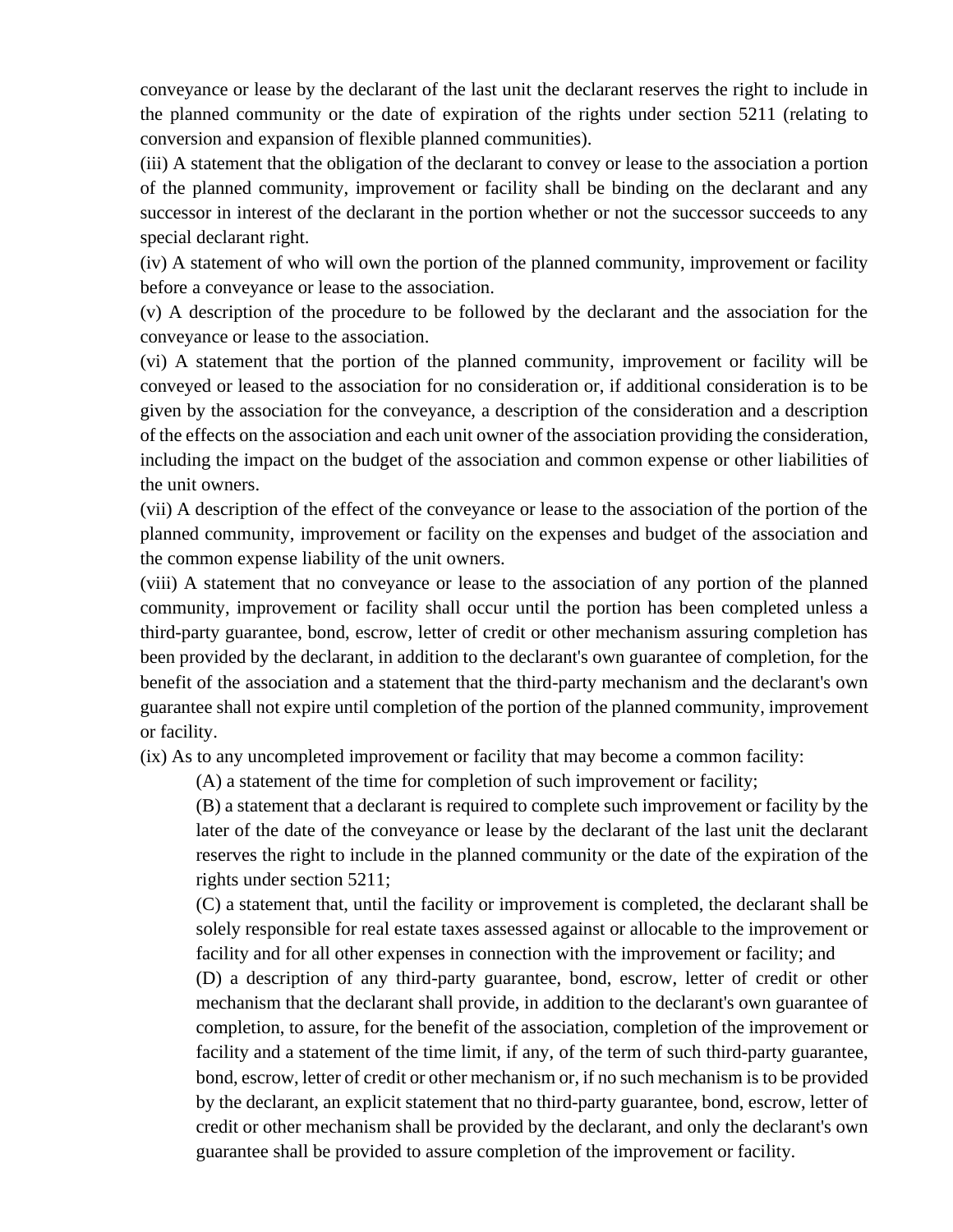(x) A statement that any portion of the planned community, an improvement or facility will be deemed to be completed upon the recording of a certificate executed by an independent registered surveyor, architect or professional engineer stating that the portion of the planned community, improvement or facility is substantially completed in accordance with the descriptions set forth in the declaration, the plats and plans and the public offering statement and so as to permit the use of such portion of the planned community, improvement or facility for its intended use.

(16.1) If the declaration provides that the association or a unit owner is or shall be responsible for operation and maintenance of storm water management facilities, a statement that upon approval of the permittee's notice of termination by the Department of Environmental Protection or by an authorized county conservation district, it shall be deemed that the association or unit owner, as applicable, agree to and shall become responsible for compliance with the storm water management facilities' permit terms and conditions, including long-term operation and maintenance of postconstruction storm water best management practices in accordance with applicable requirements. The declarant shall remain responsible for compliance with other obligations with respect to storm water management facilities as may be required by the approved subdivision and land development plans, the declaration or this subpart until such time as the obligations of the declarant may cease.

(17) Any other matters the declarant deems appropriate.

#### **§ 5206. Contents of declaration for flexible planned communities**

The declaration for a flexible planned community shall include, in addition to the matters specified in section 5205 (relating to contents of declaration; all planned communities), all of the following:

(1) An explicit reservation of any options to create units, limited common elements or both within convertible real estate or to add additional real estate to or withdraw withdrawable real estate from the planned community.

(2) A statement of the time limit upon which any option reserved under paragraph (1) will lapse, together with a statement of circumstances that will terminate the option before the expiration of the time limit. The time limit shall not exceed the later of:

(i) ten years after the recording of the declaration; or

(ii) in the case of a preliminary plat calling for the installation of improvements in sections, 120 days after municipal approval or denial of each particular section's final plat which was filed prior to the deadline approved or modified by the municipal governing body pursuant to section 508(4)(v) of the act of July 31, 1968 (P.L. 805, No. 247), 1 known as the Pennsylvania Municipalities Planning Code, or, in the event of an appeal from the municipal approval or denial of such final plat, 120 days after a final judgment on appeal.

(3) A statement of any limitations on any option reserved under paragraph (1), other than limitations created by or imposed by operation of law, or a statement that there are no such limitations.

(4) A statement of the extent to which the interest in the association, relative voting strength in the association and share of common expenses liability of each unit in the planned community at the time the declaration is recorded may be increased or decreased by actions pursuant to any option reserved under paragraph (1), including the formulas to be used for those reallocations.

(5) Legally sufficient descriptions of each portion of convertible, additional and withdrawable real estate. (6) If portions of any convertible, additional or withdrawable real estate may be converted, added or withdrawn at different times, a statement to that effect, together with: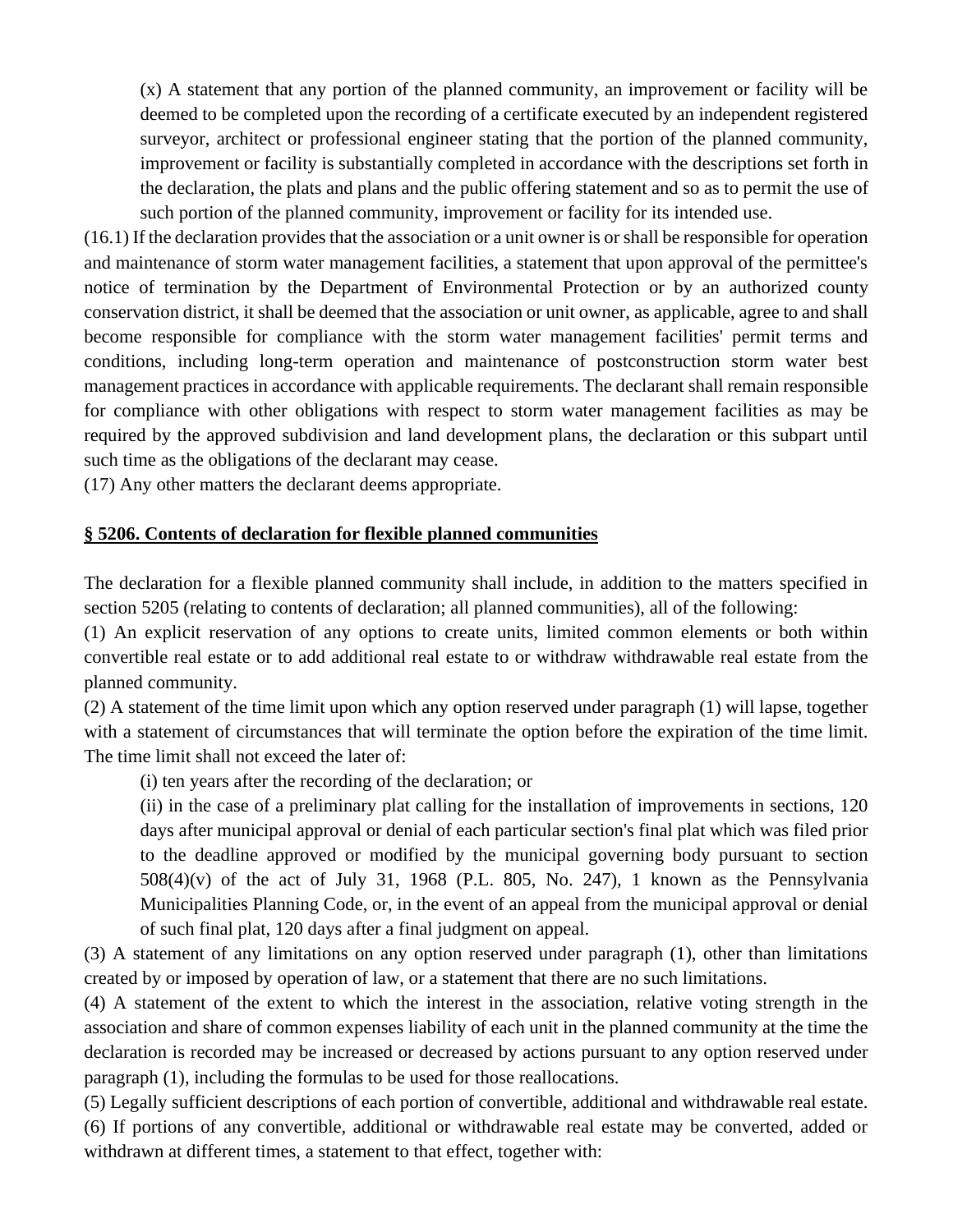(i) a statement fixing the boundaries of those portions and regulating the order in which they may be converted, added or withdrawn or a statement that no assurances are made in those regards; and (ii) a statement as to whether, if any portion of convertible, additional or withdrawable real estate is converted, added or withdrawn, all or any particular portion of that or any other real estate must be converted, added or withdrawn.

### (7) A statement of:

(i) the maximum number of units that may be created within any additional or convertible real estate or within any portion of either, the boundaries of which are fixed under paragraph (6);

(ii) how many of those units will be restricted exclusively to residential use; and

(iii) the maximum number of units per specified volume of space that may be created within any portions the boundaries of which are not fixed under paragraph (6).

(8) If any of the units that may be created within any additional or convertible real estate are not to be restricted exclusively to residential use, a statement with respect to each portion of the additional and convertible real estate of the maximum percentage of the real estate areas and the maximum percentage of the areas of all units that may be created therein that are not restricted exclusively to residential use.

(9) A statement of the extent to which any buildings and units that may be erected upon each portion of the additional and convertible real estate will be compatible with the other buildings and units in the planned community in terms of architectural style, quality of construction, principal materials employed in construction and size or a statement that no assurances are made in those regards.

(10) A statement that all restrictions in the declaration affecting use, occupancy and alienation of units will apply to units created within any convertible or additional real estate or a statement of any differentiations that may be made as to those units.

(11) General descriptions of all other improvements and limited common elements that may be made or created upon or within each portion of the additional or convertible real estate or a statement that no assurances are made in that regard.

(12) A statement of any limitations as to the locations of any buildings or other improvements that may be made within convertible or additional real estate or a statement that no assurances are made in that regard.

(13) A statement that any limited common elements created within any convertible or additional real estate will be of the same general types and sizes as those within other parts of the planned community, a statement of any other assurances in that regard or a statement that no assurances are made in that regard. (14) A statement that the proportion of limited common elements to units created within convertible or additional real estate will be approximately equal to the proportion existing within other parts of the planned community, a statement of any other assurances in that regard or a statement that no assurances are made in that regard.

(15) A statement of the extent to which any assurances made in the declaration regarding additional or withdrawable real estate under paragraphs (6) through (14) apply if any additional real estate is not added to or any withdrawable land is withdrawn from the planned community or a statement that those assurances do not apply if the real estate is not added to or withdrawn from the planned community.

# **§ 5207. Leasehold planned communities**

**(a) Recording lease and contents of declaration.--**A lease the expiration or termination of which may terminate the planned community or reduce its size shall be recorded in the same county where the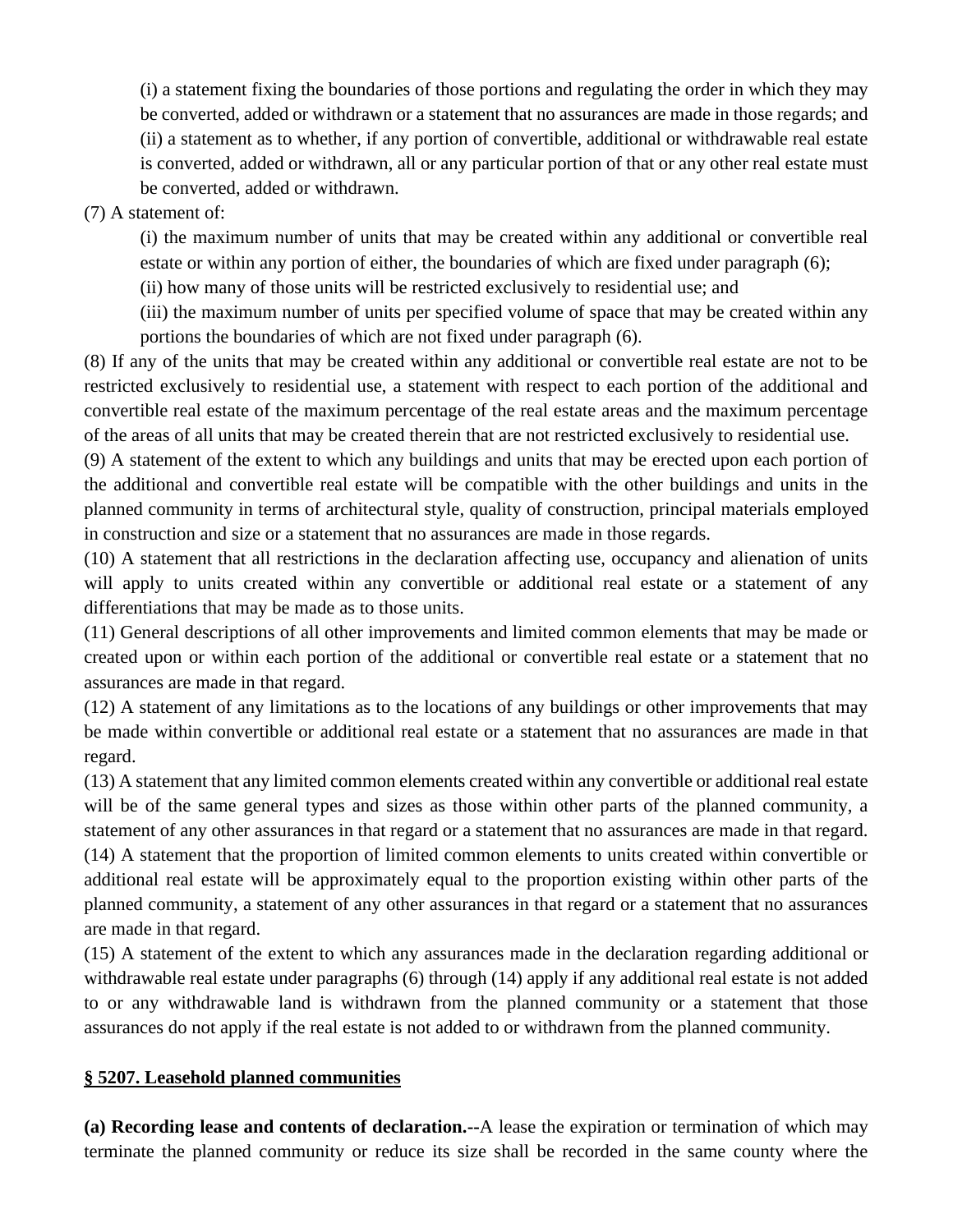declaration is recorded under section 5201 (relating to creation of planned community). Every lessor of those leases shall execute the declaration, and the declaration shall state the following:

(1) The recording data for the lease.

(2) The date on which the lease is scheduled to expire.

(3) A legally sufficient description of the real estate subject to the lease.

(4) Any right of the unit owners to redeem the reversion and the manner whereby those rights may be exercised or a statement that they do not have those rights.

(5) Any right of the unit owners to remove any improvements after the expiration or termination of the lease or a statement that the unit owners do not have those rights.

(6) Any rights of the unit owners to renew the lease and the conditions of any renewal or a statement that the unit owners do not have those rights.

**(b) Limitations on termination of leasehold interest.--**After the declaration for a leasehold planned community is recorded, neither the lessor nor a successor in interest may terminate the leasehold interest of a unit owner who makes timely payment of the owner's share of the rent and otherwise complies with all covenants which, if violated, would entitle the lessor to terminate the lease. A unit owner's leasehold interest is not affected by failure of any other person to pay rent or fulfill any other covenant.

**(c) Merger of leasehold and fee simple interests.--**Acquisition of the leasehold interest of any unit owner by the owner of the reversion or remainder does not merge the leasehold and fee simple interests unless the leasehold interests of all unit owners subject to that reversion or remainder are acquired.

**(d) Reallocation of interests if number of votes reduced.--**If the expiration or termination of a lease decreases the number of units in a planned community, the allocated votes in the association and common expense liabilities shall be reallocated in accordance with section 5107 (relating to eminent domain) as though those units had been taken by eminent domain. Reallocations shall be confirmed by an amendment to the declaration prepared, executed and recorded by the association.

#### **§ 5208. Allocation of votes and common expense liabilities**

**(a) General rule.--**The declaration shall allocate a fraction or percentage of the common expenses of the association and a portion of the votes in the association to each unit and state the formulas used to establish those allocations. Such formulas may take into account unusual attributes of identified units if the formulas state how the deviation from the normal rule applies to such units.

**(b) Flexible planned communities.--**If units may be added, including by conversion of convertible real estate to one or more units, to or withdrawn from the planned community, the declaration shall state the formulas to be used to reallocate the fractions, as percentages of the allocated share of the common expenses of the association and the percentages of votes in the association, among all units included in the planned community after the addition or withdrawal.

#### **(c) Votes.--**

(1) Each unit shall be allocated one or more votes in the association. The declaration shall specify how votes in the association shall be allocated among the units and may provide: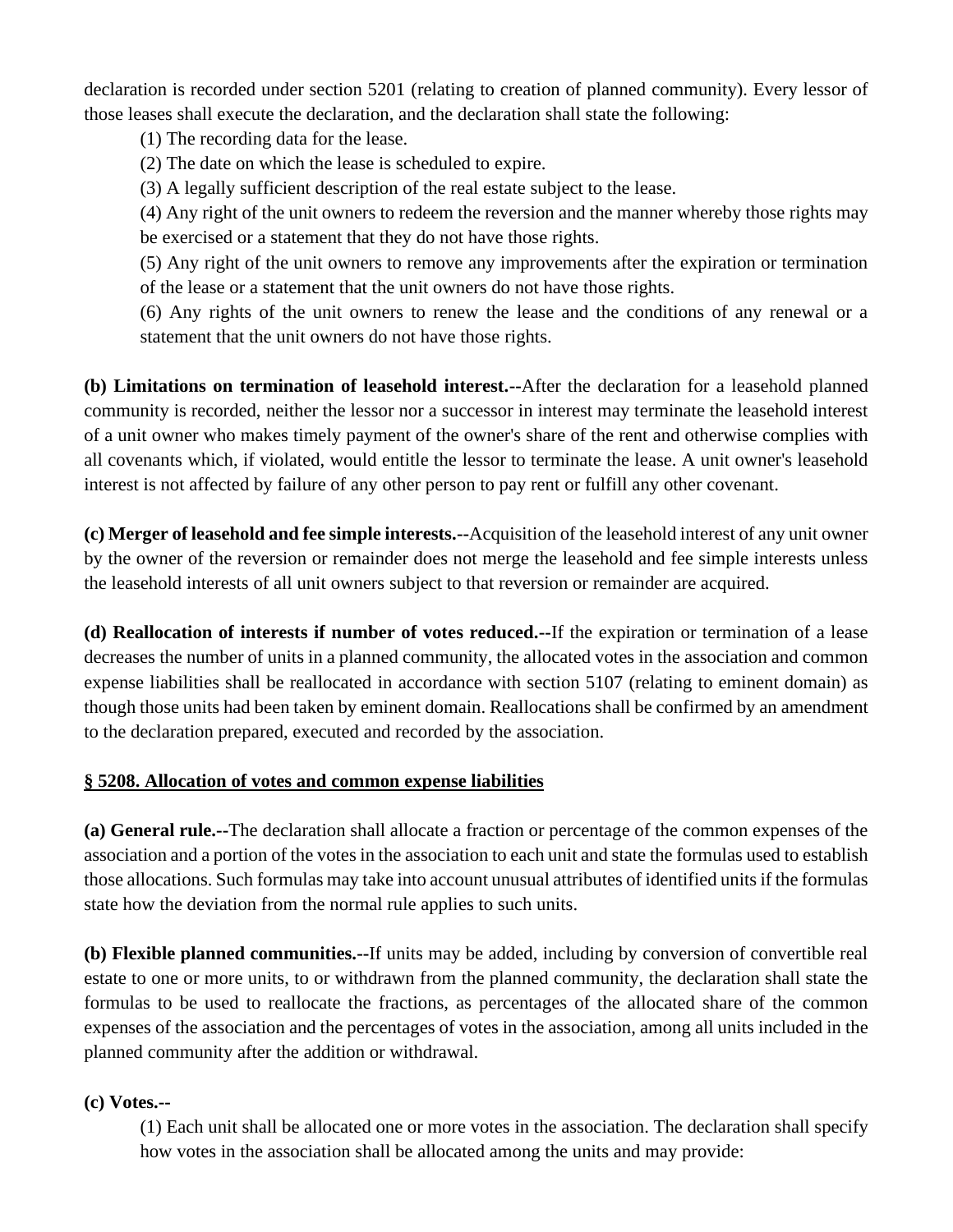(i) for different allocations of votes among units on particular matters specified in the declaration; and

(ii) for class voting on specified issues affecting a particular class of units if necessary to protect the valid interests of the owners of such units and not affecting units outside of the class.

(2) Cumulative voting shall only be permitted if so provided expressly in the declaration and only for the purpose of electing members of the executive board. A declarant may not utilize cumulative or class voting for the purpose of evading any limitation imposed on declarants by this subpart. The declaration may provide that different allocations of votes shall be made to the units in particular matters specified in the declaration.

**(d) Alteration or partition of allocations.--**Except as provided in section 5107 (relating to eminent domain), 5211 (relating to conversion and expansion of flexible planned communities), 5212 (relating to withdrawal of withdrawable real estate), 5214 (relating to relocation of boundaries between units) or 5215 (relating to subdivision or conversion of units), the votes and common expense liability allocated to any unit may not be changed without the consent of all unit owners whose allocated votes and common expense liabilities are changed. The common elements are not subject to partition, and any purported conveyance, encumbrance, judicial sale or other voluntary or involuntary transfer of an undivided interest in the common elements made without the unit to which it is allocated is void.

**(e) Calculations for undivided interests.--**Except for minor variations due to rounding, the sum of the common expense liabilities allocated at any time to all the units must equal one if stated as a fraction or 100% if stated as percentages.

If there is a discrepancy between the allocated common expense liability and the result derived from application of the formulas, the allocated common expense liability prevails.

#### **§ 5209. Limited common elements**

**(a) Allocation.--**Except for the limited common elements described in section 5202 (relating to unit boundaries), the declaration shall specify to which unit or units each limited common element is allocated, distinguishing between limited common facilities and limited controlled facilities. That allocation may not be altered without the consent of the unit owners whose units are affected.

**(b) Reallocation.--**Subject to any provisions of the declaration, a limited common element may be reallocated by a recorded assignment executed by the unit owners between or among whose units the reallocation is made or by an amendment to the declaration executed by the unit owners. The persons executing assignment or the amendment to the declaration shall provide a copy to the association.

**(c) Common elements not previously allocated.--**A common element not previously allocated as a limited common element may not be so allocated except pursuant to provisions in the declaration made in accordance with section 5205(7) (relating to contents of declaration; all planned communities). The declaration may provide that the allocations shall be made by deeds or assignments executed by the declarant or the association or by amendments to the declaration.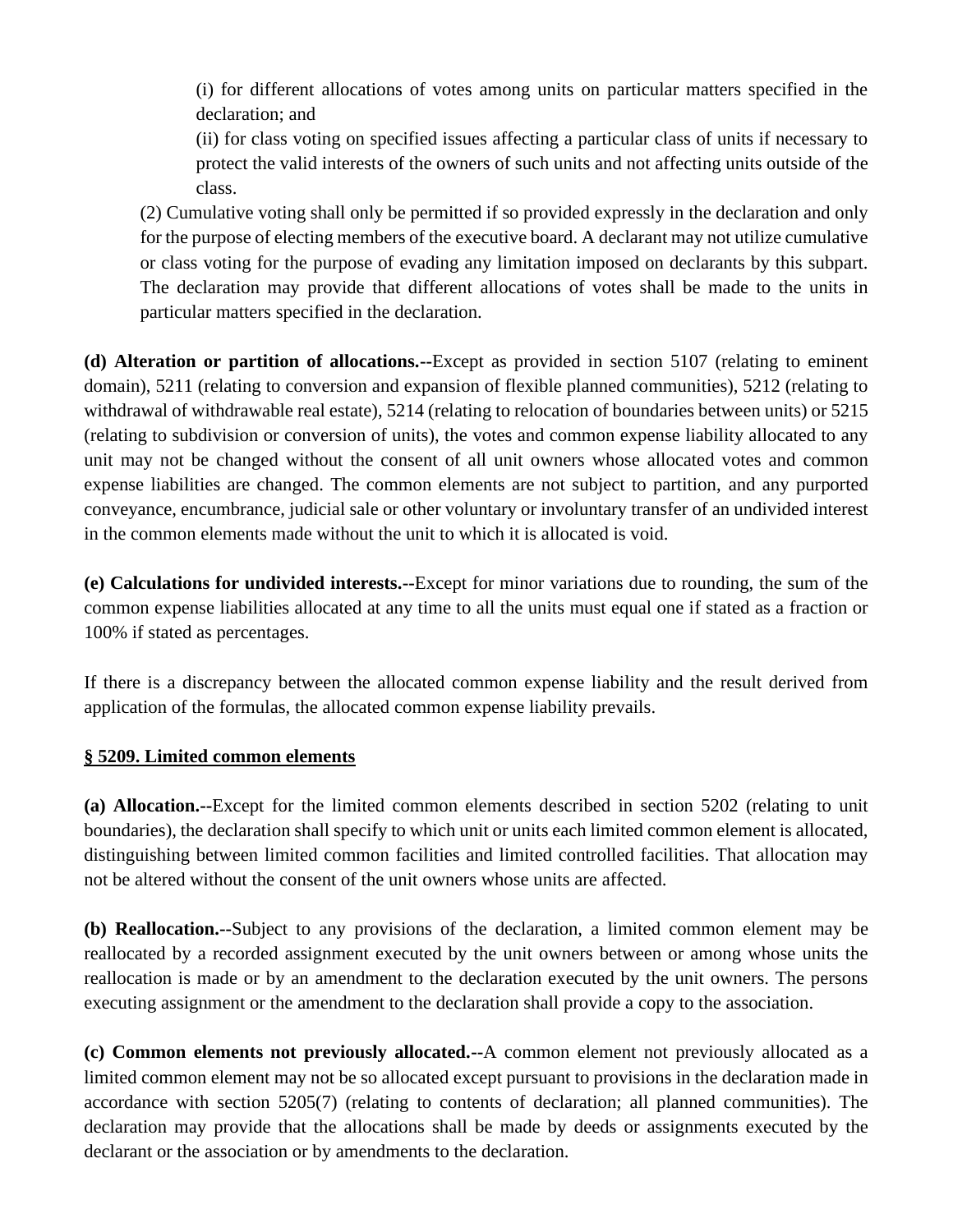#### **§ 5210. Plats and plans**

**(a) General rule.--**Plats and plans are a part of the declaration. Separate plats and plans are not required by this subpart if all the information required by this section is contained in either a plat or plan. Each plat and plan must be clear and legible. The plats and plans must contain, on the first page of the plats and plans, a certification that all of the plats and plans contain all information required by this section.

### **(b) Contents of plat.--**Each plat must show all of the following:

(1) The name, location and dimensions of the planned community.

(2) The location and dimensions of all existing improvements.

(3) The intended location and dimensions of any contemplated improvement to be constructed anywhere within the planned community labeled with "MUST BE BUILT" or "NEED NOT BE BUILT." Contemplated improvements within the boundaries of convertible real estate need not be shown, but, if contemplated improvements within the boundaries of convertible real estate are shown, they must be labeled "MUST BE BUILT" or "NEED NOT BE BUILT."

(4) The location and dimensions of any convertible real estate, labeled as such.

(5) The location and dimensions of any withdrawable real estate, labeled as such.

(6) The location and dimensions of any additional real estate, labeled as such.

(7) The extent of any encroachments by or upon any portion of the planned community.

(8) To the extent feasible, the location and dimensions of all easements serving or burdening any portion of the planned community.

(9) The location and dimensions of any vertical unit boundaries not shown or projected on plans recorded under subsection (c) and that unit's identifying number.

(10) The location with reference to an established datum of any horizontal unit boundaries not shown or projected on plans recorded under subsection (c) and that unit's identifying number.

(11) The location and dimensions of any real estate in which the unit owners will own only an estate for years, labeled as "leasehold real estate."

(12) The distance between noncontiguous parcels of real estate comprising the planned community.

(13) The location and dimensions of limited common elements, including porches, balconies and patios, other than parking spaces and the other limited common elements described in section 5202 (relating to unit boundaries) not shown on plans referred to in subsection (c).

(14) All other matters customarily shown on land surveys.

**(c) Contents of plans.--**To the extent not shown or projected on the plats, plans of every building that contains or comprises all or part of any unit and is located or must be built within a portion of the planned community, other than within the boundaries of any convertible real estate, must show all of the following:

(1) The location and dimensions of the vertical boundaries of each unit, to the extent those boundaries lie within or coincide with the boundaries of the building in which the unit is located, and that unit's identifying number.

(2) Any horizontal unit boundaries, with reference to an established datum not shown on plats recorded under subsection (b), and that unit's identifying number.

(3) Any units that may be converted by the declarant to create additional units or common elements under section 5215 (relating to subdivision or conversion of units), identified appropriately.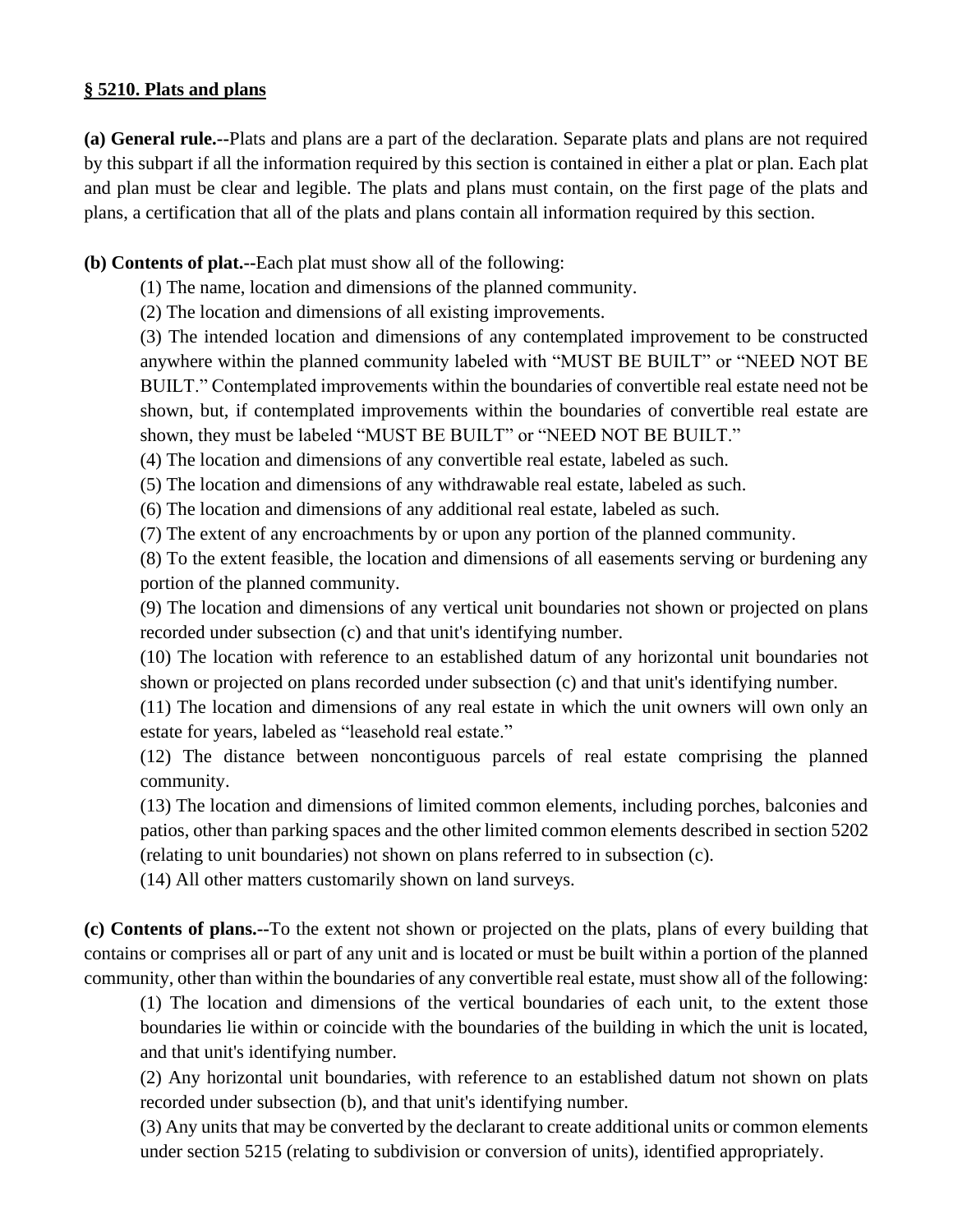(4) The location and dimensions of limited common elements, including porches, balconies and patios, other than parking spaces and other limited common elements described in sections 5202 and 5209 (relating to limited common elements) not shown on plats recorded under subsection (b).

**(d) Horizontal boundaries of unit partly outside building.--**Unless the declaration provides otherwise, the horizontal boundaries of part of a unit located outside of a building have the same elevation as the horizontal boundaries of the inside part and need not be depicted on the plats and plans.

**(e) Converting or adding real estate.--**Upon converting convertible real estate or adding additional real estate taking action under section 5211 (relating to conversion and expansion of flexible planned communities), the declarant shall record new plats for that real estate conforming to the requirements of subsection (b) and new plans for any buildings on that real estate conforming to the requirements of subsection (c). If less than all of any convertible real estate is being converted, the new plats must also show the location and dimensions of any remaining portion.

**(f) Converting units.--**If a declarant converts any unit into two or more units or limited common elements or both under section 5215, the declarant shall record new plats and plans showing the location and dimensions of any new units and limited common elements thus created, as well as the location and dimension of any portion of that space not being converted.

**(g) Alternative recording.--**Instead of recording new plats and plans as required by subsections (e) and (f), the declarant may record new certifications of plats and plans previously recorded if those plats and plans show all improvements required by subsections (e) and (f).

**(h) Who may make certifications.--**Any certification of a plat or plan required by this section must be made by an independent registered surveyor, architect or professional engineer.

**(i) Land development plans.--**Final plans filed with and approved by a municipality in connection with any land development approvals may serve as plats and plans required under this section if:

(1) all of the contents required under subsections (b) and (c) are contained either in such final plans or in the declaration by specific reference to such plans;

(2) such final plans have been recorded; and

(3) a certification in accordance with subsection (a) is recorded and the certification specifies the recording information for final plans.

# **§ 5211. Conversion and expansion of flexible planned communities**

**(a) General rule.--**To convert convertible real estate or add additional real estate pursuant to an option reserved under section 5206 (relating to contents of declaration for flexible planned communities), the declarant shall prepare, execute and record an amendment to the declaration under section 5219 (relating to amendment of declaration) and comply with section 5210 (relating to plats and plans). The declarant is the unit owner of any units thereby created. The amendment to the declaration must assign an identifying number to each unit formed in the convertible or additional real estate and reallocate votes in the association and common expense liabilities. The amendment must describe or delineate any limited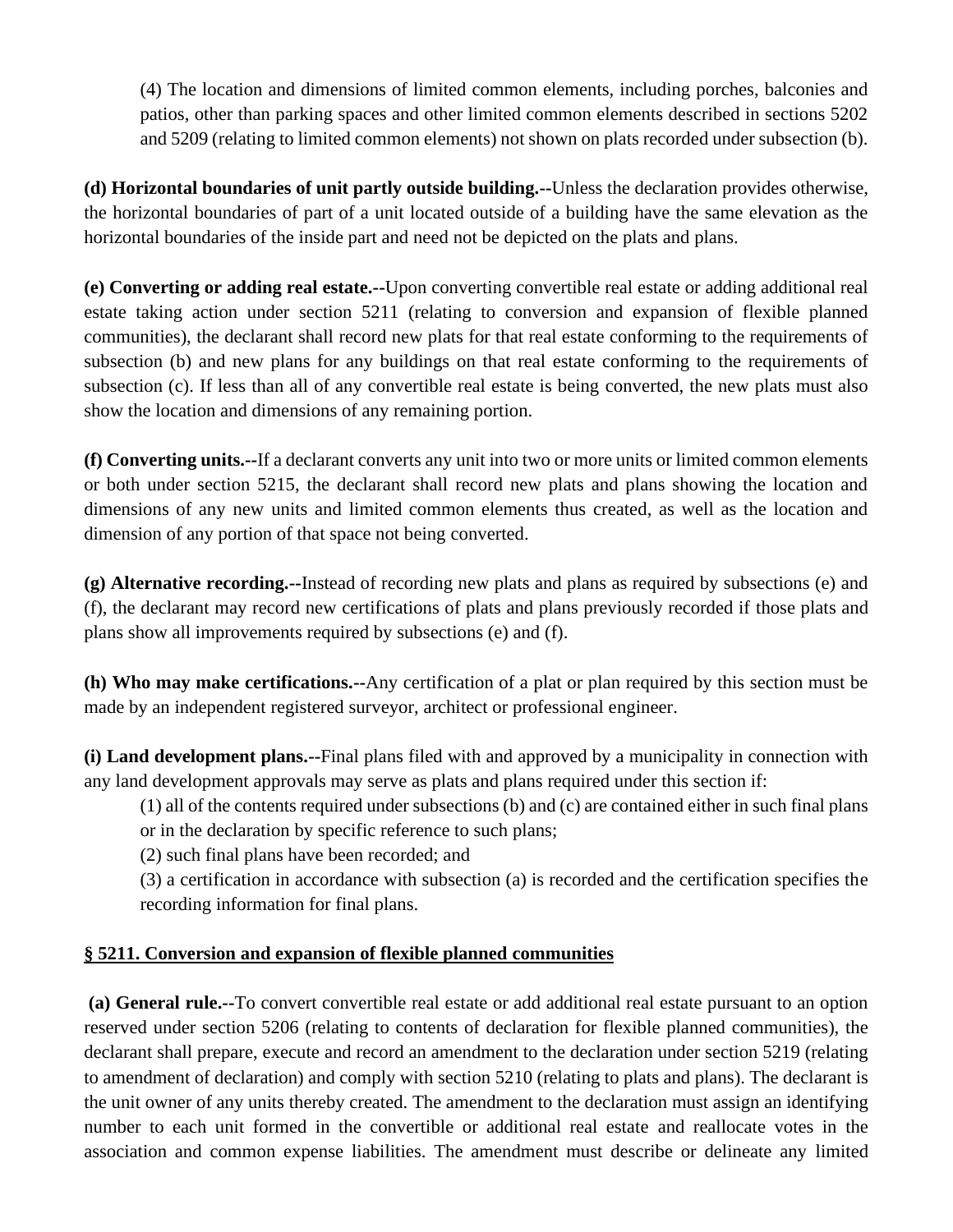common elements formed out of the convertible or additional real estate, showing or designating the unit to which each is allocated to the extent required by section 5209 (relating to limited common elements).

**(b) Creations within additional real estate.--**Convertible or withdrawable real estate may be created within any additional real estate added to the planned community if the amendment adding that real estate includes all matters required by section 5205 (relating to contents of declaration; all planned communities) or 5206, as the case may be, and the plat includes all matters required by section 5210. This subsection does not extend the time limit on conversion or contraction of a flexible planned community imposed by the declaration under section 5206.

**(c) Liability for expenses and right to income.--**Until conversion occurs or the period during which conversion may occur expires, whichever occurs first, the declarant alone is liable for real estate taxes assessed against convertible real estate and all other expenses in connection with that real estate. No other unit owner and no other portion of the planned community is subject to a claim for payment of those taxes or expenses. Unless the declaration provides otherwise, any income or proceeds from convertible real estate inure to the declarant.

## **§ 5212. Withdrawal of withdrawable real estate**

**(a) General rule.--**To withdraw withdrawable real estate from a flexible planned community pursuant to an option reserved under section 5206 (relating to contents of declaration for flexible planned communities), the declarant shall prepare, execute and record an amendment to the declaration containing a legally sufficient description of the real estate being withdrawn and stating the fact of withdrawal. The amendment must reallocate votes in the association and common expense liabilities to the remaining units in the planned community in proportion to the respective votes and liabilities of those units before the withdrawal. The reallocation is effective when the amendment is recorded.

**(b) When withdrawal prohibited.--**If a portion of a planned community was described under section 5206, that portion may not be withdrawn if any person other than the declarant owns a unit situated therein. If the portion was not so described, none of it is withdrawable if any person other than the declarant owns a unit situated therein.

**(c) Liability for expenses and right to income.--**Until withdrawal occurs or the period during which withdrawal may occur expires, whichever occurs first, the declarant alone is liable for real estate taxes assessed against withdrawable real estate and all other expenses in connection with that real estate. No other unit owner and no other portion of the planned community is subject to a claim for payment of those taxes or expenses. Unless the declaration provides otherwise, any income or proceeds from withdrawable real estate inure to the declarant.

#### **§ 5213. Alteration of units**

Subject to the provisions of the declaration and other provisions of law, all of the following apply: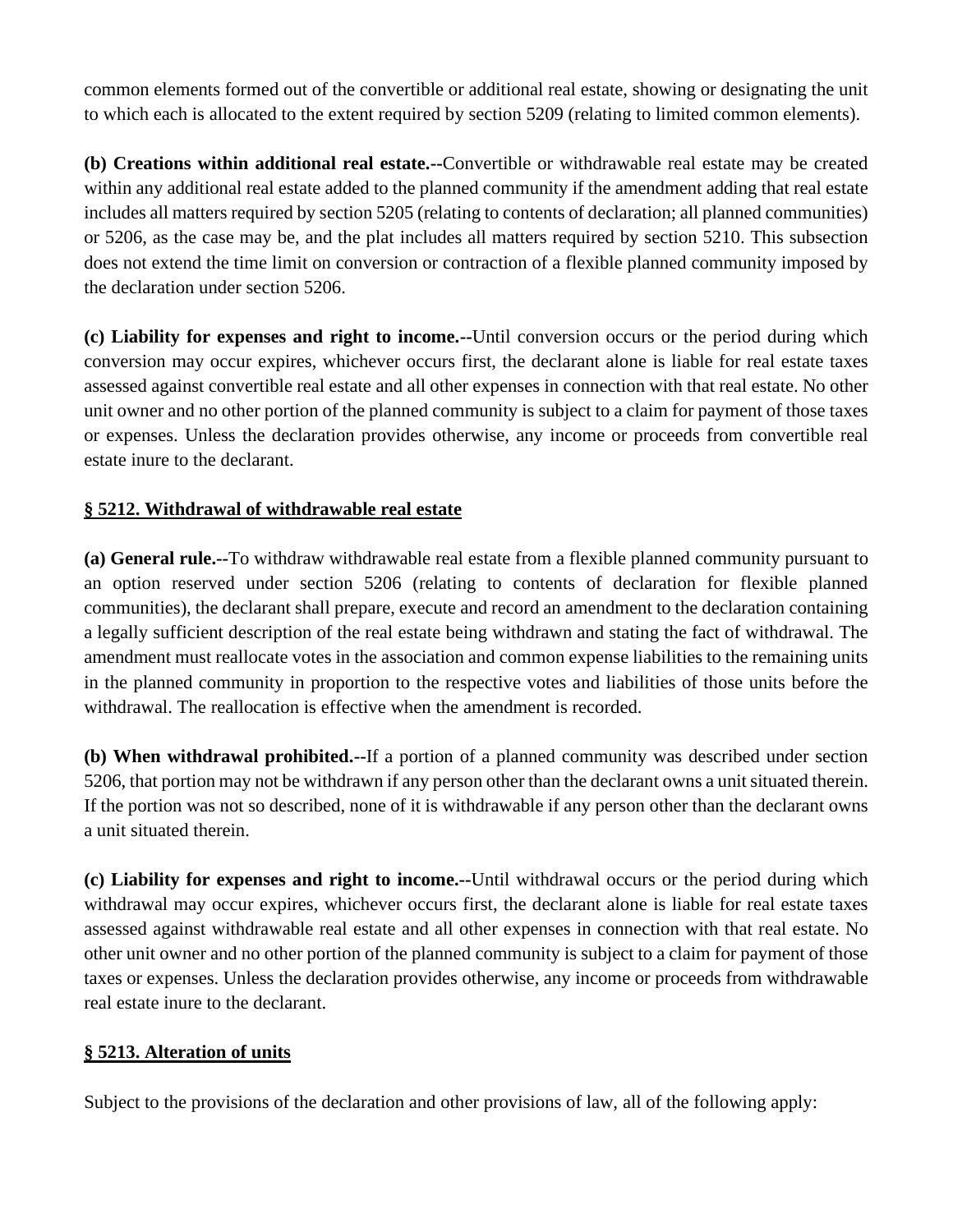(1) A unit owner may make any improvements or alterations to the unit that do not impair the structural integrity or mechanical systems or lessen the support of any portion of the planned community.

(2) A unit owner may not change the appearance of the common elements or any other portion of the planned community other than portions of units that are not controlled facilities without the permission of the association.

However, a unit owner may change the exterior appearance of a unit except any portion of a unit which is a controlled facility without the permission of the association.

(3) After acquiring an adjoining unit or an adjoining part of an adjoining unit, a unit owner may remove or alter any intervening partition or create apertures therein, even if the partition in whole or in part is a common element, if those acts do not impair the structural integrity or mechanical systems or lessen the support of any portion of the planned community. Removal of partitions or creation of apertures under this paragraph is not an alteration of boundaries.

#### **§ 5214. Relocation of boundaries between units**

**(a) General rule.--**Subject to the provisions of the declaration and other provisions of law, the boundaries between adjoining units may be relocated by an amendment to the declaration upon application to the association by the owners of those units. If the owners of the adjoining units have specified a reallocation between their units of their allocated votes in the association and common expense liability, the application must state the proposed reallocations. Unless the executive board determines, within 30 days, that the reallocations are unreasonable, the association shall prepare an amendment that identifies the units involved, states the reallocations, is executed by those unit owners, contains words of conveyance between them and, upon recording, is indexed in the name of the grantor and the grantee.

**(b) Recording.--**The association shall prepare and record plats or plans necessary to show the altered boundaries between adjoining units and their dimensions and identifying numbers.

#### **§ 5215. Subdivision or conversion of units**

**(a) General rule.--**If the declaration expressly so permits, a unit may be subdivided into two or more units or, in the case of a unit owned by a declarant, may be subdivided into two or more units, common elements or a combination of units and common elements. Subject to the provisions of the declaration and other provisions of law, upon application of a unit owner to subdivide a unit or upon application of a declarant to convert a unit, the association shall prepare, execute and record an amendment to the declaration, including the plats and plans, subdividing or converting that unit.

**(b) Execution and contents of amendment.--**The amendment to the declaration must be executed by the owner of the unit to be subdivided, must assign an identifying number to each unit created and must reallocate the allocated votes in the association and common expense liability formerly allocated to the subdivided unit to the new units in any reasonable manner prescribed by the owner of the subdivided unit.

**(c) Conversion of unit of declarant to common elements.--**In the case of a unit owned by a declarant, if a declarant converts all of a unit to common elements, the amendment to the declaration must reallocate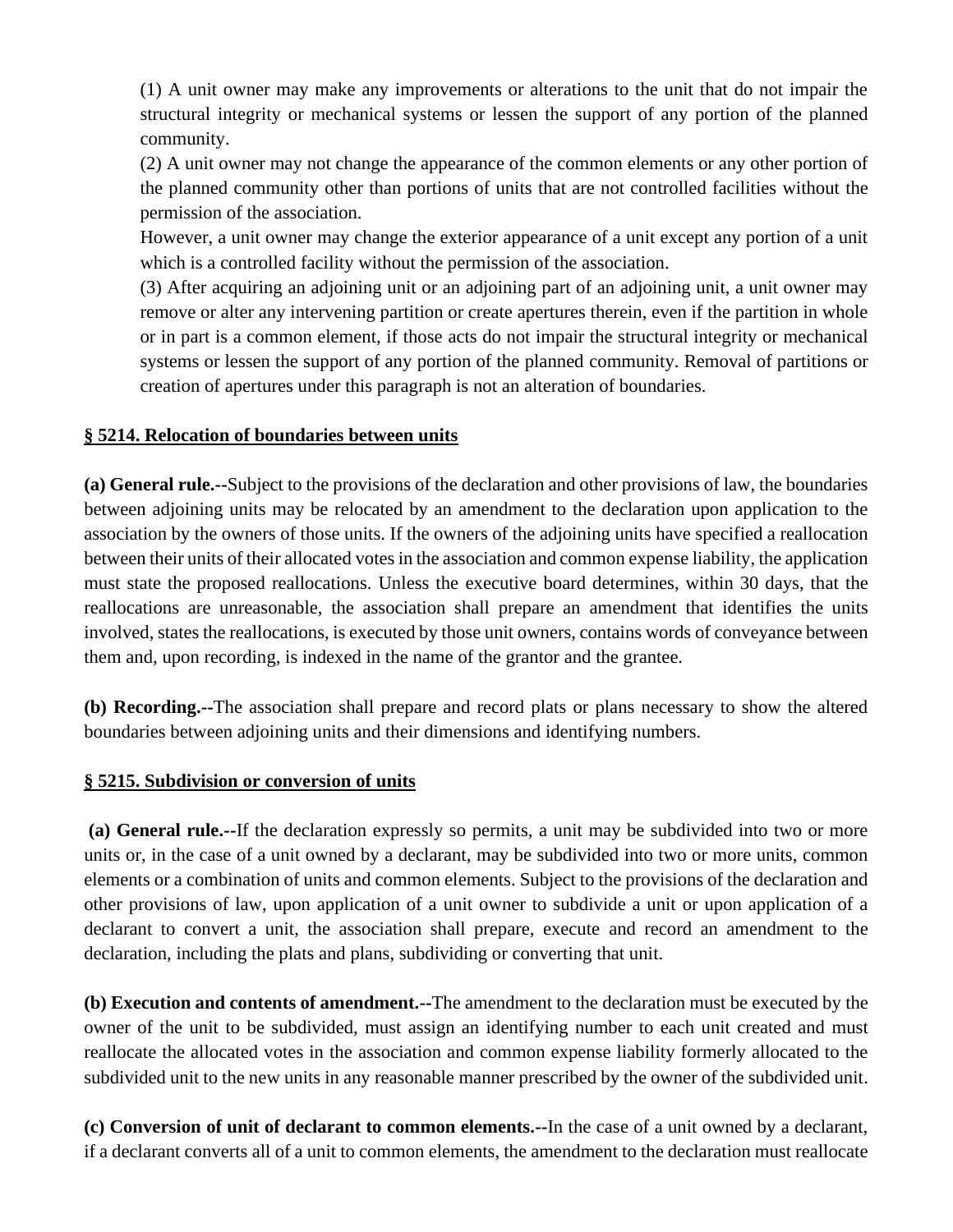among the unit owners votes in the association and common expense liability formerly allocated to the converted unit on a pro rata basis, inter se.

### **§ 5216. Easement for encroachments**

To the extent that any unit or common element encroaches on any other unit or common element, a valid easement for the encroachment exists. The easement does not relieve a unit owner of liability in case of the unit owner's willful misconduct nor relieve a declarant or any contractor, subcontractor or materialman or any other person of liability for failure to adhere to the plats and plans.

## **§ 5217. Declarant offices, models and signs**

**(a) Common elements.--**A declarant may maintain offices and models in the common element portion of the planned community only in connection with management of or sale or rental of units owned by the declarant in the planned community if the declaration so provides and specifies the rights of a declarant with regard to the number, size, location and relocation thereof. At such time as a declarant ceases to be a unit owner, the declarant ceases to have any rights with regard to such portions of the common elements so used unless the portions are removed promptly from the planned community in accordance with a right to remove reserved in the declaration. Upon the relocation of a model or office

constituting a common element, a declarant may remove all personal property and fixtures therefrom. Any fixtures not so removed shall be deemed common elements, and any personal property not so removed shall be deemed the property of the association.

**(b) Signs.--**Subject to any limitation in the declaration, a declarant may maintain signs in the declarant's units and on the common elements advertising units in the planned community owned by the declarant for sale or lease.

**(c) Units.--**A declarant shall have the right to locate, relocate and maintain offices and models used only in connection with management of or sale or rental of units owned by the declarant in the planned community in the declarant's unit or units in the planned community notwithstanding the fact that the declaration would otherwise preclude use of units for such purpose, but subject to all other provisions in the declaration, including without limitation, modification or elimination of the declarant's rights under this subsection by specific reference thereto.

#### **§ 5218. Easement to facilitate completion, conversion and expansion**

Subject to the provisions of the declaration, a declarant has an easement through the common elements as may be reasonably necessary for the purpose of discharging a declarant's obligations or exercising special declarant rights. In addition, without affecting the rights, if any, of each unit owner with respect to the use and enjoyment of the common elements, subject to the provisions of the declaration, each unit owner and its agents, contractors and invitees shall have a nonexclusive access easement through the common elements as may be reasonably necessary for the purpose of construction, repair and renovation of the owner's unit. An association shall have the power during spring thaw conditions to restrict road usage by vehicles of more than ten tons gross weight, provided: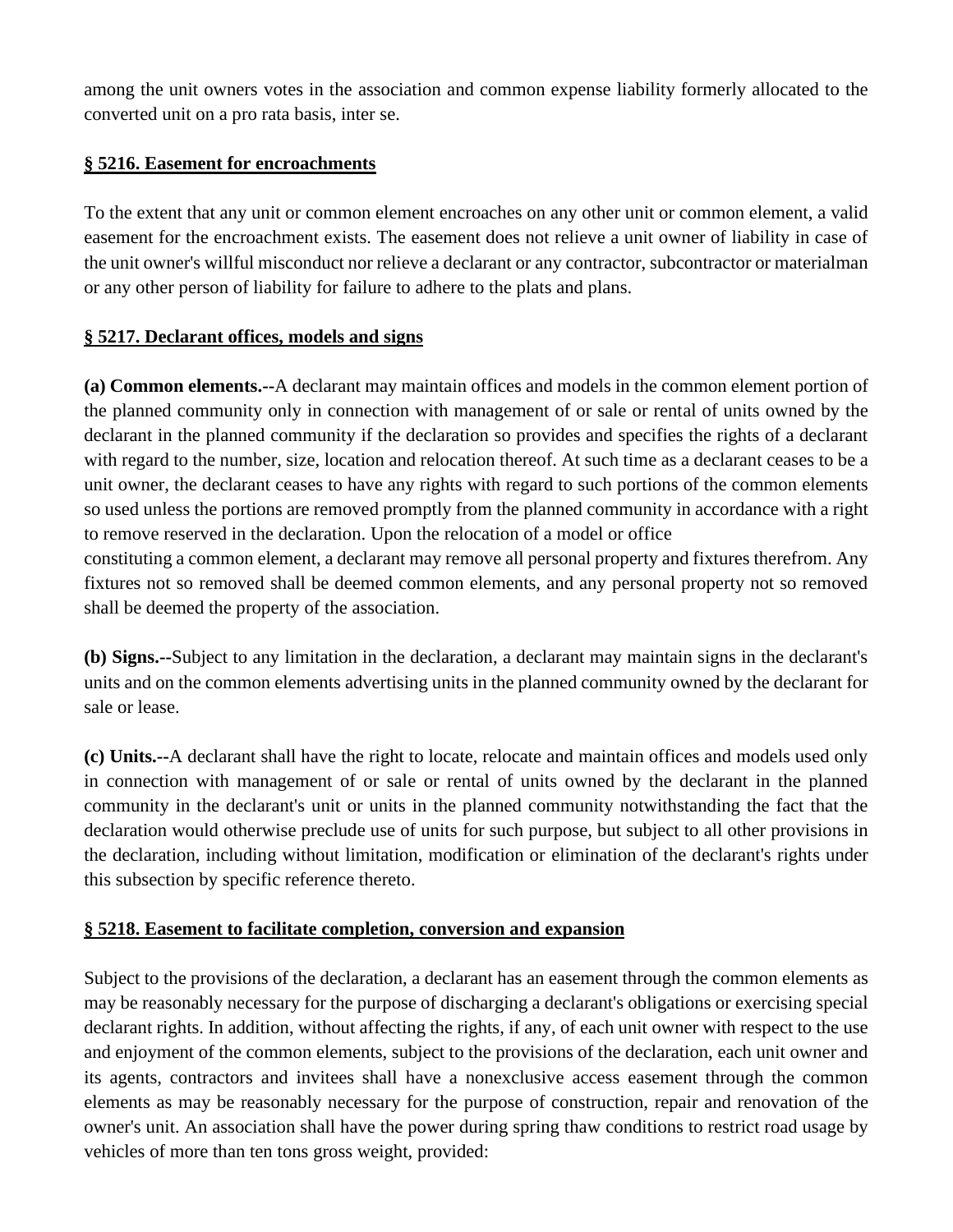(1) such restrictions shall be imposed only on a week-by-week basis for an aggregate period not to exceed eight weeks during any calendar year;

(2) thaw conditions shall be reviewed by the association at least weekly; and

(3) signs shall be conspicuously posted by the association at all entrances to the planned community advising when and where such thaw restrictions are applicable.

An association shall not have the power to impose any fees or charges or require financial security, including, but not limited to, surety bonds, letters of credit or escrow deposits for the use of the easement rights described in this section; however, the declarant or owner who exercises the easement rights described in this section, whether directly or indirectly through an agent, servant, contractor or employee, shall have the obligation to promptly return any portion of the common elements damaged by the exercise by the declarant or owner or its agent, servant, contractor or employee of the easement under this section to the appearance, condition and function in which it existed prior to the exercise of the easement, or to reimburse the association for all reasonable costs, fees and expenses incurred by the association to return any portion of the common elements which were damaged to the appearance, condition and function in which it existed prior to the exercise of the easement.

#### **§ 5219. Amendment of declaration**

#### **(a) Number of votes required.--**

(1) The declaration, including the plats and plans, may be amended only by vote or agreement of unit owners of units to which at least:

- (i) 67% of votes in the association are allocated; or
- (ii) a larger percentage of the votes in the association as specified in the declaration; or
- (iii) a smaller percentage of the votes in the association as specified in the declaration if all units are restricted exclusively to nonresidential use.

(2) Paragraph (1) is limited by subsection (d) and section 5221 (relating to rights of secured lenders).

(3) Paragraph (1) shall not apply to any of the following:

(i) Amendments executed by a declarant under:

(A) section  $5210(e)$  or (f) (relating to plats and plans);

(B) section 5211(a) (relating to conversion and expansion of flexible planned communities); or

- (C) section 5212(a) (relating to withdrawal of withdrawable real estate).
- (ii) Amendments executed by the association under:
	- (A) subsection (f);
	- (B) section 5107 (relating to eminent domain);
	- (C) section 5207(d) (relating to leasehold planned communities);
	- (D) section 5209 (relating to limited common elements); or
	- (E) section 5215 (relating to subdivision or conversion of units).
- (iii) Amendments executed by certain unit owners under:
	- (A) section 5209(b);
	- (B) section 5214(a) (relating to relocation of boundaries between units);
	- (C) section 5215; or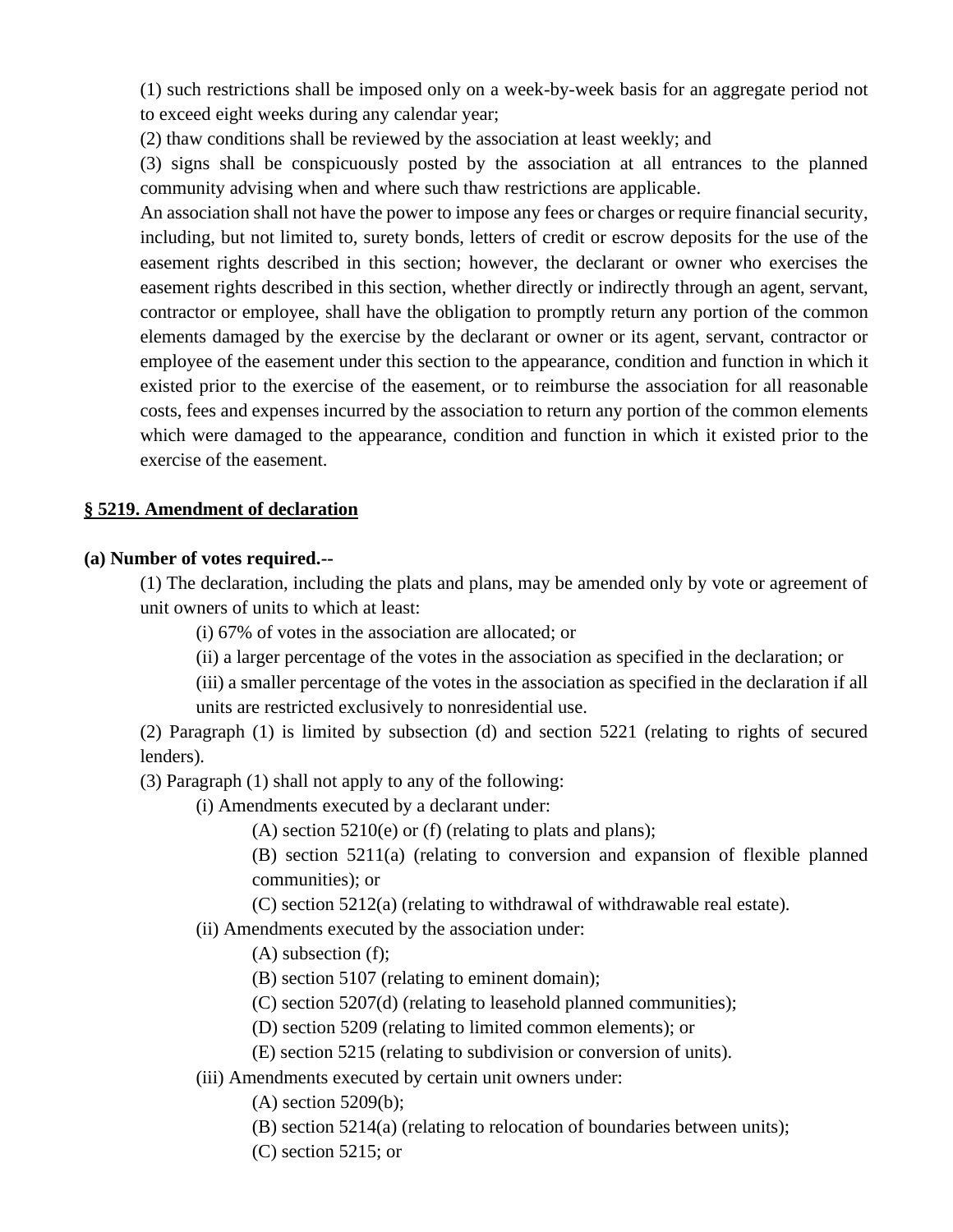(D) section 5220(b) (relating to termination of planned community).

(iv) Amendments executed by a declarant which conform the maximum time limit for exercising declarant options to the time limit authorized by sections 5205(13) and (14) (relating to contents of declaration; all planned communities) and 5206(2) (relating to contents of declaration for flexible planned communities).

**(b) Limitation of action to challenge amendment.--**No action to challenge the validity of an amendment adopted by the association under this section may be brought more than one year after the amendment is recorded.

#### **(c) Recording amendment.--**The following shall apply:

(1) Every amendment to the declaration must be recorded in every county in which any portion of the planned community is located in the same records as are maintained for the recording of deeds of real property and shall be indexed in the name of the planned community in both the grantor and grantee index. An amendment is effective only upon recording.

(2) Except for counties which do not maintain a uniform parcel identifier number system of indexing, all counties shall assign a master parcel number to each planned community, and every amendment to the declaration shall be indexed against the master parcel. If required by the county, an amendment may be indexed against a parcel assigned to each unit within the planned community, but no fees shall be charged to each unit unless the indexing against each parcel is requested by the declarant or association.

(3) The provisions of this subsection shall control over any conflicting provisions in any other statute, regulation or ordinance.

#### **(d) When unanimous consent or declarant joinder required.--**

(1) Except to the extent expressly permitted or required by other provisions of this subpart, without unanimous consent of all unit owners affected, no amendment may create or increase special declarant rights, alter the terms or provisions governing the completion or conveyance or lease of common facilities or increase the number of units or change the boundaries of any unit, the common expense liability or voting strength in the association allocated to a unit or the uses to which any unit is restricted. In addition, no declaration provisions pursuant to which any special declarant rights have been reserved to a declarant shall be amended without the express written joinder of the declarant in such amendment.

(2) As used in this subsection, the term "uses to which any unit is restricted" shall not include leasing of units.

**(e) Officer authorized to execute amendment.--**Amendments to the declaration required by this subpart to be recorded by the association shall be prepared, executed, recorded and certified by an officer of the association designated for that purpose or, in the absence of designation, by the president of the association.

**(f) Technical corrections.--**Except as otherwise provided in the declaration, if any amendment to the declaration is necessary in the judgment of the executive board to do any of the following:

(1) cure an ambiguity;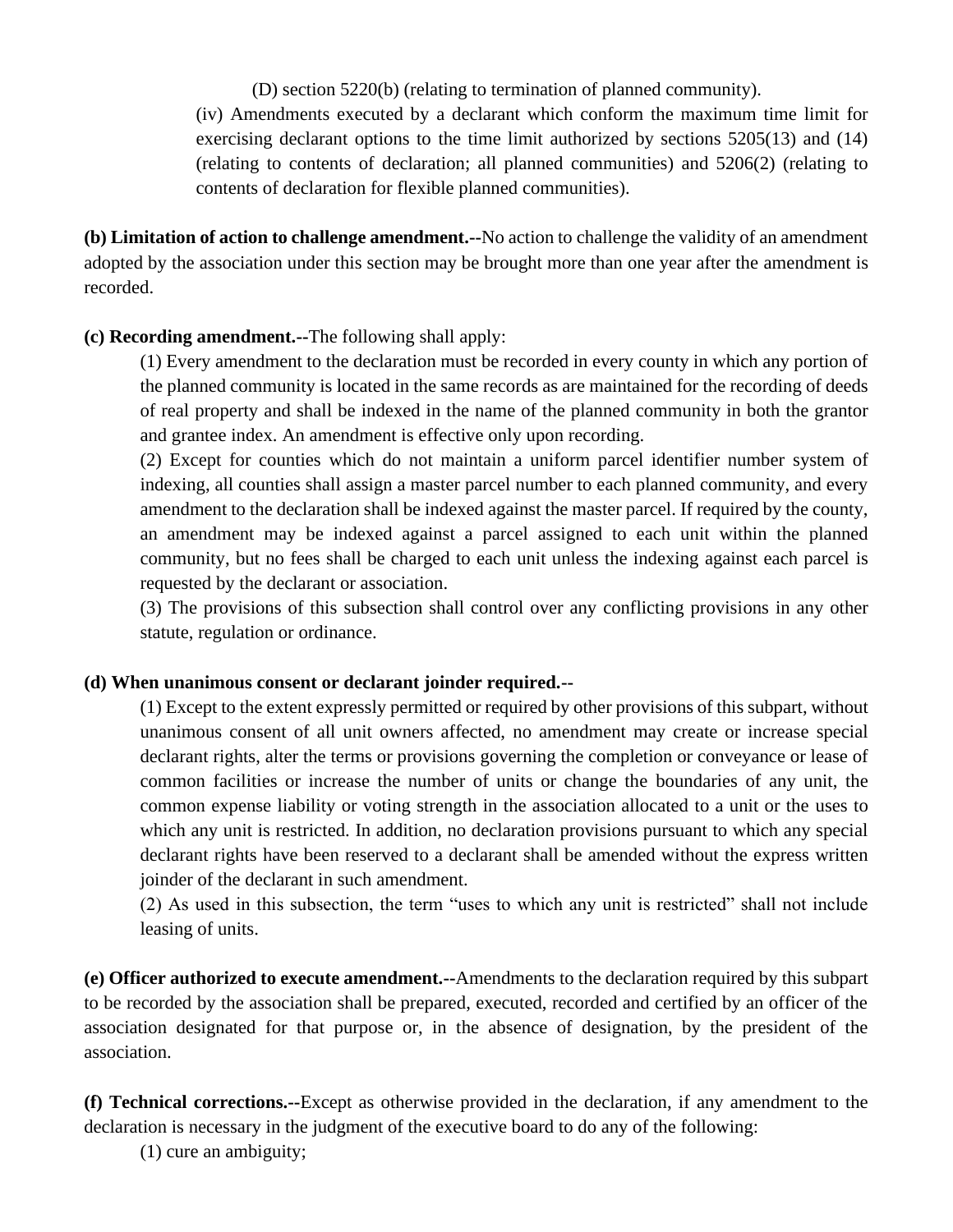(2) correct or supplement any provision of the declaration, including the plats and plans, that is defective, missing or inconsistent with any other provision of the declaration or with this subpart; (3) conform to the requirements of any agency or entity that has established national or regional standards with respect to loans secured by mortgages or deeds of trust or units in planned community or so-called "PUD" projects, such as Federal National Mortgage Association and the Federal Home Loan Mortgage Corporation; or

(4) comply with any statute, regulation, code or ordinance which may now or hereafter be made applicable to the planned community or association, or to make a reasonable accommodation or permit a reasonable modification in favor of handicapped, as may be defined by prevailing Federal or State laws or regulations applicable to the association, unit owners, residents or employees; then, at any time, the executive board may, at its discretion, effect an appropriate corrective amendment without the approval of the unit owners or the holders of liens on all or any part of the planned community, upon receipt of an opinion from independent legal counsel to the effect that the proposed amendment is permitted by the terms of this subsection.

#### **§ 5220. Termination of planned community**

**(a) Number of votes required.--**Except in the case of a taking of all the units by eminent domain in section 5107 (relating to eminent domain), a planned community may be terminated only by agreement of unit owners of units to which at least 80%, or such larger percentage specified in the declaration, of the votes in the association are allocated. The declaration may specify a smaller percentage only if all of the units in the planned community are restricted exclusively to nonresidential uses.

**(b) Execution and recording agreement and ratifications.--**An agreement to terminate must be evidenced by the execution or ratification of a termination agreement, in the same manner as a deed, by the requisite number of unit owners who are owners of record as of the date preceding the date of recording of the termination agreement. The termination agreement must specify the date it was first executed or ratified by a unit owner. The termination agreement shall become void unless it is recorded on or before the earlier of the expiration of one year from the date it was first executed and ratified by a unit owner or such date as shall be specified in the termination agreement. A termination agreement and all ratifications thereof must be recorded in every county in which a portion of the planned community is located in the same records as are maintained for the recording of deeds of real property and shall be indexed in the name of the planned community in both the grantor and grantee index. A termination agreement is effective only upon recording.

**(c) Sale of real estate.--**The association, on behalf of the unit owners, may contract for the sale of real estate in the planned community. The contract is not binding until approved under subsections (a) and (b). If any real estate in the planned community is to be sold by the association following termination, title to that real estate upon termination vests in the association as trustee for the holders of all interests in the units. Thereafter, the association has all powers necessary and appropriate to effect the sale. Until the sale has been concluded and the proceeds thereof distributed, the association continues in existence with all powers it had before termination. Proceeds of the sale shall be distributed to unit owners and lien holders as their interests may appear in proportion to the respective interests of unit owners as provided in subsection (f). Unless otherwise specified in the termination agreement, as long as the association holds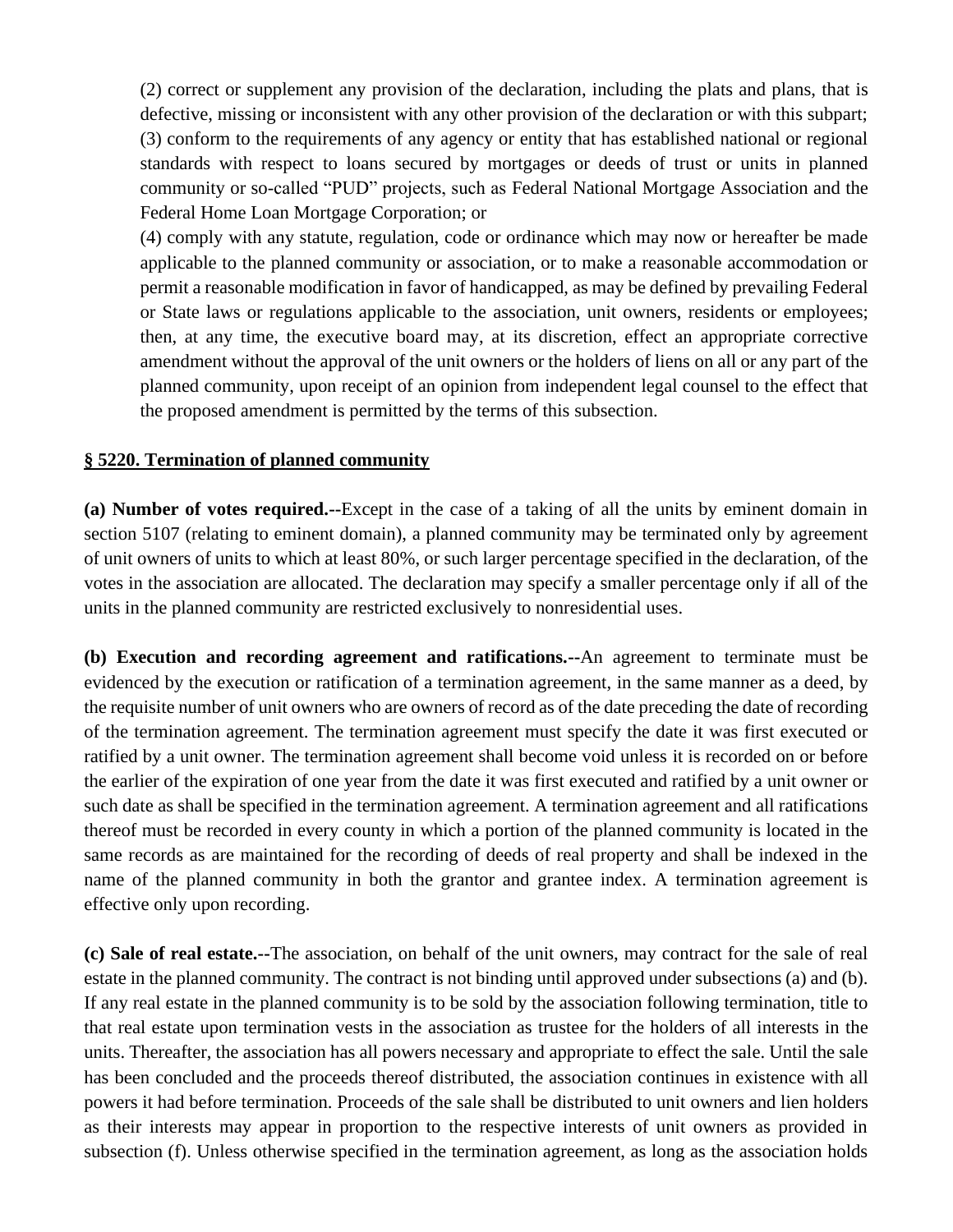title to the real estate, each unit owner and the owner's successors in interest have an exclusive right to occupancy of the portion of the real estate that formerly constituted the owner's unit. During the period of that occupancy, each unit owner and the owner's successors in interest remain liable for all assessments and other obligations imposed on unit owners by this subpart or the declaration.

**(d) Nonsale upon termination.--**If the real estate constituting the planned community is not to be sold following

termination, title to the common facilities and, in a planned community containing only units having horizontal boundaries described in the declaration, title to all the real estate in the planned community vest in the unit owners upon termination as tenants in common in proportion to their respective interests as provided in subsection (f), and liens on the units shift accordingly. While the tenancy in common exists, each unit owner and the owner's successors in interest have an exclusive right to occupancy of the portion of the real estate that formerly constituted the owner's unit.

**(e) Proceeds of sale.--**Following termination of the planned community, the proceeds of any sale of real estate, together with the assets of the association, are held by the association as trustee for unit owners and holders of liens on the units as their interests may appear. Following termination, creditors of the association holding liens on the units which were recorded, filed of public record or otherwise perfected before termination may enforce those liens in the same manner as any lien holder. All other creditors of the association are to be treated as if they had perfected liens on the units immediately before termination.

**(f) Respective interests of unit owners.--**The respective interests of unit owners referred to in subsections (c), (d) and (e) are as follows:

(1) Except as provided in paragraph (2), the respective interests of unit owners are the fair market values of their units and limited common elements immediately before the termination, as determined by one or more independent appraisers selected by the association. The decision of the independent appraisers shall be distributed to the unit owners and becomes final unless disapproved within 30 days after distribution by unit owners of units to which 25% of the votes in the association are allocated. The proportion of any unit owner's interest to that of all unit owners is determined by dividing the fair market value of that unit owner's unit by the total fair market values of all the units and common elements.

(2) If any unit or any limited common element is destroyed to the extent that an appraisal of the fair market value thereof before destruction cannot be made, the interests of all unit owners are their respective common expense liabilities immediately before the termination.

**(g) Effect of foreclosure or enforcement of lien.--**Except as provided in subsection (h), foreclosure or enforcement of a lien or encumbrance against the entire planned community does not of itself terminate the planned community. Foreclosure or enforcement of a lien or encumbrance against a portion of the planned community does not of itself withdraw that portion from the planned community. Foreclosure or enforcement of a lien or encumbrance against withdrawable real estate does not of itself withdraw that real estate from the planned community, but the person taking title thereto has the right to require from the association, upon request, an amendment excluding the real estate from the planned community.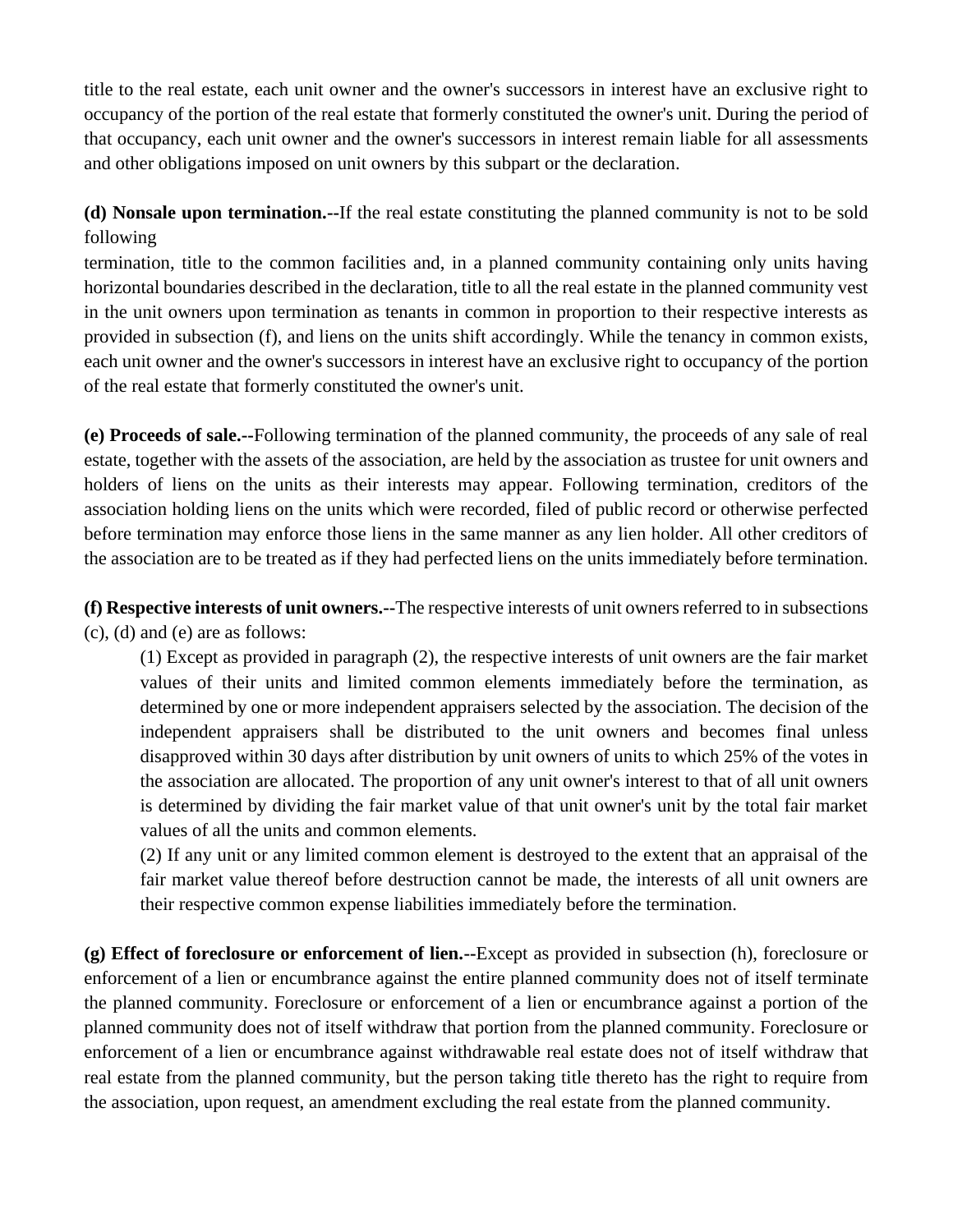**(h) Exclusion from planned community upon foreclosure.--**If a lien or encumbrance against a portion of the real estate comprising the planned community has priority over the declaration and if the lien or encumbrance has not been partially released, the parties foreclosing the lien or encumbrance may, upon foreclosure, record an instrument excluding the real estate subject to that lien or encumbrance from the planned community.

**(i) Ineffectiveness of termination provision.--**In the case of a declaration that contains no provision expressly providing for a means of terminating the planned community other than a provision for a selfexecuting termination upon a specific date or upon the expiration of a specific time period, such termination provision shall be deemed ineffective if no earlier than five years before the date the planned community would otherwise be terminated, owners of units to which at least 80% of the votes in the association are allocated vote that the self-executing termination provision shall be annulled, in which event the self-executing termination provision shall have no force or effect.

## **§ 5221. Rights of secured lenders**

**(a) Secured lender approval.--**The declaration may require that all or a specified number or percentage of the mortgagees or beneficiaries of deeds of trust encumbering the units approve specified actions of the unit owners or the association as a condition to the effectiveness of those actions, but no requirement for approval may operate to do any of the following:

(1) Deny or delegate control over the general administrative affairs of the association by the unit owners or the executive board.

(2) Prevent the association or the executive board from commencing, intervening in or settling any litigation or proceeding or receiving and distributing any insurance proceeds except under section 5312 (relating to insurance).

**(b) Secured lender approval procedures.--**If the declaration requires mortgagees or beneficiaries of deeds of trust encumbering the units to approve specified actions of the unit owners or the association as a condition to the effectiveness of those actions, then the executive board will provide the lender with written notice of the specified action proposed to be taken, together with a request for the secured lender to approve or disapprove the actions specified. If the notice to the secured lender, issued in accordance with the procedures set forth in this subsection, states that the secured lender will be deemed to have approved the actions specified in the written notice if it does not respond to the request within 45 days and the secured lender does not respond in writing within 45 days, then the secured lender will be deemed for all purposes to have approved the action specified in the notice. Written notice to the secured lender shall be given by certified, registered or first-class mail, evidenced by a United States Postal Service certificate of mailing, postage prepaid, at the address provided by the secured lender or, in the absence thereof, at the address of the secured lender endorsed on any mortgage or deed of trust of record and at the address to which the unit owner mails any periodic payment paid to the secured lender. The notice to the secured lender shall include a statement of the specified action, a copy of the full text of any proposed amendment and a form prepared by the association upon which the secured lender may indicate its approval or rejection of the specified action or amendment.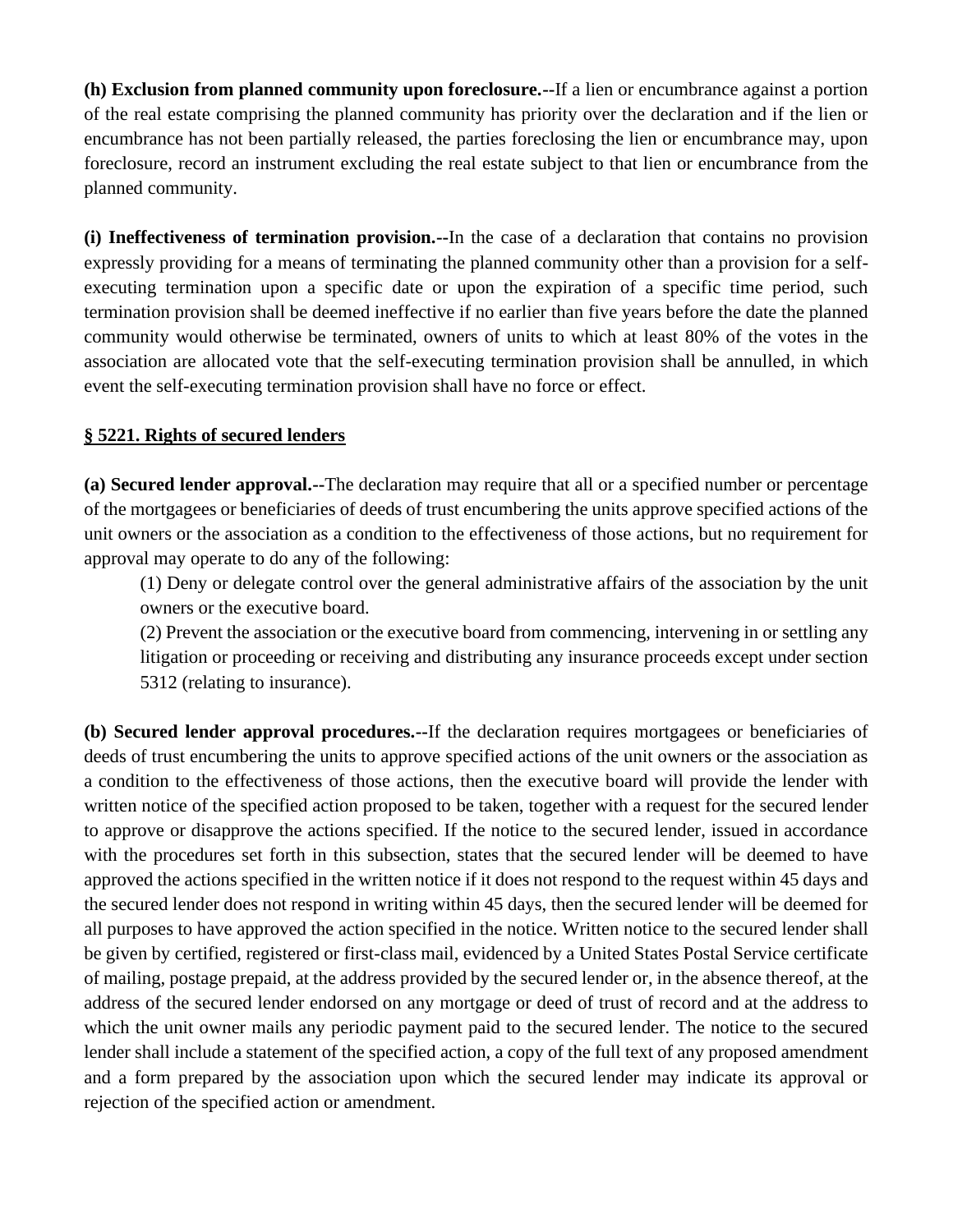#### **§ 5222. Master associations**

**(a) Applicability of section.--**If the declaration for a planned community provides that any of the powers described in section 5302 (relating to power of unit owners' association) with respect to the planned community are to be exercised by or may be delegated to a profit or nonprofit corporation or unincorporated association (a "master association") which exercises those or other powers on behalf of one or more other planned communities or other incorporated or unincorporated associations, then, except as modified by this section, all provisions of this subpart applicable to unit owners' associations shall apply to any such master association insofar as its actions affect the planned community.

**(b) Powers.--**Unless a master association is acting in the capacity of an association described in section 5301 (relating to organization of unit owners' association) with respect to a planned community which is part of the master association, it may exercise with respect to the planned community only such powers set forth in section 5302 and only to the extent expressly permitted in the declaration which provides for the delegation of powers from its planned community association to the master association and accepted by the master association, as indicated in the provisions of the declaration or other organizational documents of the master association.

**(c) Liability of executive board members and officers.--**If the declaration of a planned community provides that the executive board may delegate certain powers to a master association, the members of the executive board have no liability for the acts or omissions of the master association with respect to those powers following delegation. The officers and members of the governing board of the master association are subject to liability to the planned community association whose powers are delegated to the master association and the unit owners of the planned community on the same basis as officers and executive board members of the planned community immediately before such delegation of powers.

**(d) Rights and responsibilities of persons electing governing body.--**The rights and responsibilities of unit owners with respect to the unit owners' association set forth in sections 5302, 5303 (relating to executive board members and officers), 5309 (relating to quorums), 5310 (relating to voting; proxies) and 5320 (relating to declarant delivery of items to association) apply in the conduct of the affairs of a master association with respect to the exercise of powers elected pursuant to a planned community declaration to the master association, but apply only to those persons who elect the governing body of a master association, whether or not those persons are otherwise unit owners within the meaning of this subpart.

**(e) Election of master association governing body.--**Notwithstanding the provisions of section 5303(e) with respect to the election of the executive board by all unit owners after the period of declarant control ends and even if a master association is also an association described in section 5301, the instrument creating the master association and the declaration of each planned community of the organizational documents of other associations, the powers of which are assigned pursuant to the declaration or organizational documents or delegated to the master association, shall provide that the governing body of the master association must be elected after the period of declarant control in any of the following ways:

(1) All unit owners of all planned communities and other properties subject to the master association elect all members of the governing body of the master association.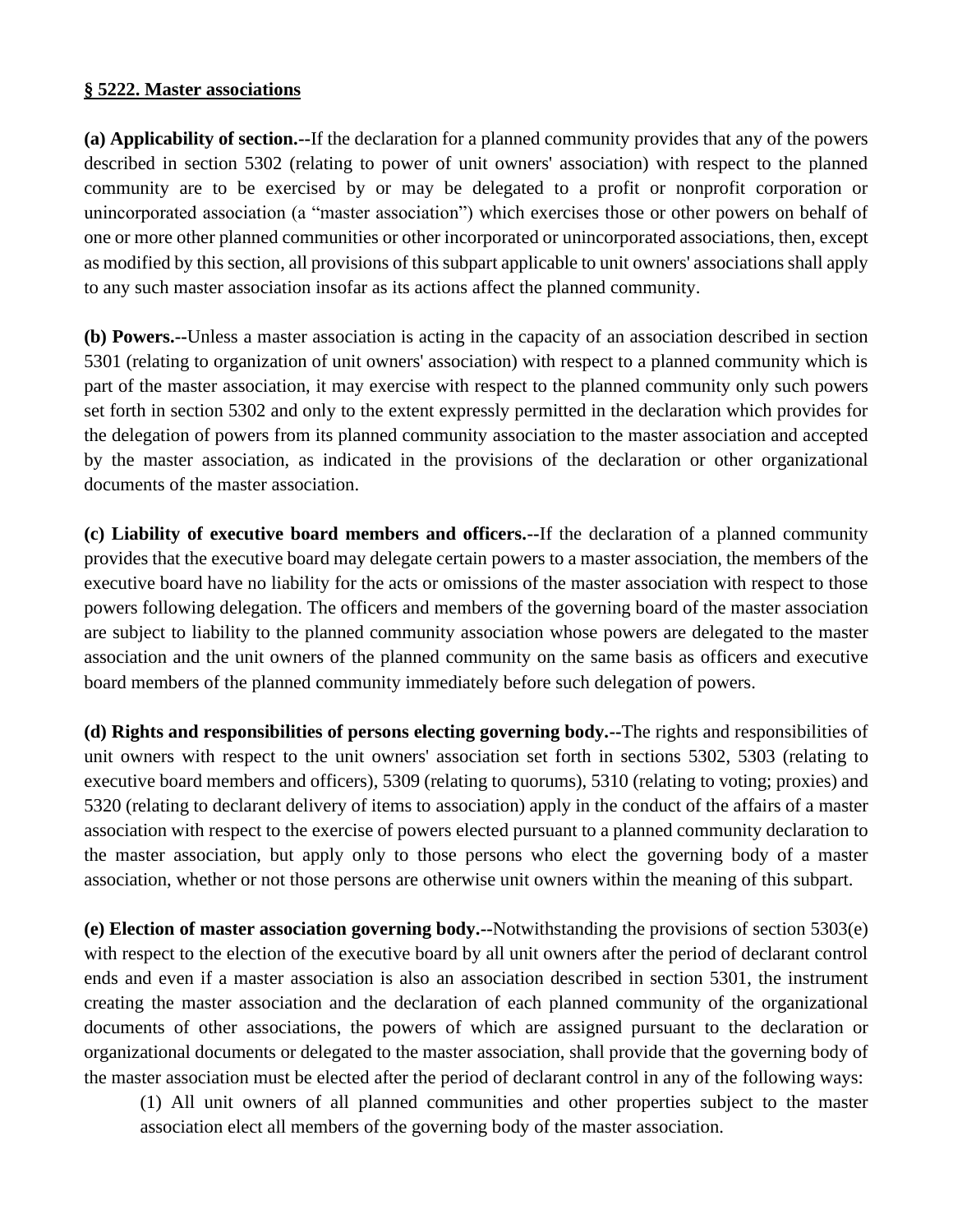(2) All members of the governing bodies of the planned community associations and other property owners' associations subject to the master association elect all members of the master association governing body.

(3) All unit owners of each planned community and other property owners' association subject to the master association elect specified members of the master association governing body.

(4) All members of the governing bodies of the planned communities and other property associations subject to the master association elect specified members of the master association governing body.

**(f) Delegation of responsibility and authority.--**The provisions of this section shall apply to a planned community upon any of the following:

(1) A date specified in the declaration or any amendment thereto from and after which this section shall apply to the planned community.

(2) An event or action that the declaration or any amendment thereto states shall cause this section to become applicable and the association causes to be recorded an instrument duly executed by the president of the association stating that:

(i) the event or action has occurred and the date of such occurrence, thereby causing this section to become applicable to the planned community; and

(ii) a copy of such instrument has been sent to all unit owners.

(3) The declarant executes and records an instrument stating that this section shall thereafter apply to the planned community and that a copy of such instrument has been sent to the executive board and all unit owners. This paragraph shall be applicable only if the declarant shall have expressly reserved in the declaration, under section 5205(13) (relating to contents of declaration; all planned communities), the special declarant right to make this section applicable to the planned community and only if the instrument exercising such right has been recorded during the time period allowed for the exercise of such right.

**(g) Delegation of all powers.--**If all of the powers of a planned community association are delegated to a master association and accepted by the master association under subsection (b), then the governing body of the master association may act in all respects as the executive board of the planned community, and no separate executive board need be elected or exist.

### **§ 5223. Merger or consolidation of planned community**

**(a) General rule.--**Any two or more planned communities by agreement of the unit owners as provided in subsection

**(b) may be merged or consolidated into a single planned community.** In the event of a merger or consolidation, unless the agreement otherwise provides, the resultant planned community is, for all purposes, the legal successor of all of the preexisting planned communities, and the operations and activities of all associations of the preexisting planned communities shall be merged or consolidated into a single association which shall hold all powers, rights, obligations, assets and liabilities of all preexisting associations. The resultant planned community shall, in addition, be subject in all respects to the provisions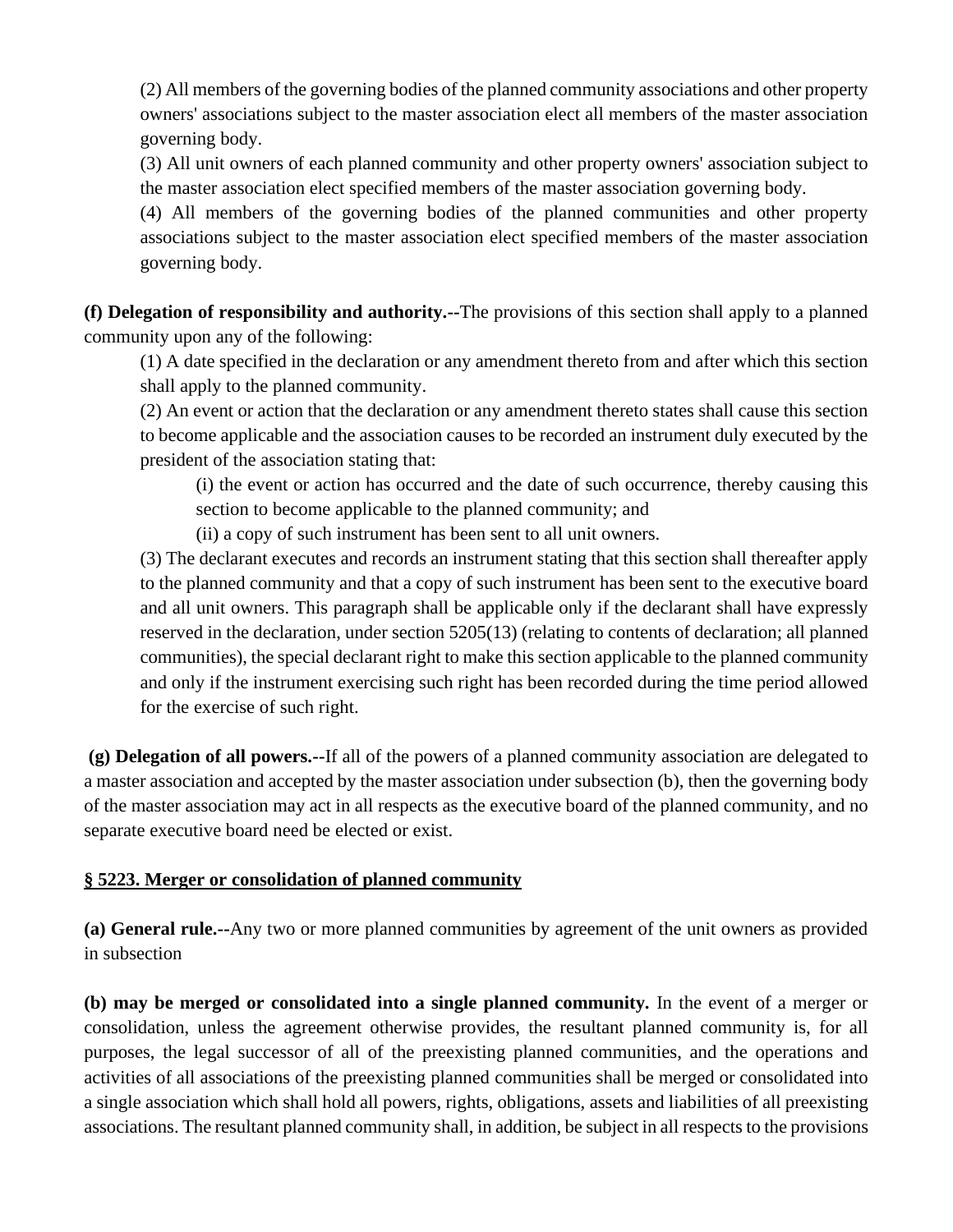and requirements of this subpart regardless of whether or not any of the preexisting planned communities have been established under this subpart.

**(b) Requirements of agreement.--**The merger or consolidation of two or more planned communities under subsection (a) must be evidenced by a recorded agreement duly executed by the president of the association of each of the preexisting planned communities following approval by owners of units to which are allocated the percentage of votes in each planned community required to terminate such planned community. Any such agreement must be recorded in every county in which a portion of the planned community is located and is not effective until so recorded.

#### **(c) Reallocations.--**

(1) Every merger or consolidation agreement must provide for the reallocation of the common expense liability, including both general and limited common expenses, and portion of the votes in the resulting association among the units of the resulting planned community in one of the following manners:

(i) by stating the reallocations or the formulas upon which they are based; or

(ii) by stating the common expense liability, including both general and limited common expenses, and portion of the votes in the resulting association which are allocated to all of the units comprising each of the preexisting planned communities, and providing that the common expense liability, including both general and limited common expenses, and portion of the votes in the association for the resulting planned community shall be the same as was allocated to each unit formerly comprising a part of the preexisting planned community by the declaration of the preexisting planned community.

**(d) Action by declarant.--**Notwithstanding the provisions of subsections (a) and (b), if a declarant shall have expressly retained the special declarant right to merge or consolidate a planned community under section 5205(14) (relating to contents of declaration; all planned communities) and if the declarant shall have exercised such right within the time period allowed for such exercise by giving written notice to that effect to all unit owners accompanied by a copy of the agreement evidencing such merger or consolidation, then such agreement may be executed by the declarant rather than by the president of the association of that planned community and without the necessity for approval or consent by unit owners or their mortgagees, provided that the agreement is recorded within the time period allowed for the exercise of this special declarant right.

### **§ 5301. Organization of unit owners' association**

A unit owners' association shall be organized no later than the date the first unit in the planned community is conveyed to a person other than a successor declarant. The membership of the association at all times shall consist exclusively of all the unit owners or, following termination of the planned community, of all former unit owners entitled to distributions of proceeds under section 5218 (relating to easement to facilitate completion, conversion and expansion) or their heirs, successors or assigns. The association shall be organized as a profit or nonprofit corporation or as an unincorporated association.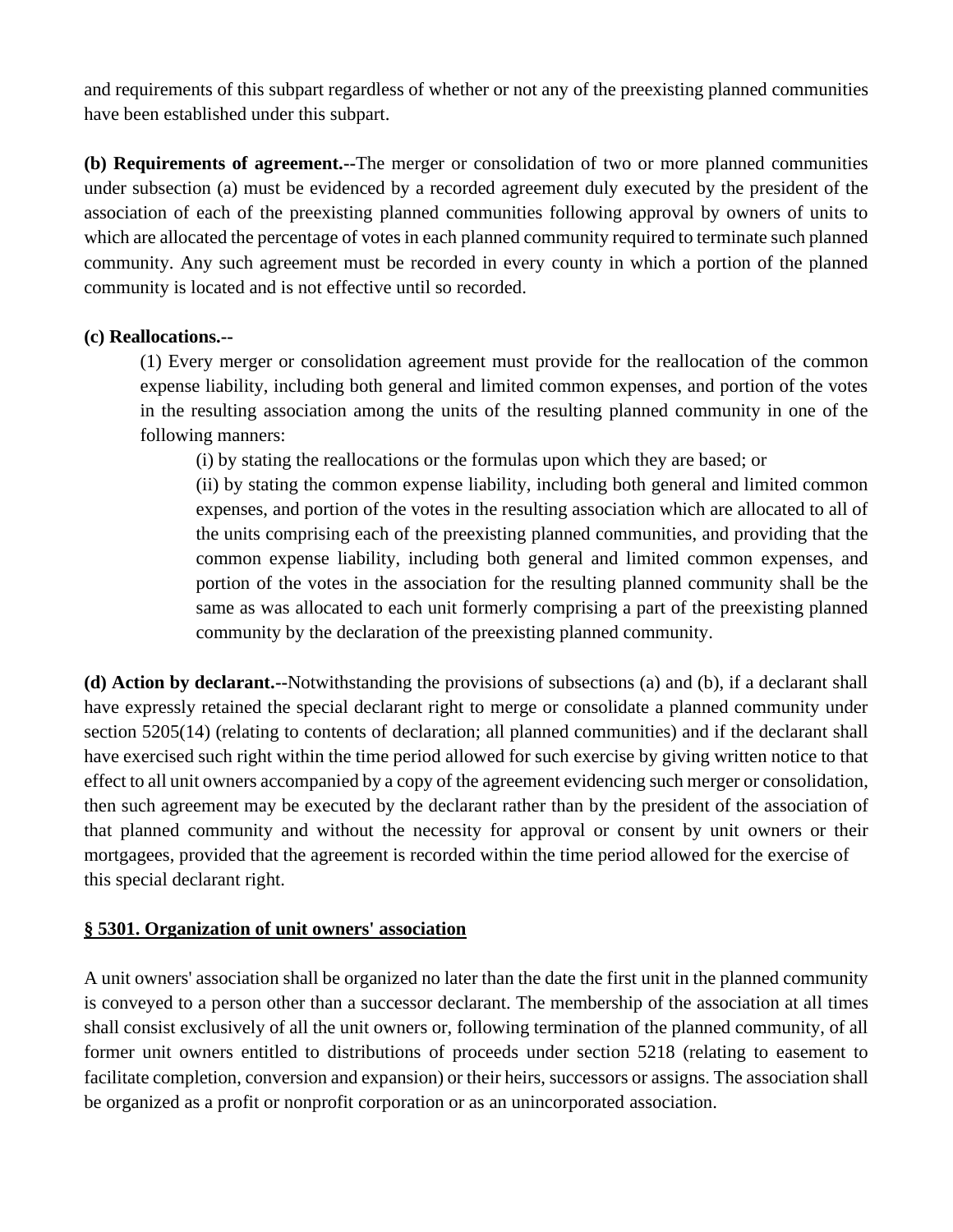#### **§ 5302. Power of unit owners' association**

**(a) General rule.--**Except as provided in subsection (b) and subject to the provisions of the declaration and the limitations of this subpart, the association, even if unincorporated, may:

(1) Adopt and amend bylaws and rules and regulations.

(2) Adopt and amend budgets for revenues, expenditures and reserves and collect assessments for common expenses from unit owners**.**

(3) Hire and terminate managing agents and other employees, agents and independent contractors. (4) Institute, defend or intervene in litigation or administrative proceedings, or engage in arbitrations or mediations, in its own name on behalf of itself or two or more unit owners on matters affecting the planned community.

(5) Make contracts and incur liabilities.

(6) Regulate the use, maintenance, repair, replacement and modification of common elements and make reasonable accommodations or permit reasonable modifications to be made to units, the common facilities, the controlled facilities or the common elements, to accommodate people with disabilities, as defined by prevailing Federal, State or local statute, regulations, code or ordinance, unit owners, residents, tenants or employees.

(7) Cause additional improvements to be made as a part of the common facilities and, only to the extent permitted by the declaration, the controlled facilities.

(8)

(i) acquire, hold, encumber and convey in its own name any right, title or interest to real or personal property other than common facilities; and

(ii) convey or subject to a security interest common facilities only under the provisions of section 5318 (relating to conveyance or encumbrance of common facilities).

(9) Grant easements, leases, licenses and concessions through or over the common facilities and, only to the extent permitted by the declaration, the controlled facilities.

(10) Impose and receive payments, fees or charges for the use, except as limited by other provisions of this subpart, rental or operation of the common elements other than the limited common elements described in section 5202(2) and (3) (relating to unit boundaries).

(11) Impose charges for late payment of assessments and, after notice and an opportunity to be heard:

(i) Levy reasonable fines for violations of the declaration, bylaws and rules and regulations of the association.

(ii) For any period during which assessments are delinquent or violations of the declaration, bylaws and rules and regulations remain uncured, suspend unit owners' rights, including, without limitation, the right to vote, the right to serve on the board or committees and the right of access to common elements, recreational facilities or amenities.

(12) Impose reasonable charges for the preparation and recording of amendments to the declaration, resale certificates required by section 5407 (relating to resales of units) which shall be one charge that may be made by the association solely because of the resale or retransfer of any unit or statement of unpaid assessments. In addition, an association may impose a capital improvement fee, but no other fees, on the resale or transfer of units in accordance with the following: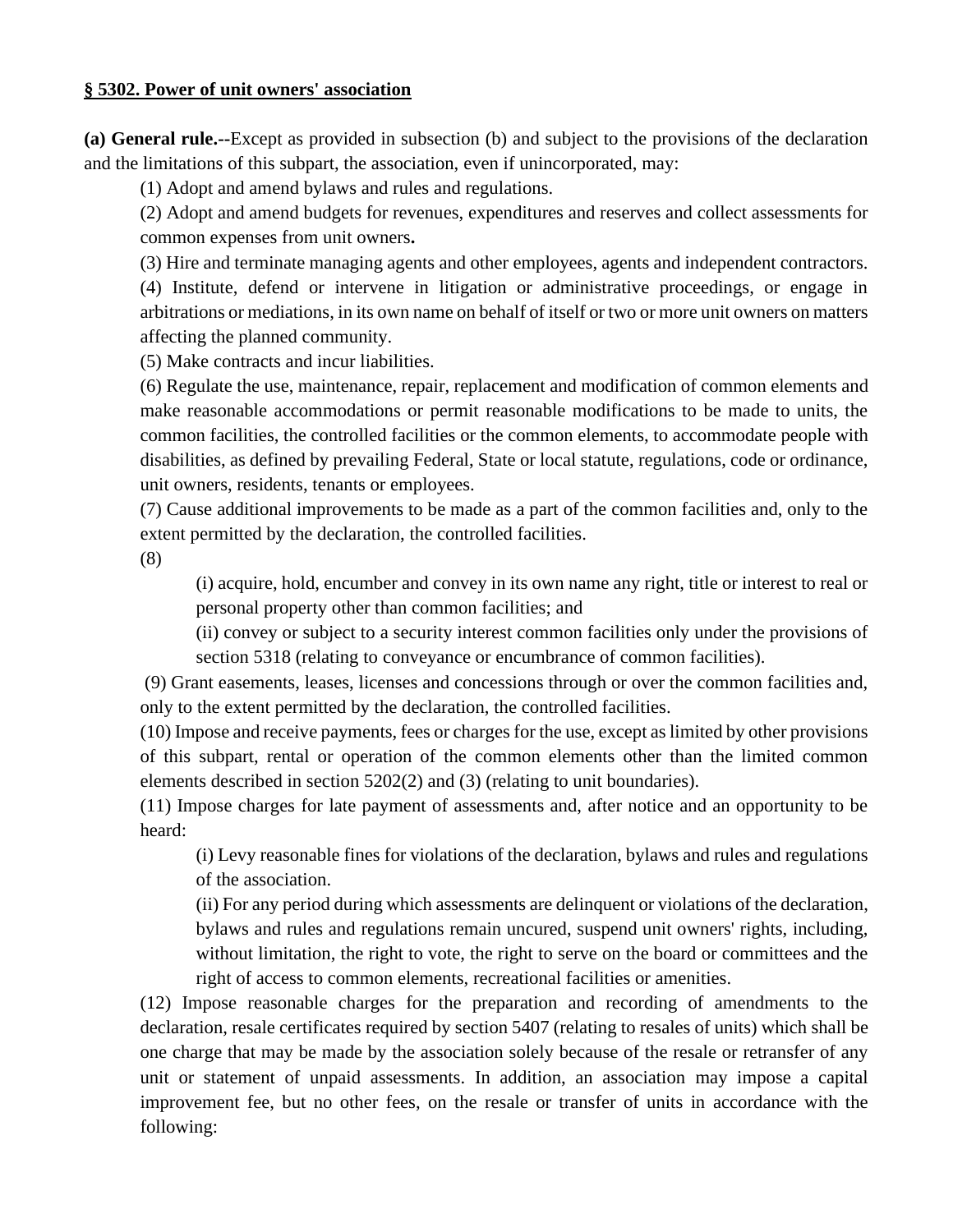(i) The capital improvement fee for any unit shall not exceed the annual assessments for general common expense charged to such unit during the most recently completed fiscal year of the association, provided that:

(A) in the case of resale or transfer of a unit consisting of unimproved real estate, the capital improvement fee shall not exceed one-half of the annual assessments for general common expenses charged to such unit during the most recently completed fiscal year of the association;

(B) in the case of resale or transfer of a unit which was either created or added to the planned community in accordance with section 5211 (relating to conversion and expansion of flexible planned communities) at some time during the most recently completed fiscal year of the association but was not in existence for the entire fiscal year, the capital improvement fee shall not exceed one-half of the annual assessments for general common expenses charged to a unit comparable to such unit during the most recently completed fiscal year of the association; and

(C) capital improvement fees are not refundable upon any sale, conveyance or any other transfer of the title to a unit.

(ii) Capital improvement fees allocated by an association must be maintained in a separate capital account and may be expended only for new capital improvements or replacement of existing common elements and may not be expended for operation, maintenance or other purposes.

(iii) No capital improvement fee shall be imposed on any gratuitous transfer of a unit between any of the following family members: spouses, parent and child, siblings, grandparent and grandchild nor on any transfer of a unit by foreclosure sale or deed in lieu of foreclosure to a secured lending institution as defined by the act of December 3, 1959 (P.L.1688, No.621), 1 known as the Housing Finance Agency Law.

(iv) No fees may be imposed upon any person who:

(A) acquires a unit consisting of unimproved real estate and signs and delivers to the association at the time of such person's acquisition a sworn affidavit declaring the person's intention to reconvey such unit within 18 months of its acquisition; and (B) completes such reconveyance within such 18 months.

(13) Provide for the indemnification of its officers and executive board and maintain directors' and officers' liability insurance.

(14) Exercise any other powers conferred by this subpart, the declaration or bylaws.

(15) Exercise all other powers that may be exercised in this Commonwealth by legal entities of the same type as the association.

(16) Exercise any other powers necessary and proper for the governance and operation of the association.

(17) Assign its right to future income, including the right to receive common expense assessments. Reserve funds held for future major repairs and replacements of the common elements may not be assigned or pledged.

(18) Assign or delegate any powers of the association listed in this section to a master association subject to the provisions of section 5222 (relating to master associations) and accept an assignment or delegation of powers from one or more planned communities or other incorporated or unincorporated associations.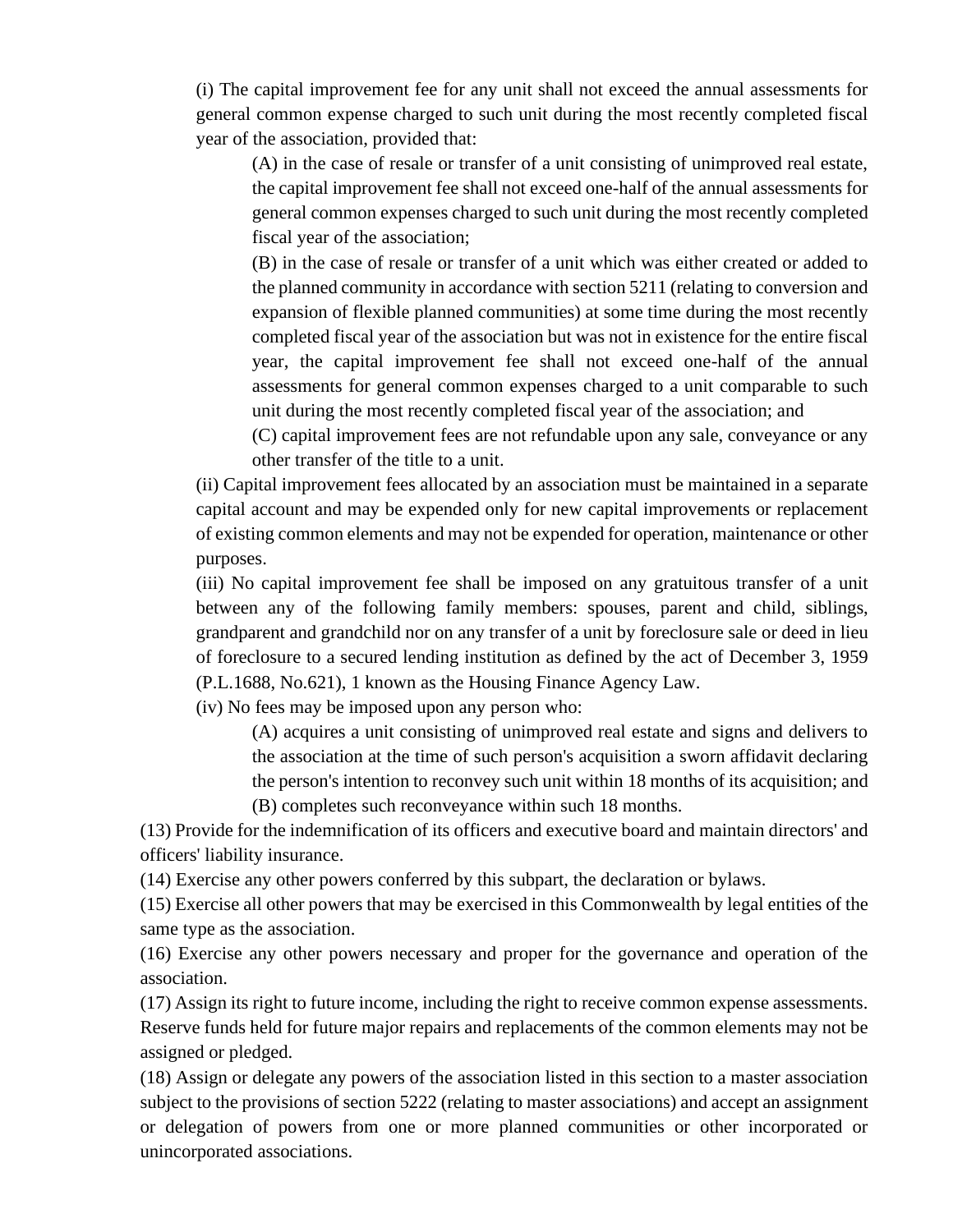**(b) Restrictions on limitations in declaration.--**Notwithstanding subsection (a), the declaration may not impose limitations on the power of the association to deal with declarants which are more restrictive than the limitations imposed on the power of the association to deal with other persons. Any exercise of a power under subsection (a)(7), (8) or (9) which would materially impair quiet enjoyment of a unit shall require the prior written approval of the owner of that unit.

#### **§ 5303. Executive board members and officers**

**(a) Powers and fiduciary status.--**Except as provided in the declaration, in the bylaws, in subsection (b) or in other provisions of this subpart, the executive board may act in all instances on behalf of the association. In the performance of their duties, the officers and members of the executive board shall stand in a fiduciary relation to the association and shall perform their duties, including duties as members of any committee of the board upon which they may serve, in good faith; in a manner they reasonably believe to be in the best interests of the association; and with care, including reasonable inquiry, skill and diligence as a person of ordinary prudence would use under similar circumstances. In managing the association's reserve funds, the officers and members of the executive board shall have the power to invest the association's reserve funds in investments permissible by law for the investment of trust funds and shall be governed in the management of the association's reserve funds by 20 Pa.C.S. § 7203 (relating to prudent investor rule). In performing any duties, an officer or executive board member shall be entitled to rely in good faith on information, opinions, reports or statements, including financial statements and other financial data, in each case prepared or presented by any of the following:

(1) One or more other officers or employees of the association whom the officer or executive board member reasonably believes to be reliable and competent in the matters presented.

(2) Counsel, public accountants or other persons as to matters which the officer or executive board member reasonably believes to be within the professional or expert competence of that person.

(3) A committee of the executive board upon which the officer or executive board member does not serve, designated in accordance with law, as to matters within its designated authority, which committee the officer or executive board member reasonably believes to merit confidence.

An officer or executive board member shall not be considered to be acting in good faith if he has knowledge concerning the matter in question that would cause his reliance to be unwarranted. The executive board and its members shall have no liability for exercising these powers provided they are exercised in good faith, in the best interest of the association and with care in the manner set forth in this section.

**(b) Limitation on authority.--**The executive board may not act on behalf of the association to amend the declaration under section 5219 (relating to amendment of declaration), to terminate the planned community under section 5220 (relating to termination of planned community) or to elect members of the executive board or determine the qualifications, powers and duties or terms of office of executive board members under subsection (e), but the executive board may fill vacancies in its membership for the unexpired portion of any term. The executive board shall deliver to all unit owners copies of each budget approved by the executive board and notice of any capital expenditure approved by the executive board promptly after such approval. In addition to other rights conferred by the declaration, bylaws or this subpart, the unit owners, by majority or any larger vote specified in the declaration, may reject any budget or capital expenditure approved by the executive board within 30 days after approval.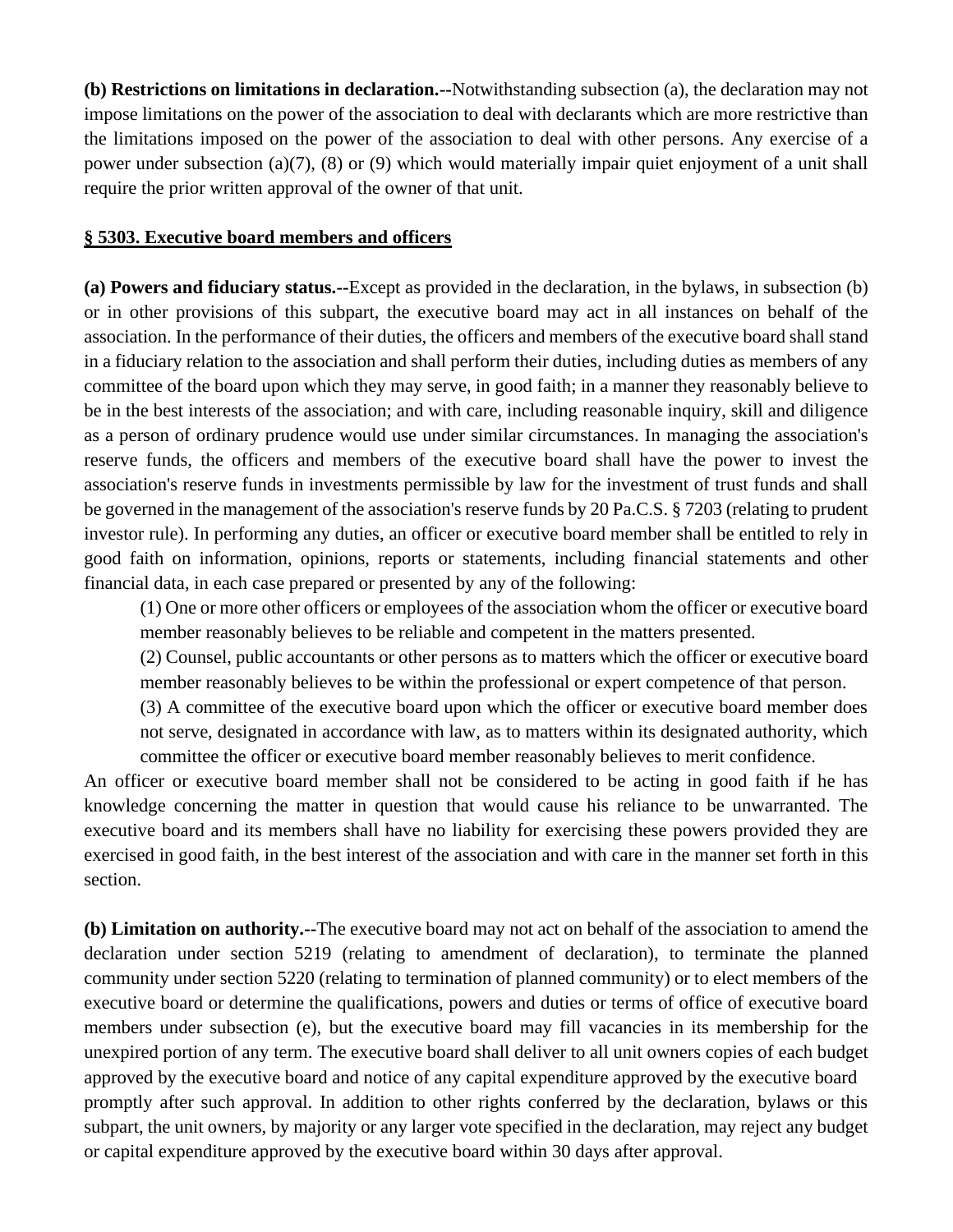#### **(c) Status during period of declarant control.--**

(1) Subject to subsection (d), the declaration may provide for a period of declarant control of the association during which a declarant or persons designated by the declarant may appoint and remove the officers and members of the executive board.

(2) Any period of declarant control extends from the date of the first conveyance of a unit to a person other than a declarant for a period of not more than:

(i) seven years in the case of a flexible planned community containing convertible real estate or to which additional real estate may be added; and

(ii) five years in the case of any other planned community.

(3) Regardless of the period provided in the declaration, a period of declarant control terminates no later than the earlier of:

(i) sixty days after conveyance of 75% of the units which may be created to unit owners other than a declarant;

(ii) two years after all declarants have ceased to offer units for sale in the ordinary course of business; or

(iii) two years after any development right to add new units was last exercised.

(4) A declarant may voluntarily surrender the right to appoint and remove officers and members of the executive board before termination of that period. In that event the declarant may require, for the duration of the period of declarant control, that specified actions of the association or executive board, as described in a recorded instrument executed by the declarant, be approved by the declarant before they become effective.

**(d) Election of members during transfer of declarant control.--**Not later than 60 days after conveyance of 25% of the units which may be created to unit owners other than a declarant, at least one member and not less than 25% of the members of the executive board shall be elected by unit owners other than the declarant. Not later than 60 days after conveyance of 50% of the units which may be created to unit owners other than a declarant, not less than 33% of the members of the executive board shall be elected by unit owners other than the declarant.

### **(e) Election of members and officers following declarant control.--**

(1) Not later than the termination of any period of declarant control, the unit owners shall elect an executive board of at least three members, at least a majority of whom shall be unit owners, provided that the executive board may consist of two members, both of whom shall be unit owners, if the planned community consists of two units. The executive board shall elect the officers. The executive board members and officers shall take office upon election.

(2) In the event that the election of the executive board by the unit owners fails to take place not later than the termination of a period of declarant control as provided in this section, then a special meeting of the unit owners may be called for such purpose by any member of the executive board elected by the unit owners or, if there is no such member of the executive board, unit owners entitled to cast at least 10% of the votes in the association.

**(f) Removal of members.--**Notwithstanding any provision of the declaration or bylaws to the contrary, the unit owners, by a two-thirds vote of all persons present and entitled to vote at any meeting of the unit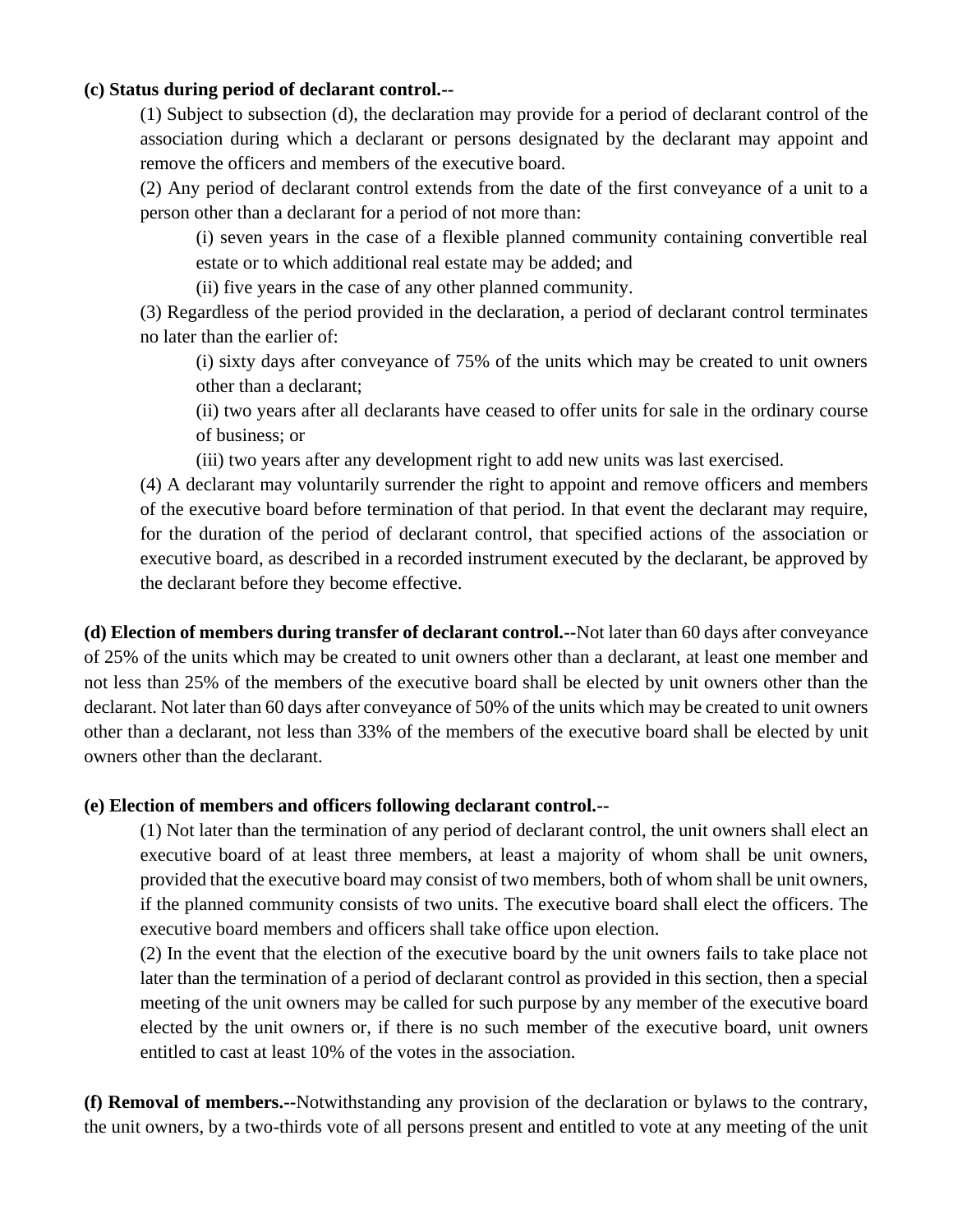owners at which a quorum is present, may remove any member of the executive board with or without cause, other than a member appointed by the declarant.

### **§ 5304. Transfer of special declarant rights**

**(a) Execution and recording instrument of transfer.--**No special declarant right created or reserved under this subpart may be transferred except by an instrument evidencing the transfer recorded in every county in which any portion of the planned community is located in the same records as are maintained for the recording of deeds of real property and shall be indexed in the name of the planned community in both the grantor and grantee indices. The instrument is not effective unless executed by the transferee.

**(b) Liability of declarant following transfer.--**Upon transfer of any special declarant right, the liability of a transferor declarant is as follows:

(1) A transferor is not relieved of any obligation or liability arising before the transfer and remains liable for warranty obligations imposed on a declarant by this subpart. Lack of privity does not deprive any unit owner of standing to bring an action to enforce any obligation of the transferor.

(2) If a successor to any special declarant right is an affiliate of a declarant, the transferor is jointly and severally liable with any successor for any obligations or liabilities of the successor relating to the planned community.

(3) If a transferor retains any special declarant rights but transfers one or more other special declarant rights to a successor who is not an affiliate of the declarant, the transferor is liable for any obligations or liabilities imposed on a declarant by this subpart or by the declaration relating to the retained special declarant rights and arising after the transfer.

(4) A transferor has no liability for any act or omission or any breach of a contractual or warranty obligation arising from the exercise of a special declarant right by a successor declarant who is not an affiliate of the transferor and to whom the special declarant right has not previously been assigned.

**(c) Rights of purchaser in foreclosure, etc., proceedings.--**Unless otherwise provided in a mortgage instrument or deed of trust, in case of mortgage foreclosure, tax sale, judicial sale, sale by a trustee under a deed of trust or sale under 11 U.S.C. (relating to bankruptcy) or under receivership proceedings of any units owned by a declarant or real estate in a planned community subject to development rights, a person acquiring title to all the real estate being foreclosed or sold, but only upon his request, succeeds to all special declarant rights related to that real estate held by that declarant or only to any rights reserved in the declaration under section 5217 (relating to declarant offices, models and signs) and held by that declarant to maintain models, sales offices and signs. The judgment or instrument conveying title shall provide for transfer of only the special declarant rights requested.

**(d) Rights of declarant following foreclosure, etc.--**Upon foreclosure, tax sale, judicial sale, sale by a trustee under a deed of trust or sale under 11 U.S.C. or under receivership or similar proceedings of all units and other real estate in a planned community owned by a declarant:

(1) the declarant ceases to have any special declarant rights; and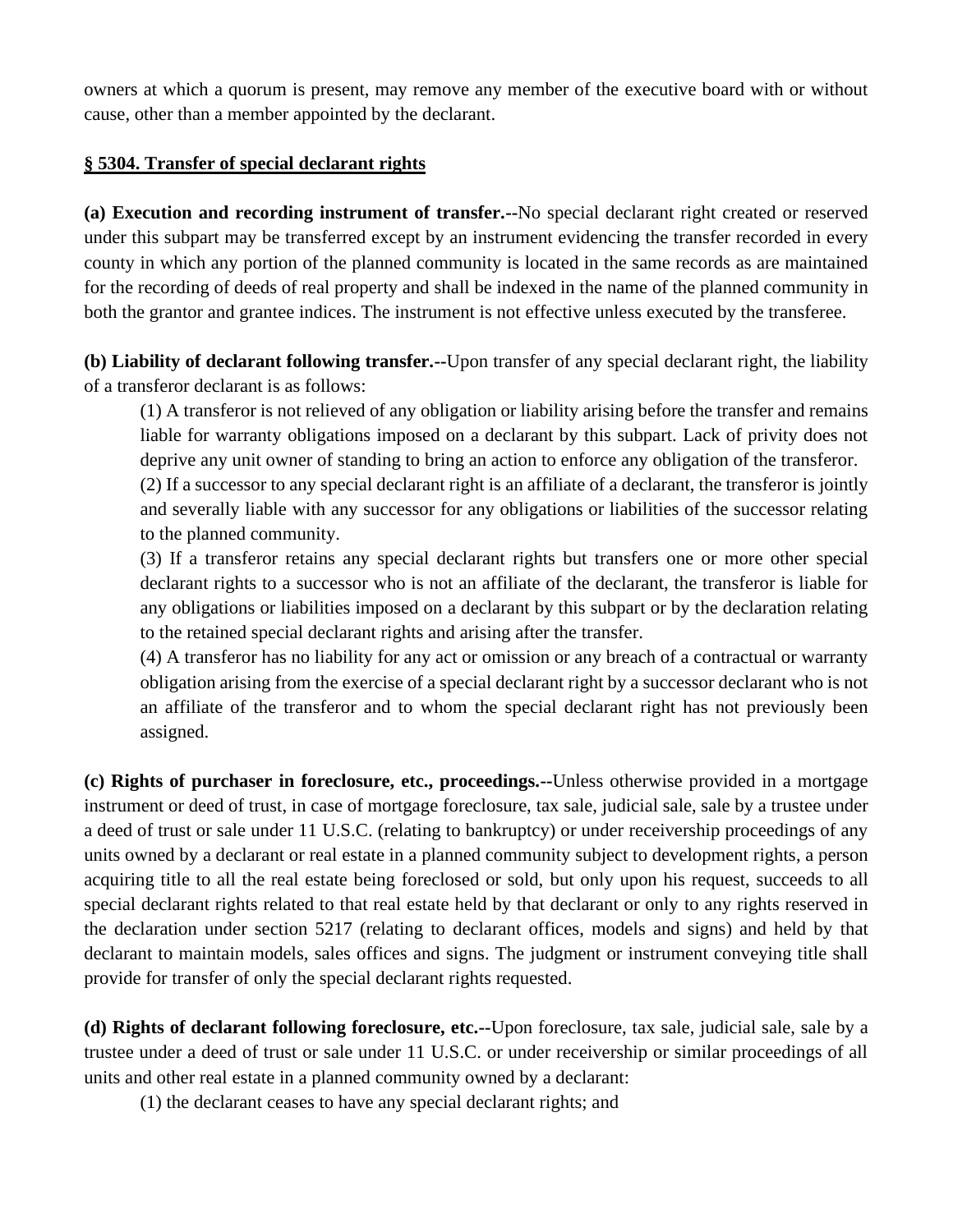(2) the period of declarant control under section 5303(d) (relating to executive board members and officers) terminates unless the judgment or instrument conveying title provides for transfer of all special declarant rights held by that declarant to a successor declarant.

**(e) Liabilities and obligations of successors.--**The liabilities and obligations of persons who succeed to special declarant rights are as follows:

(1) A successor to any special declarant right who is an affiliate of a declarant is subject to all obligations and liabilities imposed on the transferor by this subpart or by the declaration.

(2) A successor to any special declarant right, other than a successor described in paragraph (3) or (4), who is not an affiliate of a declarant is subject to all obligations and liabilities imposed by this subpart or the declaration on any of the following:

(i) A declarant insofar as the obligation or liability relates to the exercise or non-exercise of special declarant rights.

(ii) The successor's transferor, other than any of the following:

(A) Misrepresentations by any previous declarant except to the extent knowingly continued or permitted to continue without correcting such misrepresentations.

(B) Warranty obligations on improvements made by any previous declarant or made before the planned

community was created.

(C) Breach of any fiduciary obligation by any previous declarant or such declarant's appointees to the executive board.

(D) Any liability or obligation imposed on the transferor as a result of the transferor's acts or omissions after the transfer.

(3) A successor to only a right reserved in the declaration to maintain models, sales offices and signs under section 5217, if the successor is not an affiliate of a declarant, may not exercise any other special declarant right and is not subject to any liability or obligation as a declarant except the obligation to provide a public offering statement and any liability arising as a result thereof.

(4) A successor to all special declarant rights held by his transferor who is not an affiliate of that transferor declarant and who succeeded to those rights pursuant to a deed in lieu of foreclosure or a judgment or instrument conveying title to units or an instrument conveying solely special declarant rights under subsection (c) may declare his intention to hold those rights solely for transfer to another person. Thereafter, until transferring all special declarant rights to any person acquiring title to any unit owned by the successor or until recording an instrument permitting exercise of all those rights, that successor may not exercise any of those rights other than any right held by his transferor to control the executive board in accordance with the provisions of section 5303(d) for the duration of any period of declarant control; and any attempted exercise of those rights is void. As long as a successor declarant may not exercise special declarant rights under this paragraph, the successor is not subject to any liability or obligation as a declarant other than liability for his acts and omissions under section 5303(d).

**(f) Limitation on liability of successor.--**Nothing in this section subjects any successor to a special declarant right to any claims against or other obligations of a transferor declarant other than claims and obligations arising under this subpart or the declaration.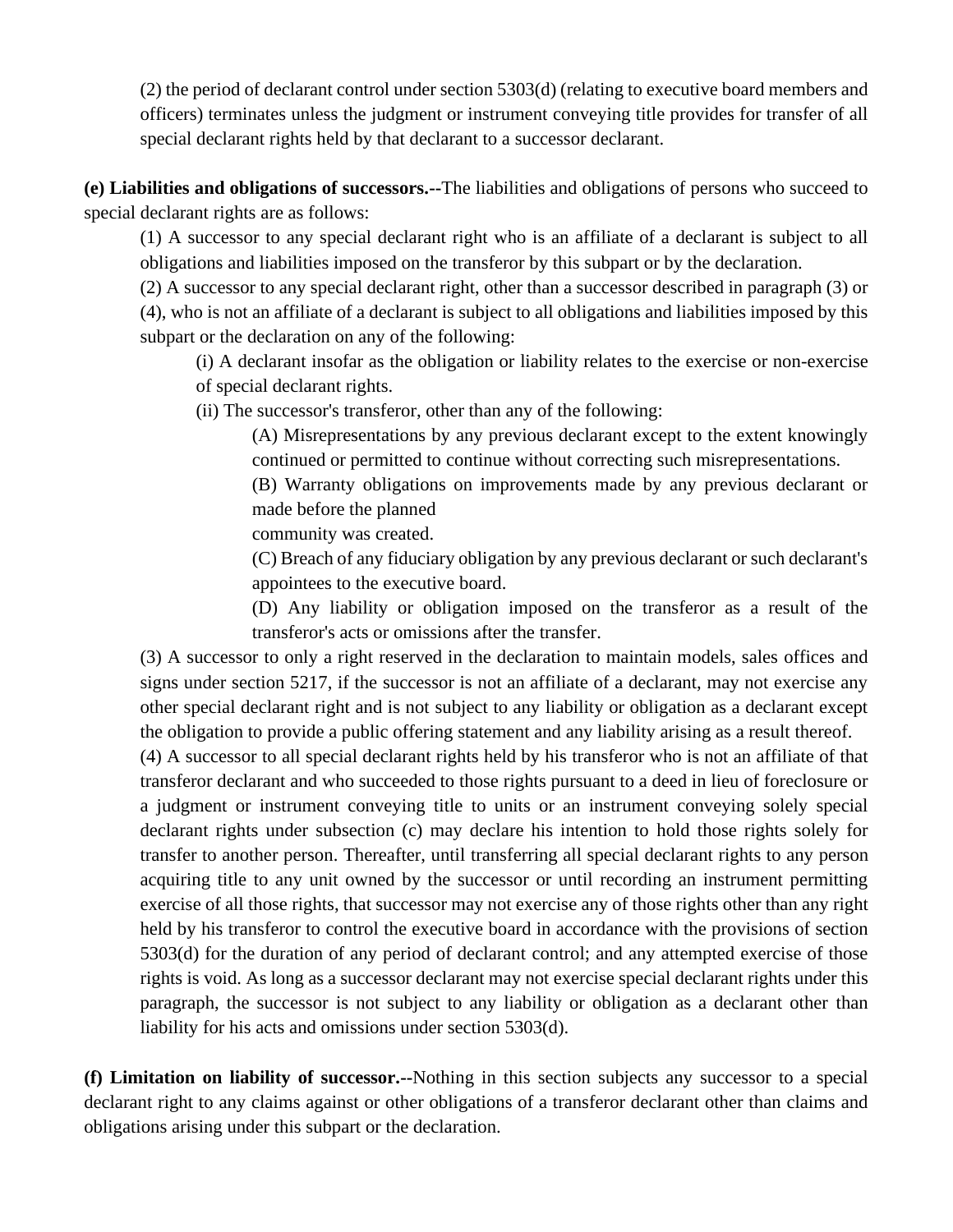### **§ 5305. Termination of contracts and leases of declarant**

**(a) General rule.--**If entered into before the executive board elected by the unit owners under section 5303(e) (relating to executive board members and officers) takes office, any of the following may be terminated without penalty by the association at any time after the executive board elected by the unit owners under section 5303(e) takes office upon not less than 90 days' notice to the other party:

(1) Any management contract, employment contract or lease of recreational or parking areas or facilities.

(2) Any other contract or lease to which a declarant or an affiliate of a declarant is a party.

(3) Any contract or lease that is not bona fide or was unconscionable to the unit owners at the time entered into under the circumstances then prevailing.

**(b) Exception.--**This section does not apply to any lease the termination of which would terminate the planned community or reduce its size unless the real estate subject to that lease was included in the planned community for the purpose of avoiding the right of the association to terminate a lease under this section.

### **§ 5306. Bylaws**

**(a) Mandatory provisions.--**The bylaws of the association shall provide for all of the following:

(1) The number of members of the executive board and the titles of the officers of the association. (2) Election by the executive board of a president, treasurer, secretary and any other officers of the association the bylaws specify.

(3) The qualifications, powers and duties, terms of office and manner of electing and removing executive board members and officers and filling vacancies.

(4) Which, if any, of its powers the executive board or officers may delegate to other persons or to a managing agent.

(5) Which of its officers may prepare, execute, certify and record amendments to the declaration on behalf of the association.

(6) The method of amending the bylaws.

**(b) Other provisions.--**Subject to the provisions of the declaration, the bylaws may provide for any other matters the association deems necessary and appropriate.

# **§ 5307. Upkeep of planned community**

**(a) General rule.--**Except to the extent provided by the declaration, subsection (b) or section 5312 (relating to insurance), the association is responsible for maintenance, repair and replacement of the common elements, and each unit owner is responsible for maintenance, repair and replacement of his unit. Each unit owner shall afford to the association and the other unit owners and to their agents or employees access through the unit reasonably necessary for those purposes. If damage is inflicted on the common elements or on any unit through which access is taken, the unit owner responsible for the damage or the association if it is responsible is liable for the prompt repair of the damage.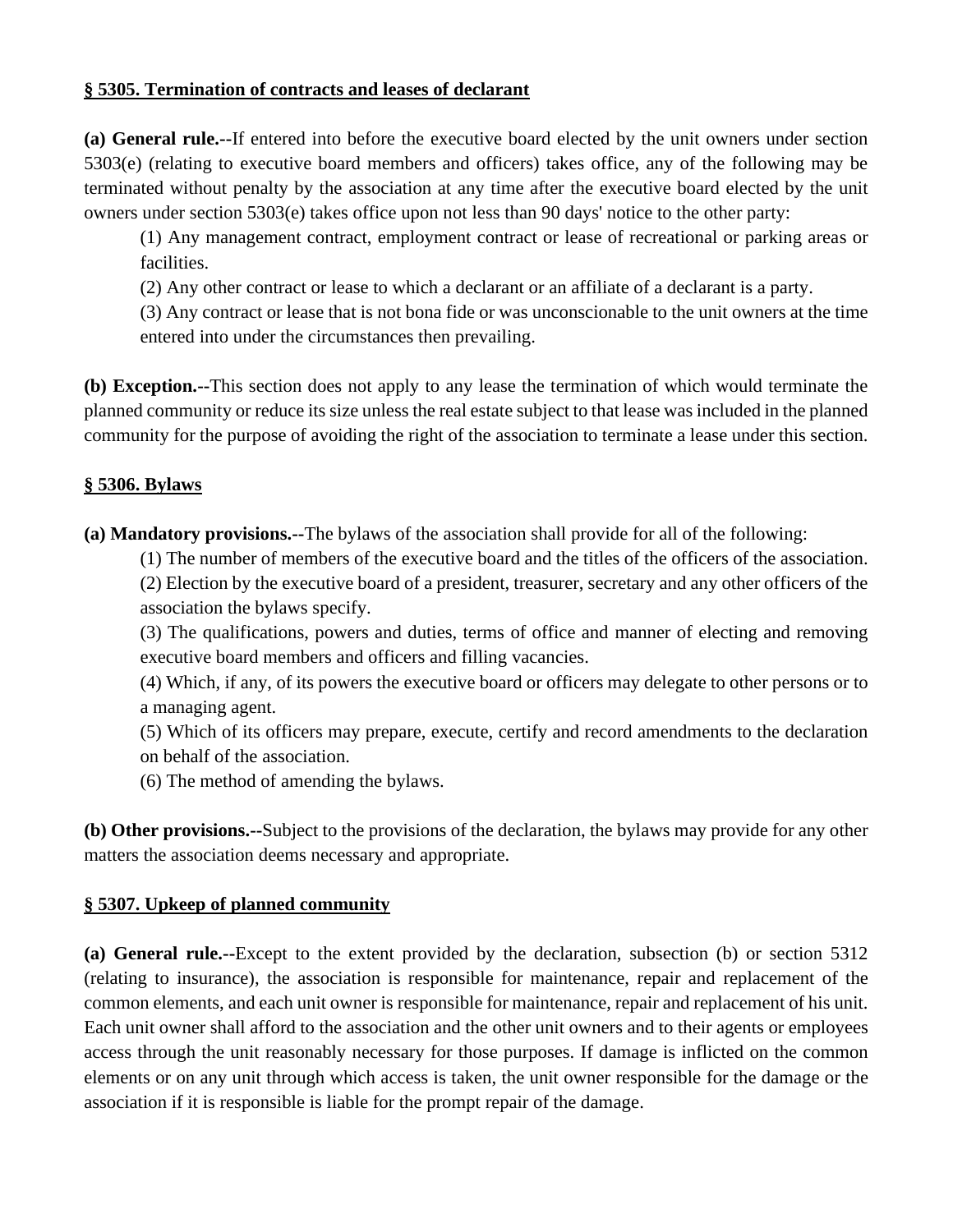**(b) Nonresidential planned communities.--**If any unit in a planned community all of whose units are restricted to nonresidential use is damaged and the exterior appearance of the unit is thereby affected, the person responsible for the exterior of the unit shall cause the unit to be repaired or rebuilt to the extent necessary to restore its exterior appearance.

If that person fails within a reasonable period of time to effect the repairs or rebuilding, the association may purchase the unit at its fair market value to be determined by an independent appraiser selected by the association.

### **§ 5308. Meetings**

The bylaws shall require that meetings of the association be held at least once each year and shall provide for special meetings. The bylaws shall specify which of the association's officers, not less than ten nor more than 60 days in advance of any meeting, shall cause notice to be hand delivered or sent prepaid by United States mail to the mailing address of each unit or to any other mailing address designated in writing by the unit owner. The notice of any meeting must state the time and place of the meeting and the items on the agenda, including the general nature of any proposed amendment to the declaration or bylaws; any budget or assessment changes; and, where the declaration or bylaws require approval of unit owners, any proposal to remove a director or officer.

### **§ 5309. Quorums**

**(a) Association.--**Unless the bylaws provide otherwise, a quorum is present throughout any meeting of the association if persons entitled to cast 20% of the votes which may be cast for election of the executive board are present in person or by proxy at the beginning of the meeting. The bylaws may require a larger percentage or a smaller percentage not less than 10%.

**(b) Executive board.--**Unless the bylaws specify a larger percentage, a quorum is deemed present throughout any meeting of the executive board if persons entitled to cast 50% of the votes on the board are present at the beginning of the meeting.

### **§ 5310. Voting; proxies**

**(a) Unit owner other than natural person.--**If the owner of a unit is a corporation, joint venture, partnership or unincorporated association, the natural person who shall be entitled to cast the vote for that unit shall be the person named in a certificate executed by that entity pursuant to its governing documents. If the owner of a unit is a trust, the trustee or trustees shall be deemed to be the owner for voting purposes. If the ownership of a unit is in more than one person, the natural person who shall be entitled to cast the vote of the unit shall be the person named in a certificate executed by all of the owners of the unit and filed with the secretary of the association or, in the absence of that named person from the meeting or in the event of failure to execute and file such a certificate, the person owning such unit who is present. If more than one of the multiple owners are present, the votes allocated to that unit may be cast only in accordance with their unanimous agreement unless the declaration expressly provides otherwise. There shall be deemed to be unanimous agreement if any one of the multiple owners casts the votes allocated to that unit without protest being made promptly to the person presiding over the meeting by any of the other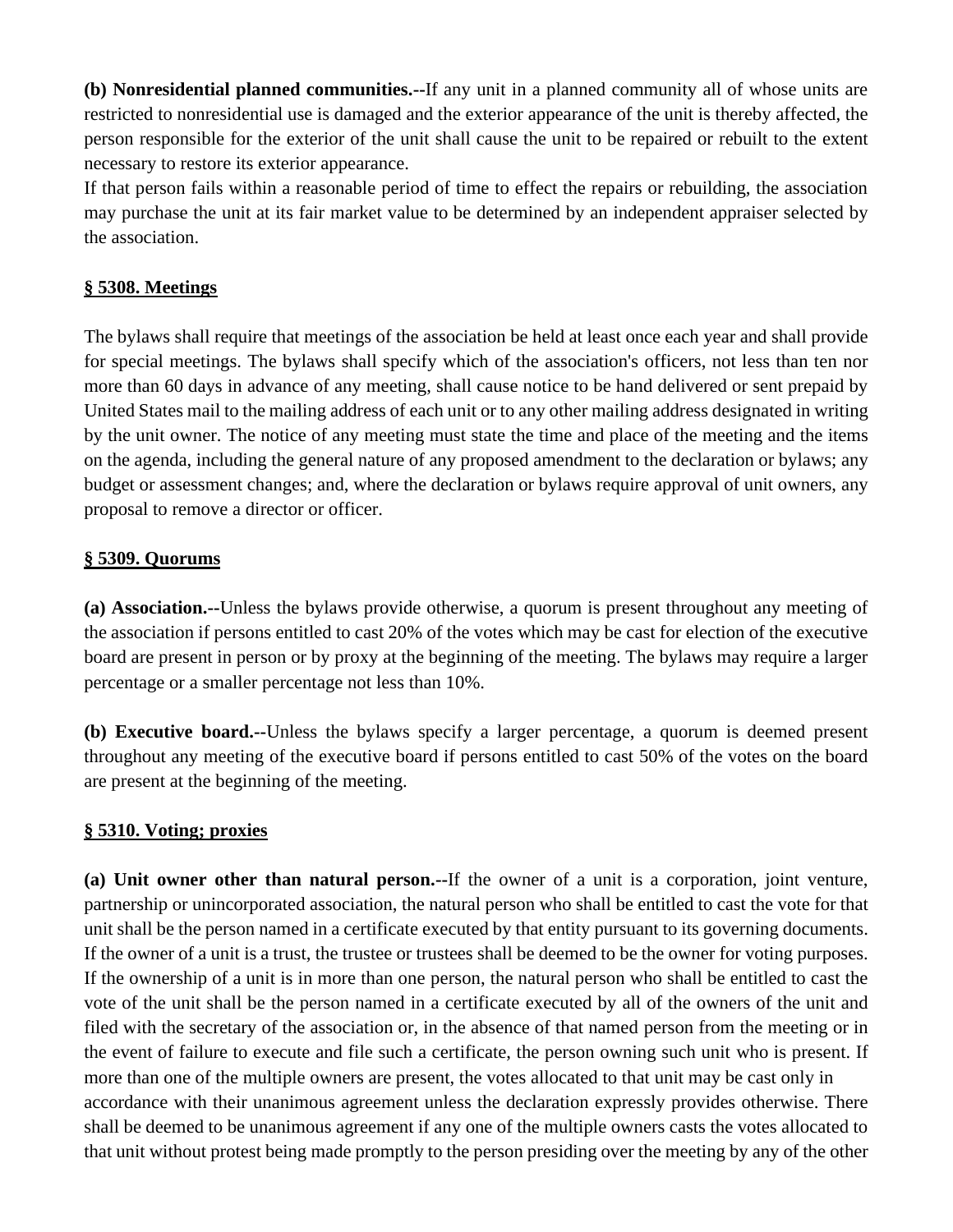owners of the unit. Such a certificate shall be valid until revoked by a subsequent certificate similarly executed. Except where execution by owners of a unit in the same manner as a deed is required in this subpart and subject to the provisions of the declaration and bylaws, wherever the approval or disapproval of a unit owner is required by this subpart, the declaration or the bylaws, the approval or disapproval shall be made only by the person who would be entitled to cast the vote of the unit at any meeting of the association.

**(b) Proxies.--**Votes allocated to a unit may be cast pursuant to a proxy duly executed by a unit owner. If a unit is owned by more than one person, each owner of the unit may vote or register protest to the casting of votes by the other owners of the unit through a duly executed proxy. A unit owner may not revoke a proxy given under this section except by actual notice of revocation to the person presiding over a meeting of the association. A proxy is void if it is not dated or purports to be revocable without notice. A proxy terminates one year after its date unless it specifies a shorter term.

**(c) Voting by lessees.--**If the declaration requires that votes on specified matters affecting the planned community be cast by lessees rather than unit owners of leased units, all of the following apply:

(1) The provisions of subsections (a) and (b) apply to lessees as if they were unit owners.

(2) Unit owners who have leased their units to other persons may not cast votes on those specified matters.

(3) Lessees are entitled to notice of meetings, access to records and other rights respecting those matters as if they were unit owners.

Unit owners shall also be given notice, in the manner provided in section 5308 (relating to meetings), of all meetings at which lessees may be entitled to vote.

**(d) Units owned by association.--**No votes allocated to a unit owned by the association may be cast.

### **§ 5311. Tort and contract liability**

### **(a) General rule.--**

(1) An action in tort alleging a wrong done by a declarant or his agent or employee in connection with a portion of any convertible or withdrawable real estate or other portion of the planned community which the declarant has the responsibility to maintain may not be brought against the association or against a unit owner other than a declarant.

(2) Except as otherwise provided by paragraph (1):

- (i) An action in tort alleging a wrong done by the association or by an agent or employee
- of the association, or on behalf of the association, must be brought against the association.
- (ii) A unit owner shall not be subject to suit or, except as otherwise provided by subsection
- (b), be otherwise directly or indirectly held accountable for the acts of the association or its agents or employees on behalf of the association.

(3) If the tort or breach of contract occurred during any period of declarant control under section 5303(c) (relating to executive board members and officers), the declarant is liable to the association for all unreimbursed losses suffered by the association as a result of that tort or breach of contract, including costs and reasonable attorney fees. If a claim for a tort or breach of contract is made after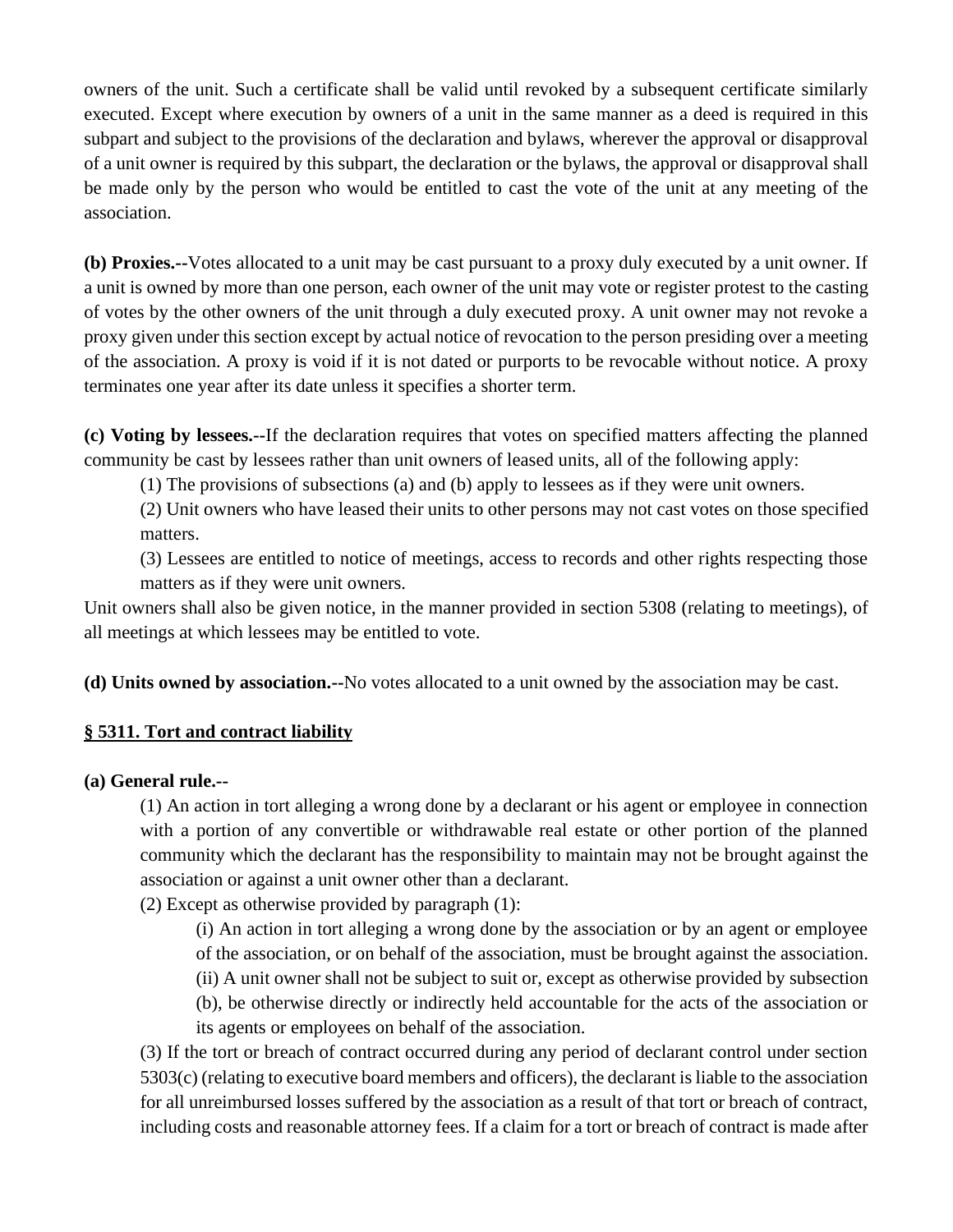the period of declarant control, the association shall have no right against the declarant under this paragraph unless the association shall have given the declarant all of the following:

(i) Notice of the existence of the claim promptly after the date on which a member of the executive board who is not a designee of the declarant learns of the existence of the claim. (ii) An opportunity to defend against the claim on behalf of the association but at the declarant's expense.

(4) A unit owner is not precluded from bringing an action contemplated by this subsection because he is a unit owner or a member or officer of the association.

Any statute of limitation affecting the association's right of action under this section is tolled until the period of declarant control terminates.

**(b) Lien of judgment.--**Except as otherwise provided in this subpart, a judgment for money against the association if and when entered of record against the name of the association in the office of the clerk of the court of common pleas of the county where the planned community is located shall also constitute a lien against each unit for a pro rata share of the amount of that judgment, including interest thereon, based on the common expense liability allocated to that unit under section 5208 (relating to allocation of votes and common expense liabilities). No other property of a unit owner is subject to the claims of creditors of the association.

**(c) Indexing judgment.--**A judgment against the association must be indexed in the name of the planned community.

**(d) Applicability of section.--**The provisions of this section shall apply to all associations without regard to whether the association is organized as a corporation or as an unincorporated association.

# **§ 5312. Insurance**

**(a) Insurance to be carried by association.--**Commencing not later than the time of the first conveyance of a unit to a person other than a declarant, the association shall maintain, to the extent reasonably available, all of the following:

(1) Property insurance on the common facilities and controlled facilities to the extent the controlled facilities can be insured separately from the unit and, if insurance for the unit is not provided by the association under subsection (b) or the declaration, insuring against all common risks of direct physical loss. The total amount of insurance after application of any deductibles shall be not less than 80% of the actual cash value of the insured property, exclusive of land, excavations, foundations and other items normally excluded from property policies.

(2) Comprehensive general liability insurance, including medical payments insurance, in an amount determined by the executive board but not less than any amount specified in the declaration covering all occurrences commonly insured against for death, bodily injury and property damage, arising out of or in connection with the use, ownership or maintenance of the common elements.

(3) Any property or comprehensive general liability insurance carried by the association may contain a deductible provision.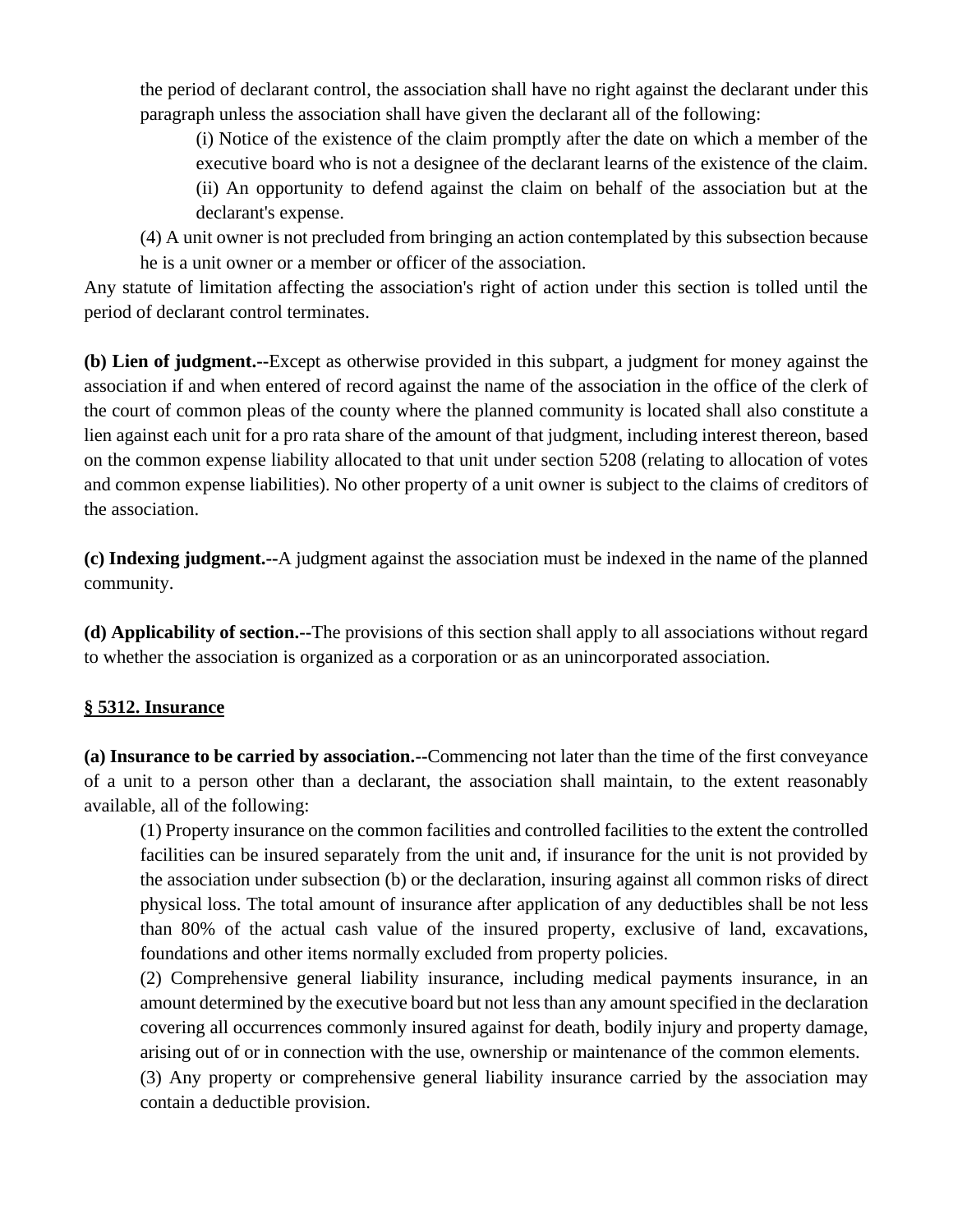**(b) Units having horizontal boundaries.--**In the case of a building containing units having horizontal boundaries described in the declaration, that insurance described in subsection (a)(1), to the extent reasonably available, shall include the units but need not include improvements and betterments installed by unit owners.

**(c) Other insurance carried by association.--**If the insurance described in subsections (a) and (b) is not maintained, the association promptly shall cause notice of that fact to be hand delivered or sent prepaid by United States mail to all unit owners. The declaration may require the association to carry any other insurance. The association may carry any other insurance in such reasonable amounts and with such reasonable deductibles as the executive board may deem appropriate to protect the association or the unit owners.

**(d) Policy terms.--**Insurance policies carried under subsections (a) and (b) shall provide all of the following:

(1) Each unit owner is an insured person under the policy with respect to liability arising out of his membership in the association.

(2) The insurer waives its right to subrogation under the policy against any unit owner or member of the owner's household.

(3) No act or omission by any unit owner, unless acting within the scope of his authority on behalf of the association, will void the policy or be a condition to recovery under the policy.

(4) If at the time of a loss under the policy there is other insurance in the name of a unit owner covering the same risk covered by the policy, the association's policy is primary insurance not contributing with the other insurance.

**(e) Proceeds from property insurance.--**Any loss covered by the property policy under subsections (a)(1) and (b) shall be adjusted with the association, but the insurance proceeds for that loss shall be payable to any insurance trustee designated for that purpose, or otherwise to the association, and not to any mortgagee or beneficiary under a deed of trust. The insurance trustee or the association shall hold any insurance proceeds in trust for unit owners and lienholders as their interests may appear. Subject to the provisions of subsection (h), the proceeds shall be disbursed first for the repair or restoration of the damaged common elements and units, and unit owners and lienholders are not entitled to receive payment of any portion of the proceeds unless there is a surplus of proceeds after the common elements and units have been completely repaired or restored or the planned community is terminated.

**(f) Unit owner insurance.--**A unit owner may insure his unit for all losses to his unit, including losses not covered by the insurance maintained by the association due to a deductible provision or otherwise. A residential unit owner shall insure the owner's unit except as insurance is provided by the association in accordance with this section or the declaration.

An insurance policy issued to the association shall not prevent a unit owner from obtaining insurance for the owner's own benefit, including, but not limited to, insurance to cover any deductibles or losses not covered by the association's property or comprehensive general liability insurance.

**(g) Evidence and cancellation of insurance.--**An insurer that has issued an insurance policy under this section shall issue certificates or memoranda of insurance to the association and, upon request, to any unit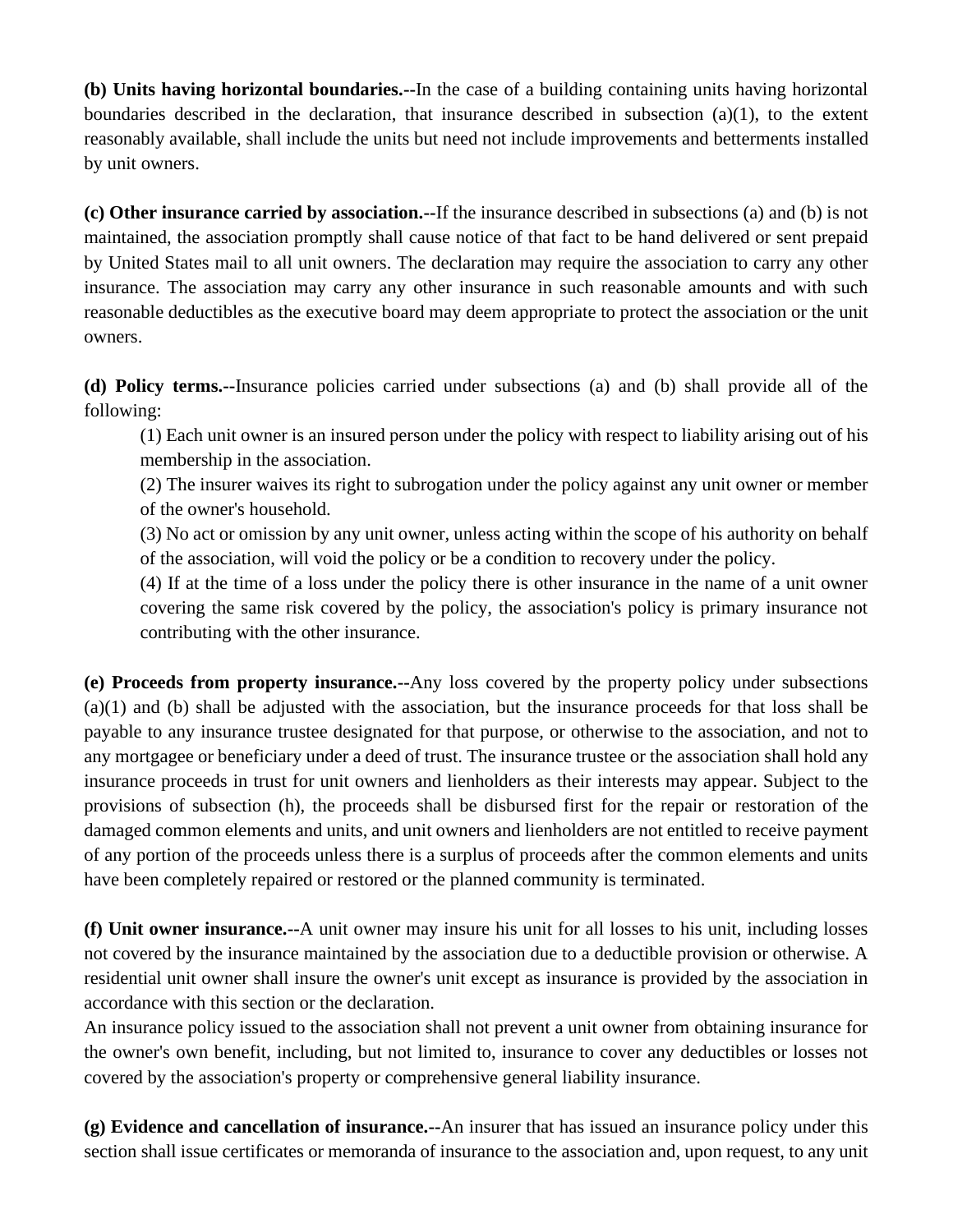owner, mortgagee or beneficiary under a deed of trust. The insurance may not be canceled until 30 days after notice of the proposed cancellation has been

mailed to the association, each unit owner and each mortgagee or beneficiary under a deed of trust, to whom a certificate or memorandum of insurance has been issued.

### **(h) Disposition of insurance proceeds.--**

(1) Any portion of the planned community for which insurance is required to be maintained by the association by this section or the declaration and which is damaged or destroyed shall be repaired or replaced promptly by the association unless:

(i) the planned community is terminated;

(ii) repair or replacement would be illegal under any State or local health or safety statute or ordinance; or

(iii) 80% of the unit owners, including every owner of a unit or assigned limited common element which will not be rebuilt, vote not to rebuild.

Except for the costs of repair or replacement which are not covered due to deductibles, the cost of repair or replacement in excess of insurance proceeds and reserves, which have not been identified by the executive board to fund costs of capital expenditures budgeted for the current fiscal year of the association, is a common expense.

(2) Any portion of the planned community for which insurance is required to be maintained by the unit owner by this section or the declaration and which is damaged or destroyed shall be repaired or replaced promptly by the unit owner unless:

(i) the planned community is terminated;

(ii) repair or replacement would be illegal under any State or local health or safety statute or ordinance; or

(iii) 80% of the unit owners, including every owner of a unit or assigned limited common element which will not be rebuilt, vote to not rebuild.

The cost of repair or replacement of these portions in excess of insurance proceeds is the unit owner's expense.

(3) If the entire planned community is not repaired or replaced, the following apply:

(i) The insurance proceeds attributable to the damaged common elements shall be used to restore the damaged area to a condition compatible with the remainder of the planned community.

(ii) The insurance proceeds attributable to units shall be paid to unit owners except those proceeds attributable to controlled facilities for which insurance is separately maintained by the association under this section or the declaration shall be distributed to all unit owners in proportion to their common expense liability. Proceeds attributable to limited common facilities which are not rebuilt shall be distributed equally to owners of units to which those limited common facilities were assigned.

(iii) The remainder of the proceeds shall be distributed to all the unit owners in proportion to their common expense liability.

(4) If the unit owners vote not to rebuild any unit, that unit's votes in the association and common expense liability are automatically reallocated upon the vote as if the unit had been condemned under section 5107(a) (relating to eminent domain), and the association promptly shall prepare, execute and record an amendment to the declaration reflecting the reallocations.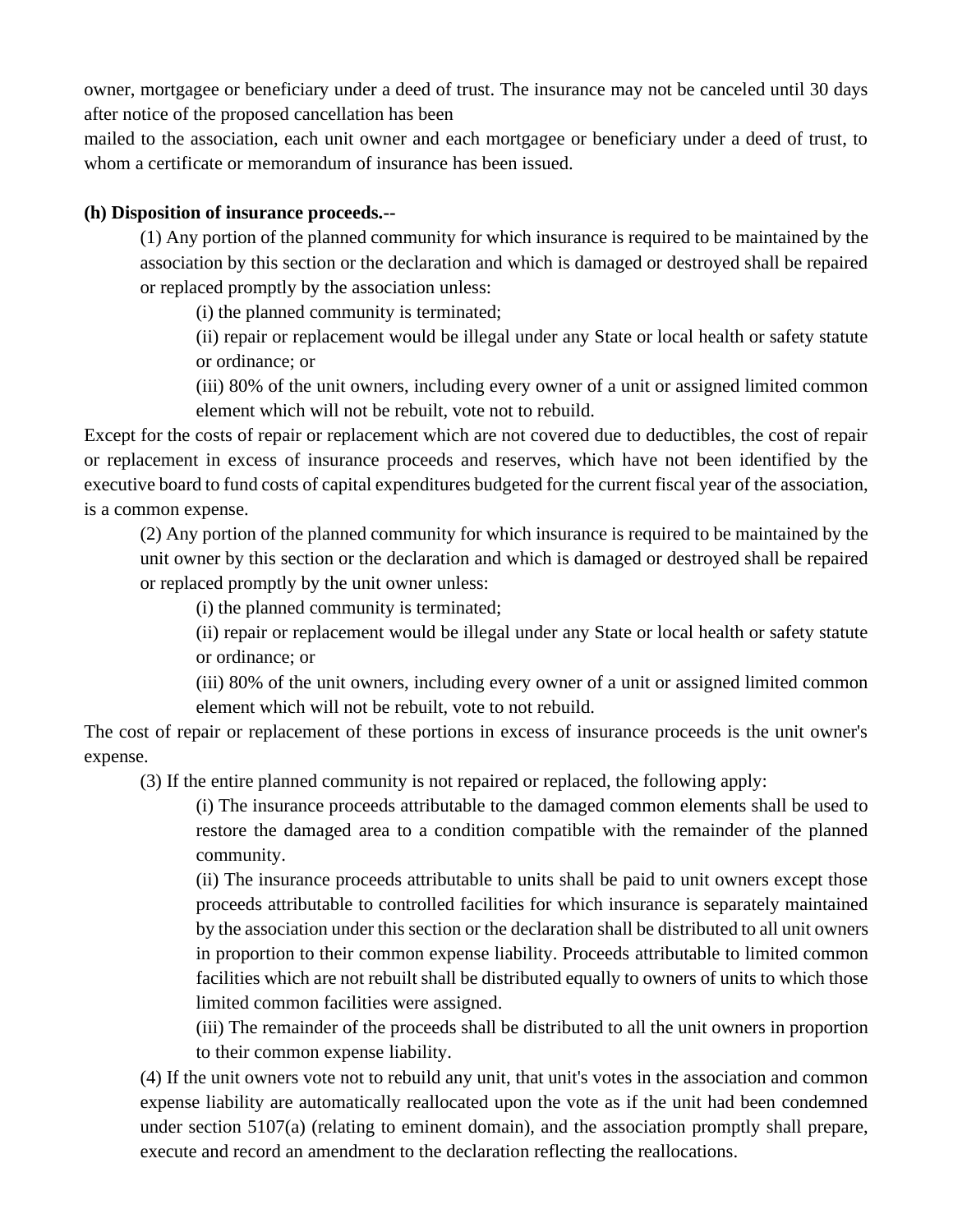(5) Notwithstanding the provisions of this subsection, section 5220 (relating to termination of planned community) governs the distribution of insurance proceeds if the planned community is terminated.

**(i) Nonresidential planned communities.--**The provisions of this section may be varied or waived in the case of a planned community all of whose units are restricted to nonresidential use.

**(j) Recovery of deductibles.--**If any insurance policy maintained by the association contains a deductible, then that portion of any loss or claim which is not covered by insurance due to the application of a deductible, as well as any claim or loss for which the association is self-insured, shall be levied by the executive board in accordance with section 5314(c) (relating to assessments for common expenses).

# **§ 5313. Surplus funds**

Any amounts accumulated from assessments for limited common expenses and income from the operation of limited common elements to which those limited common expenses pertain in excess of the amount required for actual limited common expenses and reserves for future limited common expenses shall be credited to each unit assessed for a share of those limited common expenses in proportion to the share of those limited common expenses so assessed. These credits shall be applied, unless the declaration provides otherwise, to the next monthly assessments of limited common expenses against that unit under the current fiscal year's budget and thereafter until exhausted. Any amounts accumulated from assessments for general common expenses and income from the operation of the common elements, other than limited common elements with regard to which limited common expenses are assessed, in excess of the amount required for actual general common expenses and reserves for future general common expenses shall be credited to each unit in accordance with that unit's interests in common elements. These credits shall be applied, unless the declaration provides otherwise, to the next monthly assessments of general common expenses against the unit under the current fiscal year's budget and thereafter until exhausted.

### **§ 5314. Assessments for common expenses**

**(a) General rule.--**Until the association makes a common expense assessment, the declarant shall pay all the expenses of the planned community. After any assessment has been made by the association, assessments shall be made at least annually, based on a budget adopted at least annually by the association. The budgets of the association shall segregate limited common expenses from general common expenses if and to the extent appropriate.

**(b) Allocation and interest.--**Except for assessments under subsection (c), all common expenses shall be assessed against all the units in accordance with the common expense liability allocated to each unit in the case of general common expenses and in accordance with subsection (c) in the case of special allocation of expenses. Any past due assessment or installment thereof shall bear interest at the rate established by the association at not more than 15% per year.

**(c) Special allocations of expenses.--**Except as provided by the declaration: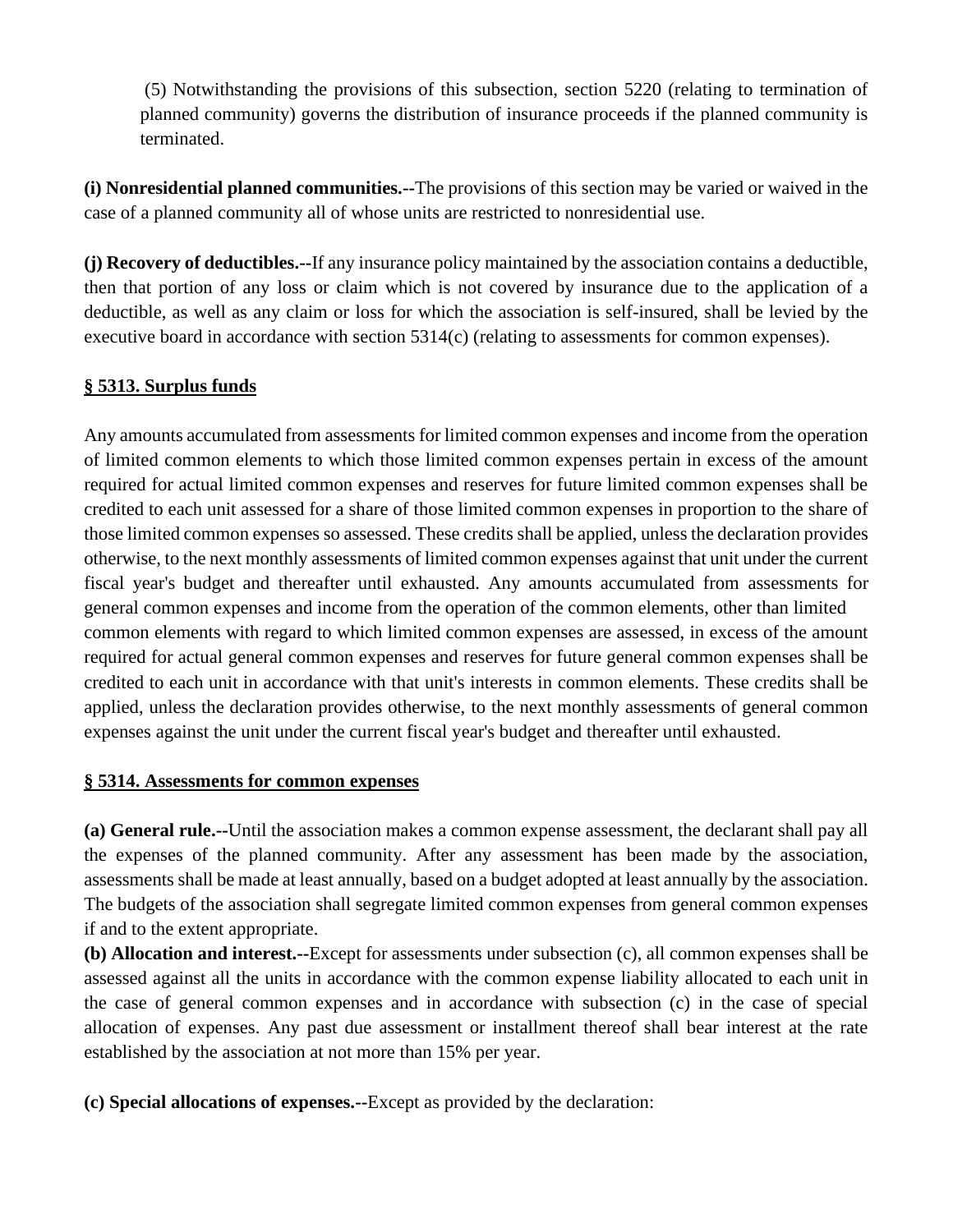(1) Any common expense associated with the maintenance, repair or replacement of a limited common element shall be assessed in equal shares against the units to which that limited common element was assigned at the time the expense was incurred.

(2) Any common expense benefiting fewer than all of the units shall be assessed exclusively against the units benefited.

(3) The costs of insurance shall be assessed in proportion to risk, and the costs of utilities that are separately metered to each unit shall be assessed in proportion to usage.

(4) If a common expense is caused by the negligence or misconduct of any unit owner, the association may assess that expense exclusively against his unit.

**(d) Reallocation.--**If common expense liabilities are reallocated, common expense assessments and any installment thereof not yet due shall be recalculated in accordance with the reallocated common expense liabilities.

### **§ 5315. Lien for assessments**

**(a) General rule.--**The association has a lien on a unit for any assessment levied against that unit or fines imposed against its unit owner from the time the assessment or fine becomes due. The association's lien may be foreclosed in a like manner as a mortgage on real estate. A judicial or other sale of the unit in execution of a common element lien or any other lien shall not affect the lien of a mortgage on the unit, except the mortgage for which the sale is being held, if the mortgage is prior to all other liens upon the same property except those liens identified in 42 Pa.C.S. § 8152(a) (relating to judicial sale as affecting lien of mortgage) and liens for planned community assessments created under this section. Unless the declaration otherwise provides, fees, charges, late charges, fines and interest charged under section 5302(a)(10), (11) and (12) (relating to power of unit owners' association) and reasonable costs and expenses of the association, including legal fees, incurred in connection with collection of any sums due to the association by the unit owner or enforcement of the provisions of the declaration, bylaws, rules or regulations against the unit owner are enforceable as assessments under this section. If an assessment is payable in installments and one or more installments are not paid when due, the entire outstanding balance of the assessment becomes effective as a lien from the due date of the delinquent installment.

### **(b) Priority of lien.--**

**(1) General rule.--**A lien under this section is prior to all other liens and encumbrances on a unit except:

(i) Liens and encumbrances recorded before the recording of the declaration.

(ii)

(A) Mortgages and deeds of trust on the unit securing first mortgage holders and recorded before due date of the assessment if the assessment is not payable in installments or the due date of the unpaid installment if the assessment is payable in installments.

(B) Judgments obtained for obligations secured by any such mortgage or deed of trust under clause (A).

(iii) Liens for real estate taxes and other governmental assessments or charges against the unit.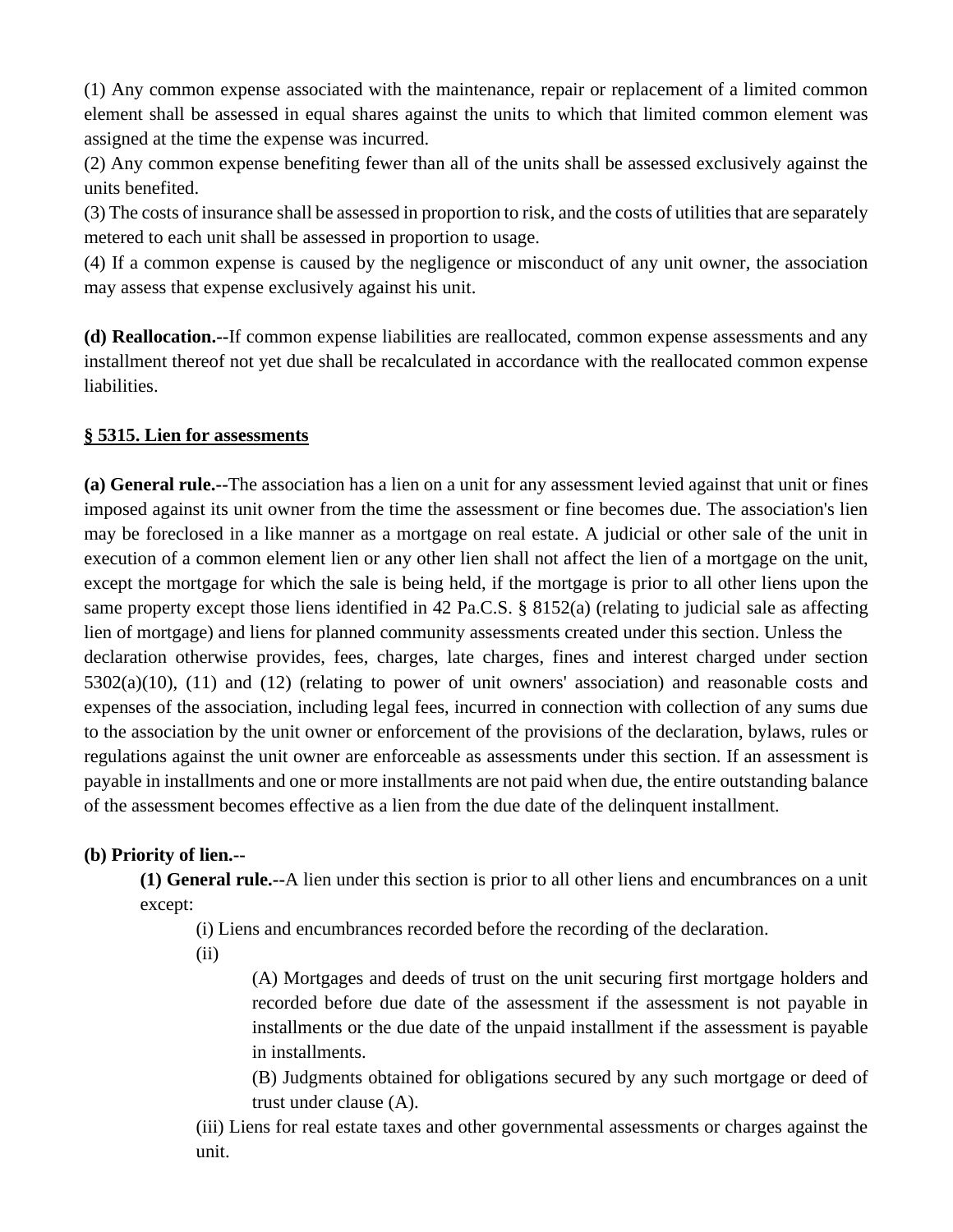**(2) Limited nondivestiture.--**The association's lien for assessments shall be divested by a judicial sale of the unit:

(i) As to unpaid common expense assessments made under section 5314(b) (relating to assessments for common expenses) that come due during the six months immediately preceding the date of a judicial sale of a unit in an action to enforce collection of a lien against a unit by a judicial sale, only to the extent that the six months' unpaid assessments are paid out of the proceeds of the sale.

(ii) As to unpaid common expense assessments made under section 5314(b) other than the six months' assessment referred to in subparagraph (i), in a full amount of the unpaid assessments, whether or not the proceeds of the judicial sale are adequate to pay these assessments. To the extent that the proceeds of the sale are sufficient to pay some or all of these additional assessments after satisfaction in full of the costs of the judicial sale and the liens and encumbrances of the types described in paragraph (1) and the unpaid common expense assessments that come due during the six-month period described in subparagraph (i), the assessments shall be paid before any remaining proceeds may be paid to any other claimant, including the prior owner of the unit.

**(3) Monetary exemption.--**The lien is not subject to the provisions of 42 Pa.C.S. § 8123 (relating to general monetary exemption).

**(c) Liens having equal priority.--**If the association and one or more associations, condominium associations or cooperative associations have liens for assessments created at any time on the same real estate, those liens have equal priority.

**(d) Notice and perfection of lien.--**Subject to the provisions of subsection (b), recording of the declaration constitutes record notice and perfection of the lien.

**(e) Limitation of actions.--**A lien for unpaid assessments is extinguished unless proceedings to enforce the lien or actions or suits to recover sums for which subsection (a) establishes a lien are instituted within four years after the assessments become payable.

**(f) Other remedies preserved.--**Nothing in this section shall be construed to prohibit actions or suits to recover sums for which subsection (a) creates a lien or to prohibit an association from taking a deed in lieu of foreclosure.

**(g) Costs and attorney fees.--**A judgment or decree in any action or suit brought under this section shall include costs and reasonable attorney fees for the prevailing party.

**(h) Statement of unpaid assessments.--**The association shall furnish to a unit owner upon written request a recordable statement setting forth the amount of unpaid assessments currently levied against his unit and any credits of surplus in favor of his unit under section 5313 (relating to surplus funds). The statement shall be furnished within ten business days after receipt of the request and is binding on the association, the executive board and every unit owner.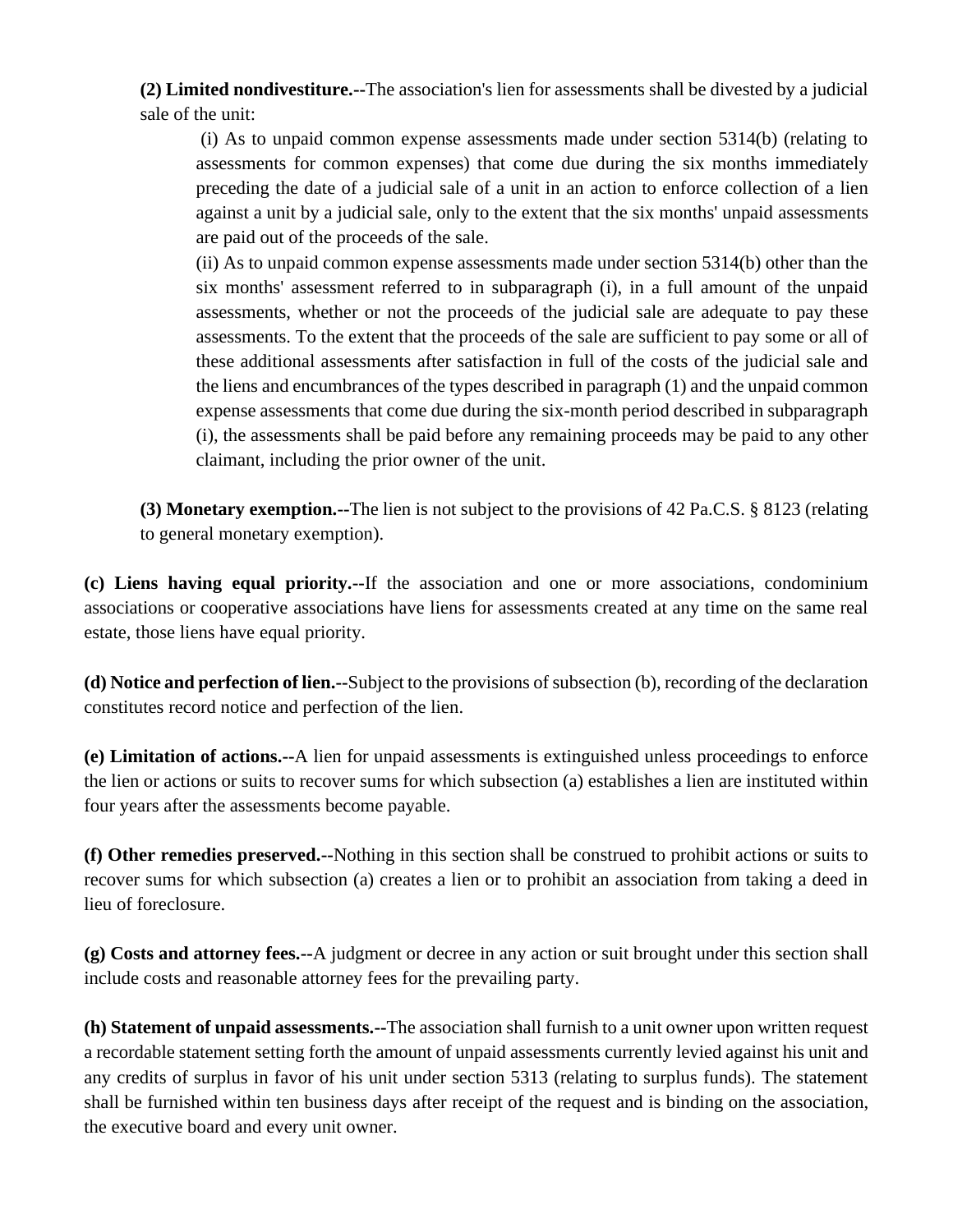**(i) Application of payments.--**Unless the declaration provides otherwise, any payment received by an association in connection with the lien under this section shall be applied first to any interest accrued by the association, then to any late fee, then to any costs and reasonable attorney fees incurred by the association in collection or enforcement and then to the delinquent assessment. The foregoing shall be applicable notwithstanding any restrictive endorsement, designation or instructions placed on or accompanying a payment.

# **§ 5316. Association records**

**(a) Financial records.--**The association shall keep financial records sufficiently detailed to enable the association to comply with section 5407 (relating to resales of units). All financial and other records shall be made reasonably available for examination by any unit owner and authorized agents.

**(b) Annual financial statements.--**Within 180 days after the close of its fiscal year, the association in any planned community having more than 12 units or subject to any rights under section 5215 (relating to subdivision or conversion of units) or 5211 (relating to conversion and expansion of flexible planned communities) shall prepare annual financial statements consisting of at least a balance sheet and a statement of revenues and expenses for the association. The cost of preparing the financial statements shall be a common expense. Each unit owner shall be entitled to receive from the association, within 30 days after submitting a written request to the association, a copy of the annual financial statements and, if such financial statements are audited, reviewed or compiled by an independent certified public accountant or independent public accountant, a copy of the independent accountant's report on the financial statements. The association may charge a fee not to exceed the cost of producing copies of records other than the financial statement.

**(c) Filing of complaints.--**If an association subject to subsection (a) fails to provide a copy of the annual financial statements and, if applicable, the report of an independent accountant as required under subsection (b) to the requesting unit owner within 30 days of the unit owner's written request or if the financial records of the association which substantiate an association's financial statements are not made reasonably available by any association for examination by any unit owner and authorized agents, the unit owner may file a complaint with the Bureau of Consumer Protection in the Office of Attorney General.

# **§ 5317. Association as trustee**

With respect to a third person dealing with the association in the association's capacity as a trustee, the existence of trust powers and their proper exercise by the association may be assumed without inquiry. A third person is not bound to inquire whether the association has power to act as trustee or is properly exercising trust powers. A third person without actual knowledge that the association is exceeding or improperly exercising its powers is fully protected in dealing with the association as if it possessed and properly exercised the powers it purports to exercise. A third person is not bound to assure the proper application of trust assets paid or delivered to the association in its capacity as trustee.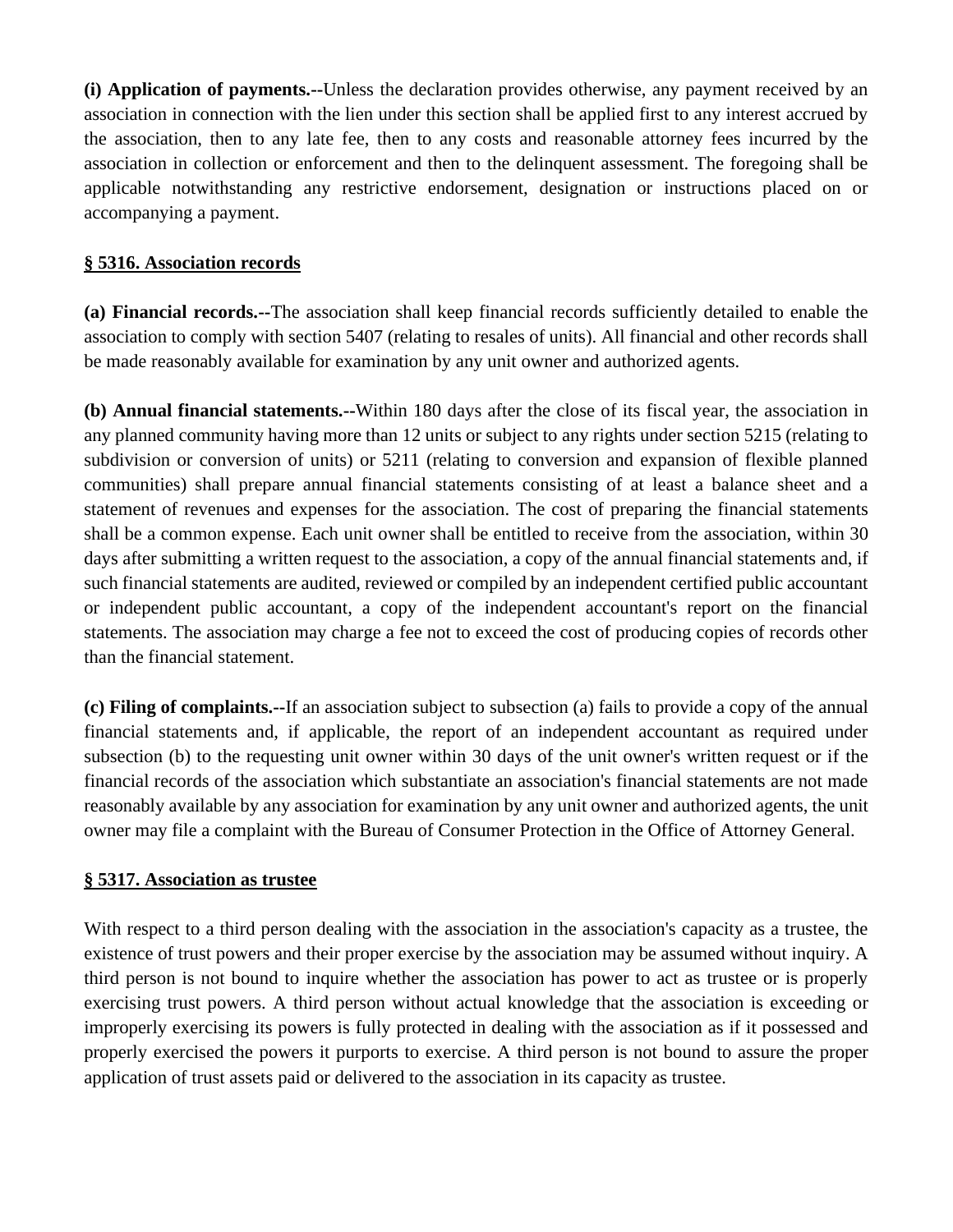#### **§ 5318. Conveyance or encumbrance of common facilities**

**(a) General rule.--**Portions of the common facilities may be conveyed or subjected to a security interest by the association if the persons entitled to cast at least 80% of the votes in the association, including 80% of the votes allocated to units not owned by a declarant, or any larger percentage the declaration specifies agree to that action; but the owners of units to which any limited common facility is allocated must agree in order to convey that limited common facility or subject it to a security interest. The declaration may specify a smaller percentage only if all of the units are restricted exclusively to nonresidential uses. Proceeds of the sale are an asset of the association.

**(b) Required agreement.--**An agreement to convey common facilities or subject them to a security interest shall be evidenced by the execution of an agreement or ratifications of the agreement, in the same manner as a deed, by the requisite number of unit owners. The agreement must specify a date after which the agreement will be void unless recorded before that date. The agreement and all ratifications shall be recorded in every county in which a portion of the planned community is situated and is effective only upon recording.

**(c) Association powers.--**The association on behalf of the unit owners may contract to convey common facilities or subject them to a security interest, but the contract is not enforceable against the association until approved under subsections (a) and (b). Thereafter, the association has all powers necessary and appropriate to effect the conveyance or encumbrance, including the power to execute deeds or other instruments.

**(d) Other conveyances or encumbrances void.--**Any purported conveyance, encumbrance, judicial sale, tax sale or other voluntary or involuntary transfer of common facilities, unless made pursuant to this section, is void.

**(e) Right of access and support.--**A conveyance or encumbrance of common facilities pursuant to this section does not deprive any unit of its right of access and support.

**(f) Preexisting encumbrances.--**Unless the declaration otherwise provides, a conveyance or encumbrance of common facilities pursuant to this section does not affect the priority or validity of preexisting encumbrances.

**(g) Limitation.--**Common facilities which may be conveyed or encumbered pursuant to this section shall not include any land, buildings or other facilities:

(1) containing or comprising one or more units; or

(2) necessary for the use or operation of one or more units.

**(h) Subject to declaration.--**An interest in common facilities that is subject to the declaration prior to conveyance or encumbrance shall remain subject to the provisions of the declaration following the conveyance or encumbrance, unless the deed or agreement to convey the common facilities or subject them to a security interest specifically provides otherwise.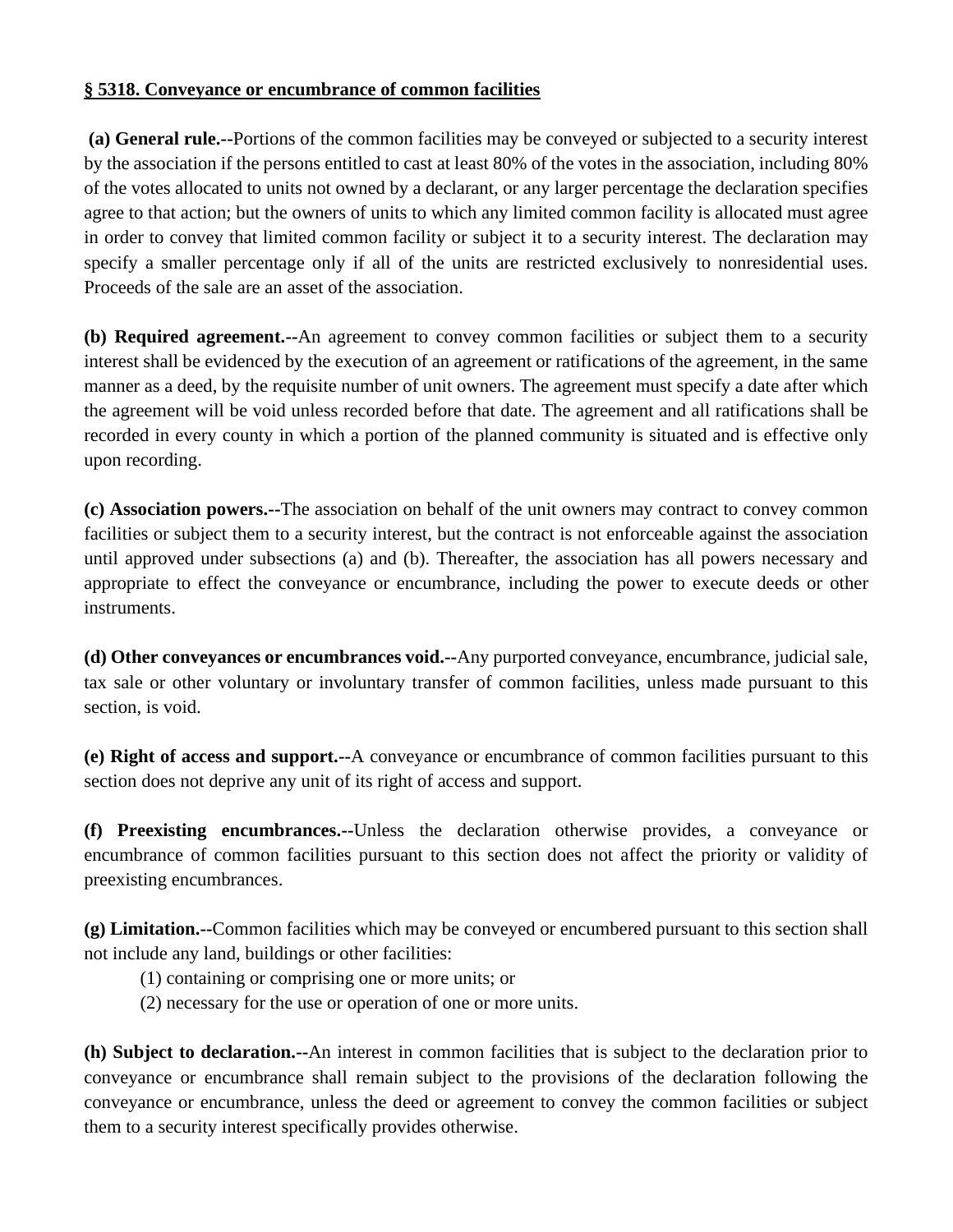### **§ 5319. Other liens affecting planned community**

**(a) General rule.--**Except as provided in subsection (b), a judgment for money against the association, if and when the judgment has been perfected as a lien on real property, is not a lien on the common facilities but is a lien in favor of the judgment lienholder against all of the units in the planned community at the time the judgment was entered. No other property of a unit owner is subject to the claims of creditors of the association.

**(b) Security interest in common facilities.--**If the association has granted a security interest in the common facilities to a creditor of the association under section 5318 (relating to conveyance or encumbrance of common facilities), the holder of that security interest shall exercise its right against the common facilities before its judgment lien on any unit may be enforced.

**(c) Release upon payment of unit owner's share.--**Whether perfected before or after the creation of the planned community, if a lien other than a deed of trust or mortgage, including a judgment lien or lien attributable to work performed or materials supplied before creation of the planned community, becomes effective against two or more units, the unit owner of an affected unit may pay to the lienholder the amount of the lien attributable to his unit; and the lienholder, upon receipt of payment, promptly shall deliver a release of the lien covering that unit. The amount of the payment shall be proportionate to the ratio which that unit owner's common expense liability bears to the common expense liabilities of all unit owners whose units are subject to the lien. After payment, the association may not assess or have a lien against that unit owner's unit for any portion of the common expenses incurred in connection with that lien.

**(d) Indexing of judgments.--**A judgment against the association shall be indexed in the name of the planned community and the association and, when so indexed, is notice of the lien against the units.

### **§ 5320. Declarant delivery of items to association**

Except as set forth in paragraph (9), not later than 60 days after the required termination of the period of declarant control under section 5303(c) (relating to executive board members and officers) or the declarant's earlier voluntary termination of control, the declarant shall deliver to the association all property of the unit owners and of the association held by or controlled by the declarant, including, without limitation, all of the following items, if applicable, as to each planned community or other owners' association operated by the association:

(1) The original or a certified copy or a photocopy of the recorded declaration and all amendments thereto. If a photocopy is delivered, the photocopy shall reflect the recording information and shall be accompanied by an affidavit executed by the declarant certifying the photocopy to be a true, correct and complete copy of the actual recorded declaration and all amendments thereto.

(2) The association articles of incorporation, if incorporated, with evidence of filing with the Department of State.

(3) A copy of the bylaws.

(4) A complete set of all executive board minutes and resolutions and all other books and records of the association.

(5) A complete copy of all rules and regulations that may have been adopted.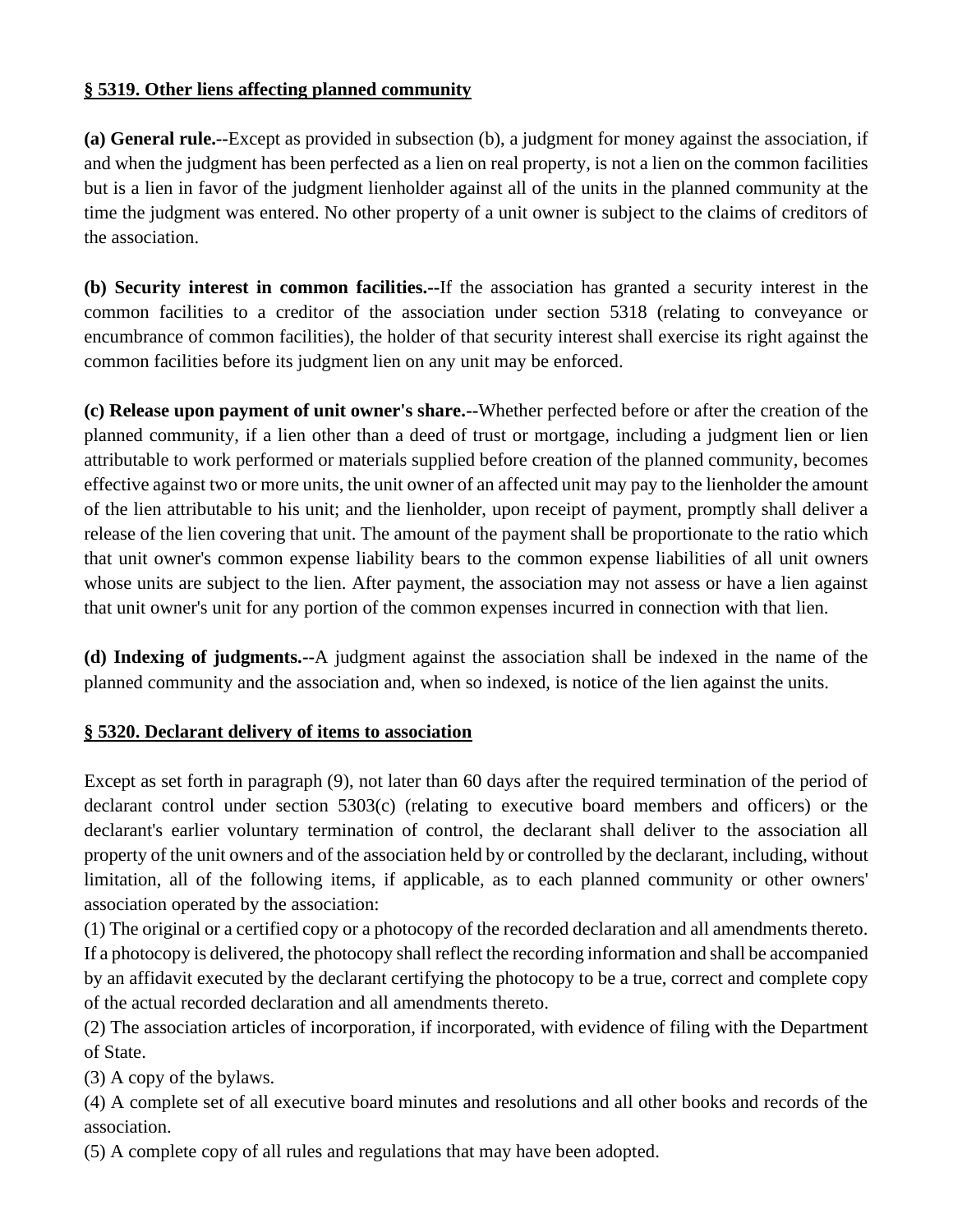(6) Copies of all Federal, State and local tax returns filed by or on behalf of the association and copies of any taxexempt elections made by or on behalf of the association.

(7) Copies of all past and current budgets of the association.

(8) Resignations of officers and members of the executive board who are required to resign because the declarant is required to relinquish or has relinquished control of the association.

(9) Not later than 90 days after the required termination of the period of declarant control under section 5303(c) or the declarant's earlier voluntary termination of control, a complete audit of the finances of the association for the time period between the last audit of the association's financial books and records and the date of termination of the period of declarant control, prepared by an independent certified public accountant in accordance with generally accepted accounting principles, the costs of which audit are to be borne equally by the declarant and the association.

If the planned community consists of not more than 12 units, a warranty from the declarant to the association that the books and records of the association completely and accurately reflect all activities of the association from its inception through the date of termination of the period of declarant control may be substituted for the audit referred to in this paragraph.

(10) All association funds or control thereof.

(11) All tangible personal property and inventories thereof:

(i) that may have been represented or should have been represented by the declarant in any public

offering statement, sales materials or other writings to be part of the common elements; or

(ii) that are otherwise property of the association.

(12) A copy of the plans or drawings and specifications, if any, utilized in the construction, rehabilitation, renovation or remodeling of any buildings and improvements within the planned community and in the construction and installation of any mechanical components and equipment serving the buildings and improvements and property if and to the extent the construction, rehabilitation, renovation, remodeling or installation was performed by or on behalf of the declarant and substantially completed during the period commencing three years prior to the date of the first public offering statement regarding the planned community. If no public offering statement is required for any unit in the planned community, the threeyear period shall commence on the date of the recording of the planned community declaration or amendment thereto with respect to such improvements and shall end on the date by which compliance with this section is required. If such construction, rehabilitation, renovation, remodeling or installation was substantially completed within the three-year period but not by or on behalf of the declarant, the obligation of the declarant under this paragraph shall be to provide all such plans, drawings and specifications in the possession of the declarant and to use reasonable efforts to obtain and provide any such plans, drawings or specifications not within the possession of the declarant. If such construction, rehabilitation, renovation, remodeling or installation was substantially completed more than three years prior to the commencement of the three-year period described in this paragraph, the obligations of the declarant under this paragraph shall be to provide all such plans, drawings and specifications in the possession of the declarant. To the extent previously made available to the declarant, the declarant in all cases shall deliver to the association owners operating, care and maintenance manuals and other information regarding mechanical components and equipment serving any buildings and improvements in the planned community.

A declarant's delivery of plans, drawings or specifications under this paragraph shall not constitute a representation or warranty of the accuracy or completeness of the plans, drawings or specifications and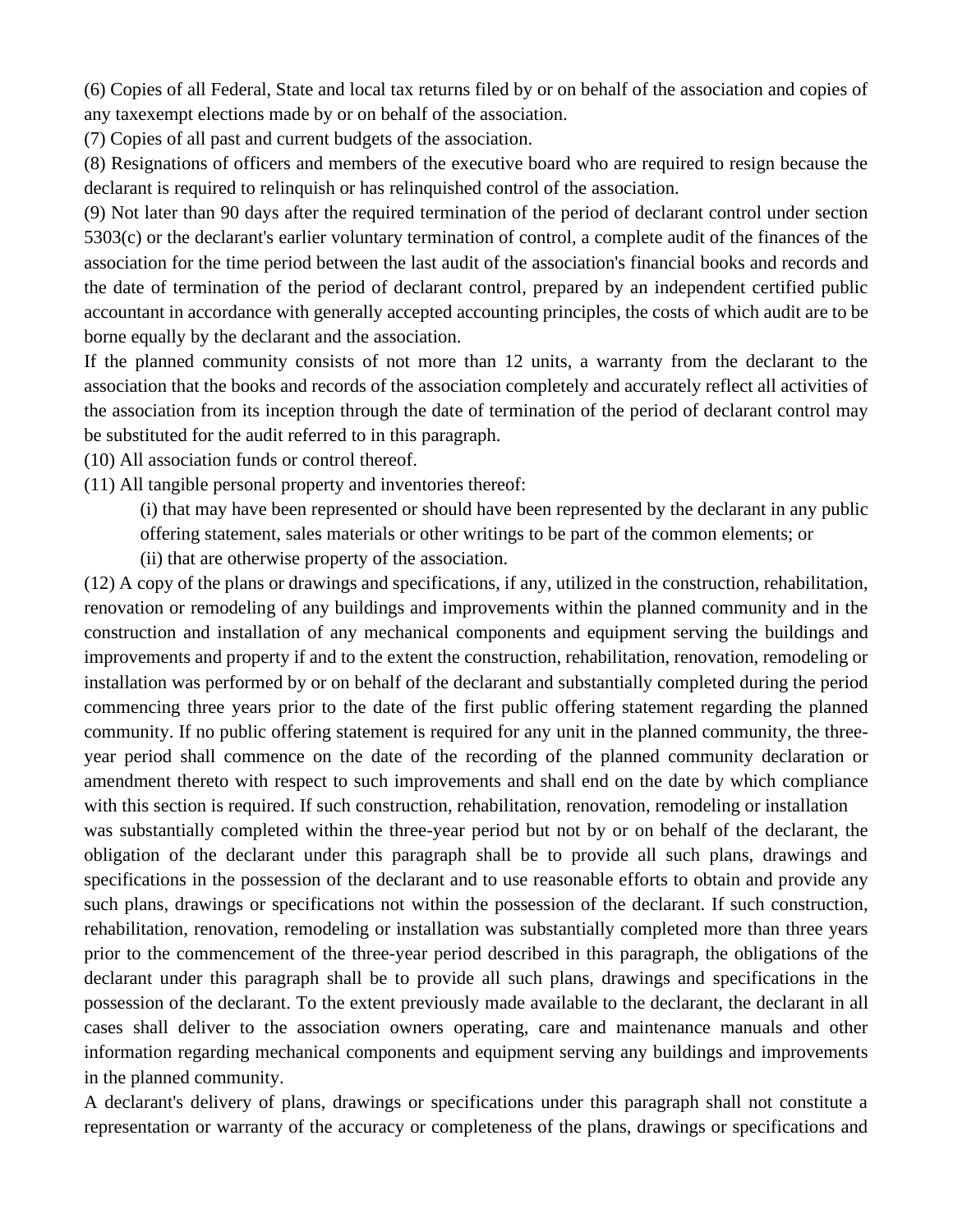shall not expand or otherwise affect the declarant's warranties created under section 5411 (relating to warranty against structural defects).

(13) All insurance policies insuring the association then in force.

(14) Copies of any certificates or statements of occupancy which may have been issued with respect to the improvements comprising the planned community, if and to the extent available.

(15) Any other permits issued by governmental bodies applicable to the planned community property which are then currently in force, notices of violations of governmental requirements then outstanding and incurred and all reports of investigations for the presence of hazardous conditions as defined in section 5402(a)(27) (relating to public offering statement; general provisions).

(16) Any written warranties then in force and effect from contractors, subcontractors, suppliers or manufacturers who have performed work with respect to the planned community property or have supplied equipment or services to the planned community property.

(17) A roster of unit owners and mortgagees and their respective addresses and telephone numbers, if known, as shown on the declarant's records.

(18) Employment contracts in which the association is or is to be one of the contracting parties.

(19) Service and other contracts and leases in which the association is or is to be one of the contracting parties and service contracts in which the association has directly or indirectly an obligation or a responsibility to pay some or all of the fees or charges of the person or persons performing such services.

# **§ 5321. Alternative dispute resolution in planned communities**

#### **(a) Applicability.--**

(1) A planned community established after the effective date of this section shall adopt bylaws in compliance with this section.

(2) A planned community established on or before the effective date of this section may adopt bylaws in compliance with the provisions of this section.

#### **(b) Procedures.--**

(1) The bylaws shall establish procedures for an alternative dispute resolution for disputes between:

(i) two or more unit owners; or

(ii) a unit owner and the association.

(2) Alternative dispute resolution shall be limited to disputes where all parties agree to alternative dispute resolution.

(3) Costs and fees associated with alternative dispute resolution, excluding attorney fees, shall be assessed equally against all parties to a dispute.

**(c) Construction.--**Nothing in this section shall be construed to affect or impair the right of a unit owner, declarant or association to pursue a private cause of action or seek other relief.

### **§ 5322. Complaints filed with Bureau of Consumer Protection**

**(a) General rule.--**A unit owner in good standing may file a complaint with the Bureau of Consumer Protection in the Office of the Attorney General in the event of a violation by the declarant or the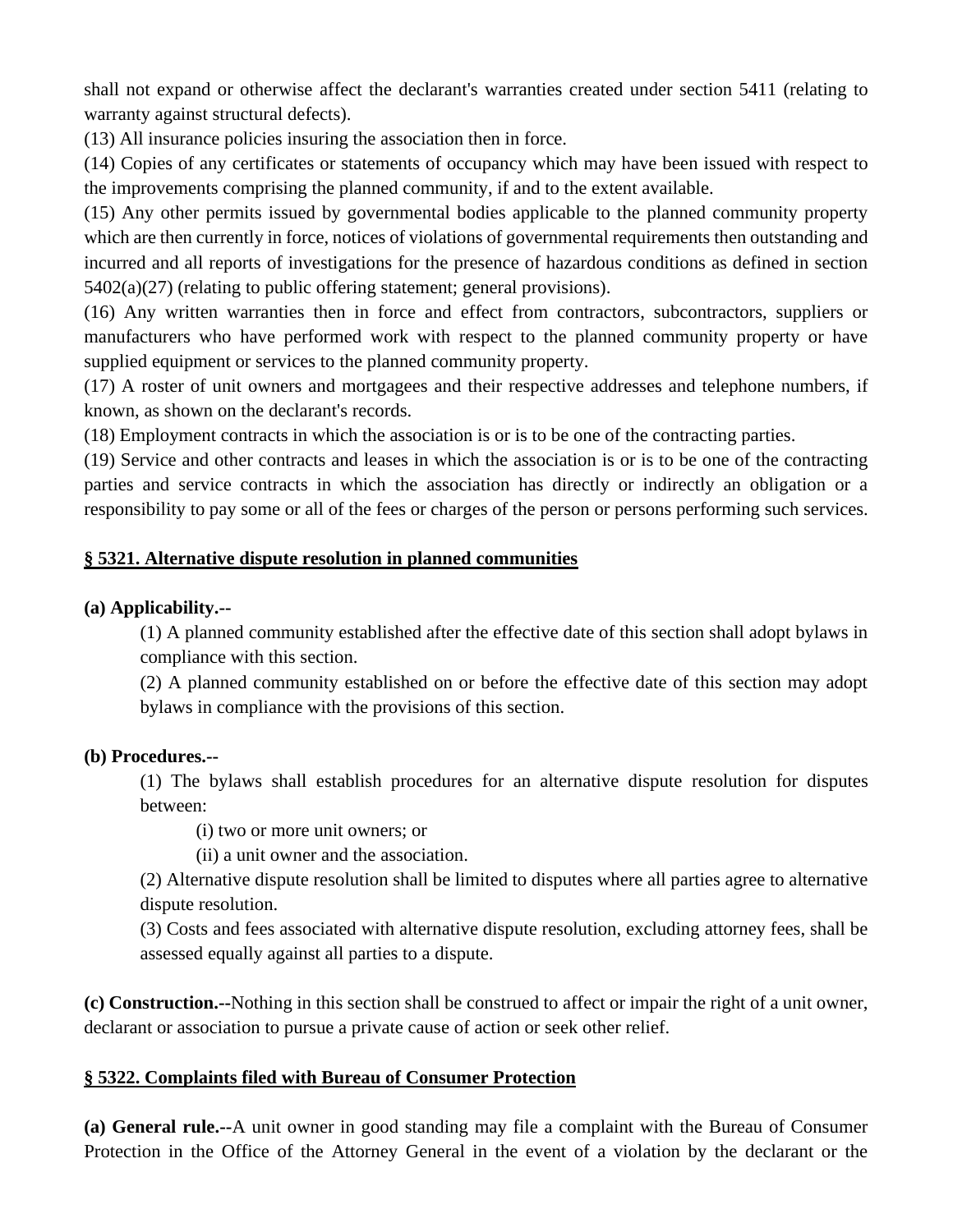association of sections 5308 (relating to meetings), 5309 (relating to quorums) and 5310 (relating to voting; proxies).

**(b) Condition.--**If an alternative dispute resolution procedure is available to the unit owner under the association's declaration, bylaws, rules or regulations, a complaint may not be filed by a unit owner with the Bureau of Consumer Protection until the earlier of:

(1) the unit owner exhausting the alternative dispute resolution procedure without a resolution between the unit owner and the association; or

(2) at least 100 days have passed since the unit owner commenced the alternative dispute resolution procedure and the unit owner and association having not reached a resolution.

**(c) Immediate filing.--**A complaint may be filed by a unit owner with the Bureau of Consumer Protection immediately if:

(1) an alternative dispute resolution procedure is not available to the unit owner under the association's declaration, bylaws, rules or regulations; or

(2) the association refuses alternative dispute resolution under section 5321(b)(2) (relating to alternative dispute resolution in planned communities).

**(d) Construction.--**Nothing in this section shall be construed to affect or impair the right of a unit owner, declarant or association to pursue a private cause of action or seek other relief, as authorized by law.

### **§ 5401. Applicability; waiver**

**(a) General rule.--**This chapter applies to all units subject to this subpart, except as provided in subsection (b) and section 5411 (relating to warranty against structural defects) or as modified or waived by agreement of the purchaser of any unit which is intended for nonresidential use at the time of sale of such unit by the declarant or by agreement of purchasers of units in a planned community who are or intend to be in the business of buying and selling planned community units, provided that:

(1) a purchaser of a unit intended for residential use at the time of sale by the declarant may not modify or waive the provisions of section 5411 with regard to such unit and the common elements; (2) with regard to any limited common element appurtenant only to nonresidential units, the unit owners of all such units have agreed to such modification or waiver and, with regard to any common elements other than limited common elements in a planned community in which all units are restricted to nonresidential use, all unit owners have agreed to such modification or waiver; and

(3) no modification or waiver shall prevent any unit owner from indirectly benefiting from any provision in this chapter by reason of such unit owner being a unit owner in the planned community and a member of the association.

**(b) Public offering statements.--**A public offering statement need not be prepared or delivered in the case of:

- (1) a gratuitous transfer of a unit;
- (2) a disposition pursuant to court order;
- (3) a disposition by a government or governmental agency;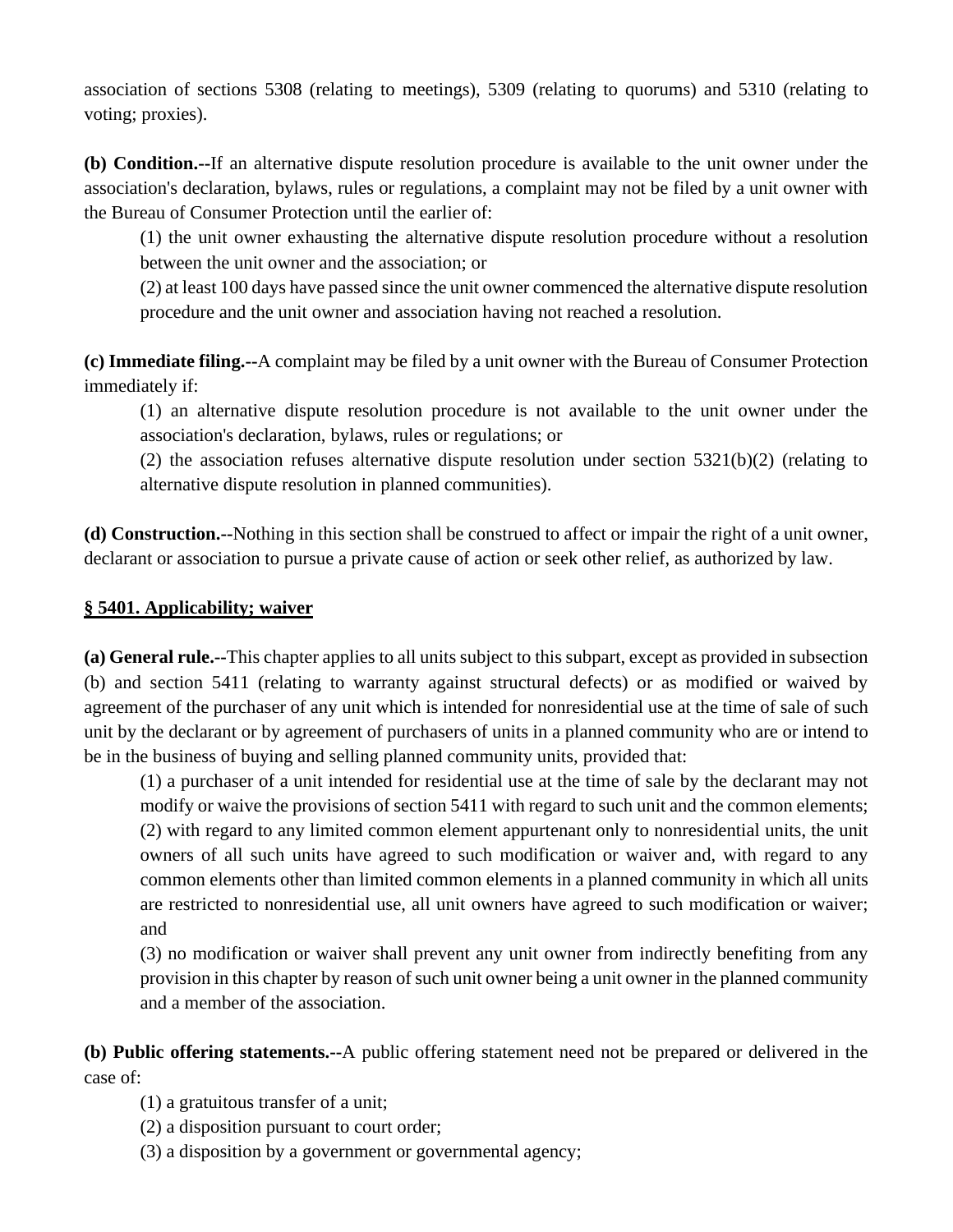(4) a disposition by foreclosure or deed in lieu of foreclosure;

(5) a disposition of a unit situated wholly outside this Commonwealth pursuant to a contract executed wholly outside this Commonwealth; or

(6) a transfer to which section 5407 (relating to resales of units) applies.

**(c) Resale certificates.--**A resale certificate as described in section 5407 need not be prepared or delivered in the cases described in subsection  $(b)(1)$  through  $(5)$ .

**(d) Unified public offering statement.--**If a unit is part of two or more planned communities or is part of a planned community and is part of any other real estate regime in connection with the sale of which the delivery of a public offering statement is required under the laws of this Commonwealth, a single public offering statement conforming to the requirements of sections 5402 (relating to public offering statement; general provisions), 5403 (relating to public offering statement; time-share estates) and 5404 (relating to public offering statement; planned communities containing conversion buildings), as those requirements relate to any real estate regimes in which the unit is located and to any other requirements imposed under the laws of this Commonwealth, may be prepared and delivered in lieu of providing two or more public offering statements.

### **§ 5402. Public offering statement; general provisions**

**(a) General rule.--**Except as provided in subsection (b), a public offering statement must contain or fully and accurately disclose:

(1) The name and principal address of the declarant and of the planned community.

(2) A general description of the planned community, including, without limitation, the types, number and declarant's schedule of commencement and completion of construction of all buildings, units and amenities.

(3) A narrative description of the type and character of units offered, including a statement of the degree of completion to be provided or undertaken by the declarant of such units and the common elements necessary for use and enjoyment of such units upon the conveyance by the declarant of units offered.

(4) The total number of additional units that may be included in the planned community and the proportion of units the declarant intends to rent or market in blocks of units to investors.

(5) A brief narrative description of any options reserved by a declarant to withdraw withdrawable real estate under section 5206(1) (relating to contents of declaration for flexible planned communities) and the expected effect that withdrawal would have on the remaining portion of the planned community.

(6) Copies and a brief narrative description of the significant features of the declaration, other than the plats and plans, and the bylaws, rules and regulations, agreement of sale, copies of any contracts and leases to be signed by the purchasers prior to or at closing and a brief narrative description of any other contracts or leases or agreements of a material nature to the planned community that will or may be subject to cancellation by the association under section 5305 (relating to termination of contracts and leases of declarant).

(7) Any current balance sheet and a projected budget for the association, either within or as an exhibit to the public offering statement, for one year after the date of the first conveyance to a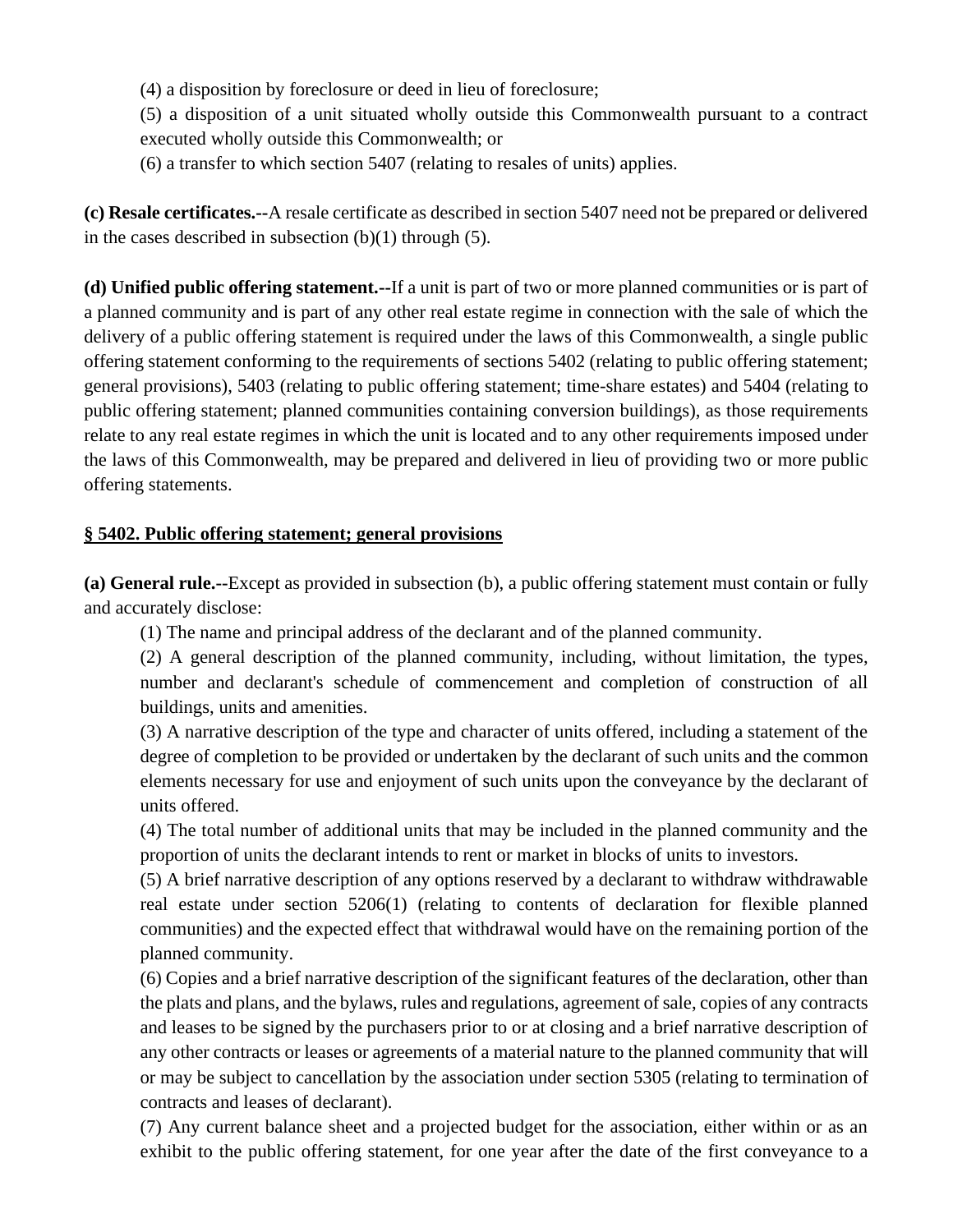purchaser and thereafter the current budget of the association, a statement of who prepared the budget, and a statement of the budget's material assumptions, including those concerning occupancy and inflation factors. The budget must include, without limitation:

(i) A statement of the amount, or a statement that there is no amount, included in the budget as a reserve for repairs and replacement.

(ii) A statement containing a description of any provisions made in the budget for reserves for anticipated material capital expenditures or any other reserves or, if no provision is made for reserves, a statement to that effect.

(iii) The projected common expense assessment by category of expenditures for the association.

(iv) The projected monthly common expense assessment for each type of unit.

(8) Any of the following:

(i) Services not reflected in the budget that the declarant provides or expenses that the declarant pays and that the declarant expects may become at any subsequent time a common expense of the association.

(ii) Personal property not owned by the association but provided by the declarant and being used or to be used in the operation and enjoyment of the common elements which is or will be required in connection with the operation and enjoyment of the common elements after such personal property is no longer provided by the declarant and the projected common expense assessment for the association and for each type of unit attributable to each of those services or expenses and purchase or rental of such personal property.

(9) Any initial or special fee due from the purchaser at closing, together with a description of the purpose and method of calculating the fee.

(10) A description of any liens, defects or encumbrances on or affecting the title to the planned community.

(11) A description of any financing for purchasers offered or arranged by the declarant.

(12) The terms and significant limitations of any warranties provided by the declarant, including statutory warranties and limitations on the enforcement thereof or on damages.

(13) A statement in at least ten-point boldface type, appearing on the first page of the public offering statement, as follows:

(i) That, within seven days after receipt of a public offering statement or an amendment to the public offering statement that materially and adversely affects the rights or obligations of the purchaser, the purchaser, before conveyance, may cancel any contract for purchase of a unit from a declarant.

(ii) That, if a declarant fails to provide a public offering statement and any amendments to a purchaser before conveying a unit, the purchaser may recover from the declarant damages as provided in section 5406(c) (relating to purchaser's right to cancel).

(iii) A description of damages under section 5406(c).

(iv) That, if a purchaser receives the public offering statement more than seven days before signing a contract, the purchaser cannot cancel the contract unless there is an amendment to the public offering statement that would have a material and adverse effect on the rights or obligations of that purchaser.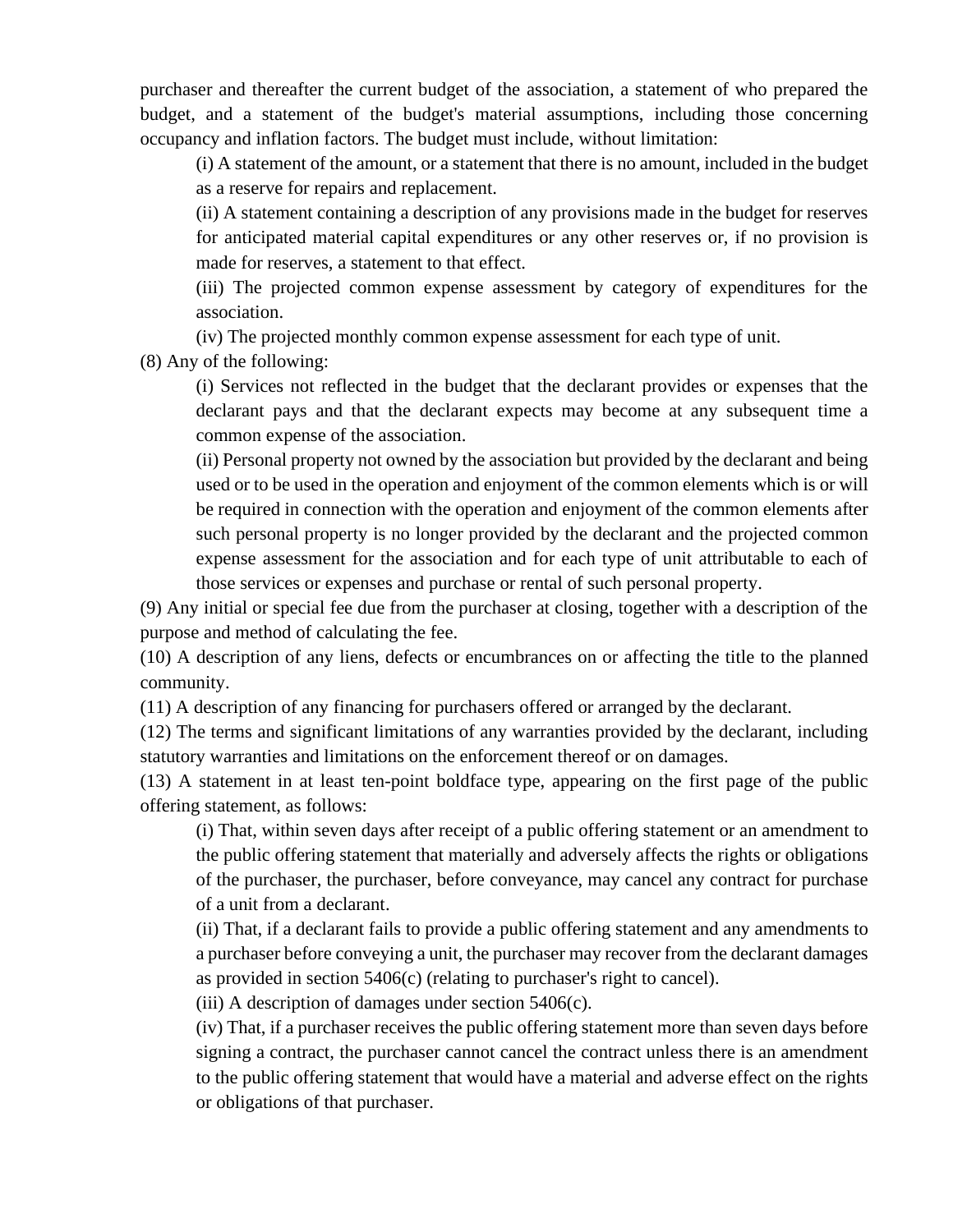(14) A statement of any judgments against the association, the status of any pending suits to which the association is a party and the status of any pending suits material to the planned community of which a declarant has actual knowledge.

(15) A statement that any deposit made in connection with the purchase of a unit will be held in an escrow account in accordance with the provisions of section 5408 (relating to escrow of deposits) and will be returned to the purchaser if the purchaser cancels the contract pursuant to section 5406.

(16) Any restraints on alienation of any portion of the planned community.

(17) A description of all insurance coverage provided or intended to be provided, if such insurance is not then in effect, for the benefit of unit owners, including the types and extent of coverage and the extent to which such coverage includes or excludes improvements or betterments made to units, in accordance with section 5312 (relating to insurance).

(18) Any current or expected fees or charges to be paid by unit owners for the use of the common elements and other facilities related to the planned community.

(19) The extent to which financial arrangements have been provided for completion of all improvements labeled "MUST BE BUILT" under section 5414 (relating to declarant's obligation to complete and restore).

(20) All unusual and material circumstances, features and characteristics of the planned community and the units.

(21) In the case of a leasehold planned community, at least the following information:

(i) The name and address of each lessor and his assignee, if any.

(ii) Any relationship between the declarant and any lessor or assignee.

(iii) A description of the leased property.

(iv) The rent and any provision in the lease for increases in the rent and any other charges or payments required to be paid by the lessee under the lease.

(v) Whether the lessee has any right to terminate the lease.

(vi) The information contained in the declaration as required by section 5207(a) (relating to leasehold planned communities).

(vii) The following notice in boldface type: "Purchasers should be aware that this is a leasehold planned community, and the purchaser's interest therein may be less valuable than a fee interest, may depreciate over time and may be of questionable marketability."

(22) A statement containing a declaration as to the present condition of all structural components and major utility installations in the subject property, including the dates of construction, installation and major repairs, if known or ascertainable, and the expected useful life of each item, together with the estimated cost in current dollars of replacing each of the same.

(23) A description of how votes are allocated among the units and a statement as to whether cumulative or class voting is permitted and, if so, under what circumstances. The statement shall also explain the operation of cumulative or class voting.

(24) A description of any circumstances under which the association is to become a master association or part of a master association.

(25) A statement of all governmental approvals and permits required for the use and occupancy of the planned community, indicating the name and expiration date of each such approval or permit that has been obtained and, as to any approvals or permits that have not been obtained, a statement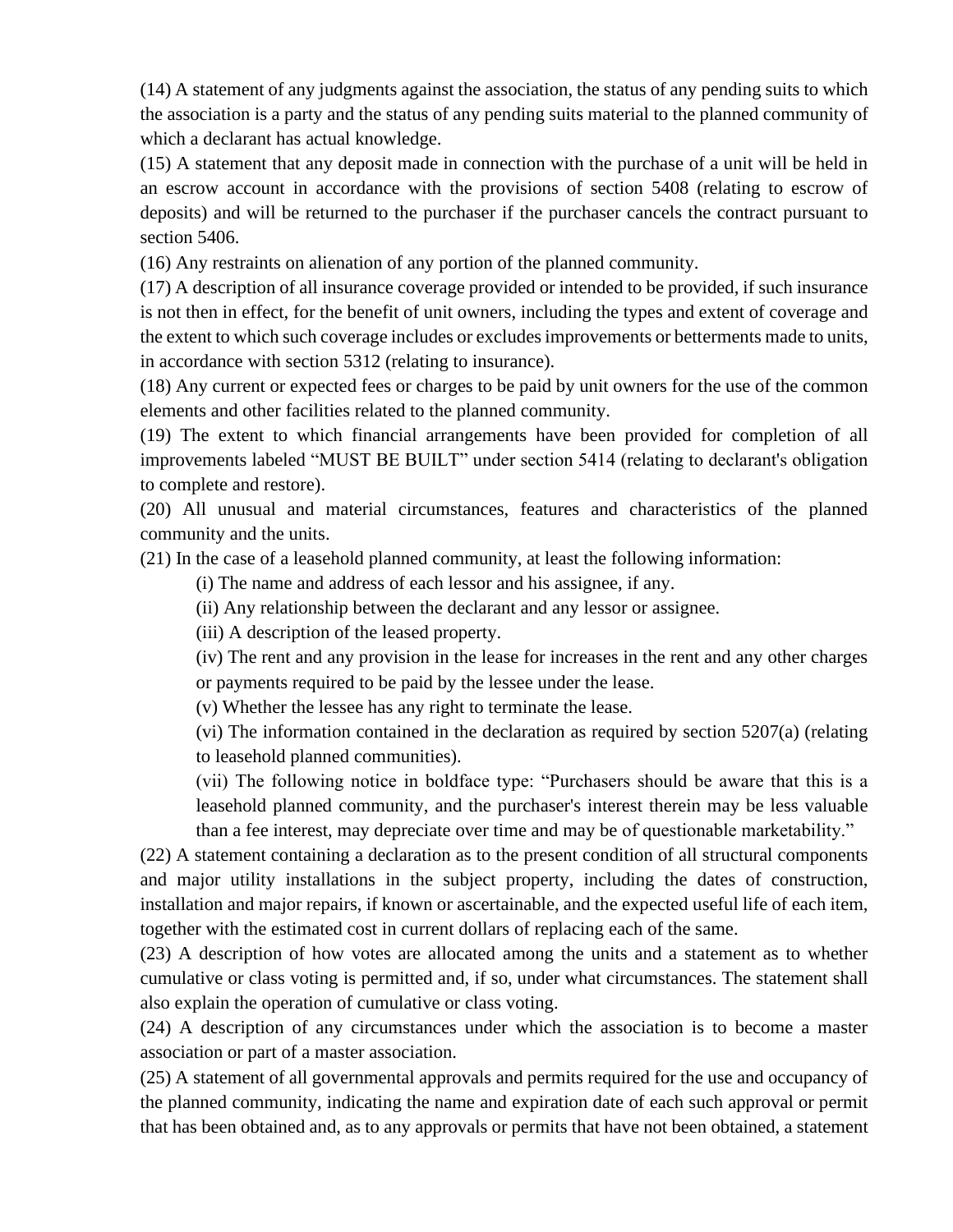indicating when each such approval or permit is expected to be obtained and the person responsible for the expense of obtaining each such approval or permit.

(26) A statement as to whether there are any outstanding and uncured notices of violations of governmental

requirements and, if there are any such notices of violations, a description of the alleged violation and a statement indicating when each violation is expected to be cured and the person who shall bear the expense of curing such violation.

(27) A statement as to whether the declarant has knowledge of any one or more of the following:

(i) Hazardous conditions, including contamination, affecting the planned community site by hazardous substances, hazardous wastes or the like or the existence of underground storage tanks for petroleum products or other hazardous substances.

(ii) Any investigation conducted to determine the presence of hazardous conditions on or affecting the planned community site.

(iii) Any finding or action recommended to be taken in the report of any such investigation or by any governmental body, agency or authority, in order to correct any hazardous conditions and any action taken pursuant to those recommendations. If the declarant has no knowledge of such matters, the declarant shall make a statement to that effect. The declarant shall also set forth the address and phone number of the regional offices of the Department of Environmental Resources and the United States Environmental Protection Agency where information concerning environmental conditions affecting the planned community site may be obtained.

(28) A summary and description of all the provisions of the declaration for the planned community to comply with section 5205(16) (relating to contents of declaration; all planned communities).

(29) A statement identifying all facilities and amenities in the planned community which the declarant shall be obligated to complete and with respect thereto:

(i) The time within which each identified facility or amenity shall be completed.

(ii) Whether there is a source of funding to complete the facilities and amenities or any security for the completion, and a description of any such funding source and security.

(iii) Who will own the facilities and amenities to be completed by the declarant.

(iv) The responsibilities of unit owners and the association, respectively, for the maintenance, repair, improvement, administration and regulation of the facilities and amenities.

**(b) Exceptions.--**If a planned community composed of not more than 12 units is not a flexible planned community and no power is received to a declarant to make the planned community part of a larger planned community, a group of planned

communities or other real estate, a public offering statement may, but need not, include the information otherwise required by subsection (a)(4) and (5) and the narrative descriptions of documents required by subsection (a)(6).

**(c) Amendment for material change in information.--**A declarant shall promptly amend the public offering statement to report any material change in the information required by this section.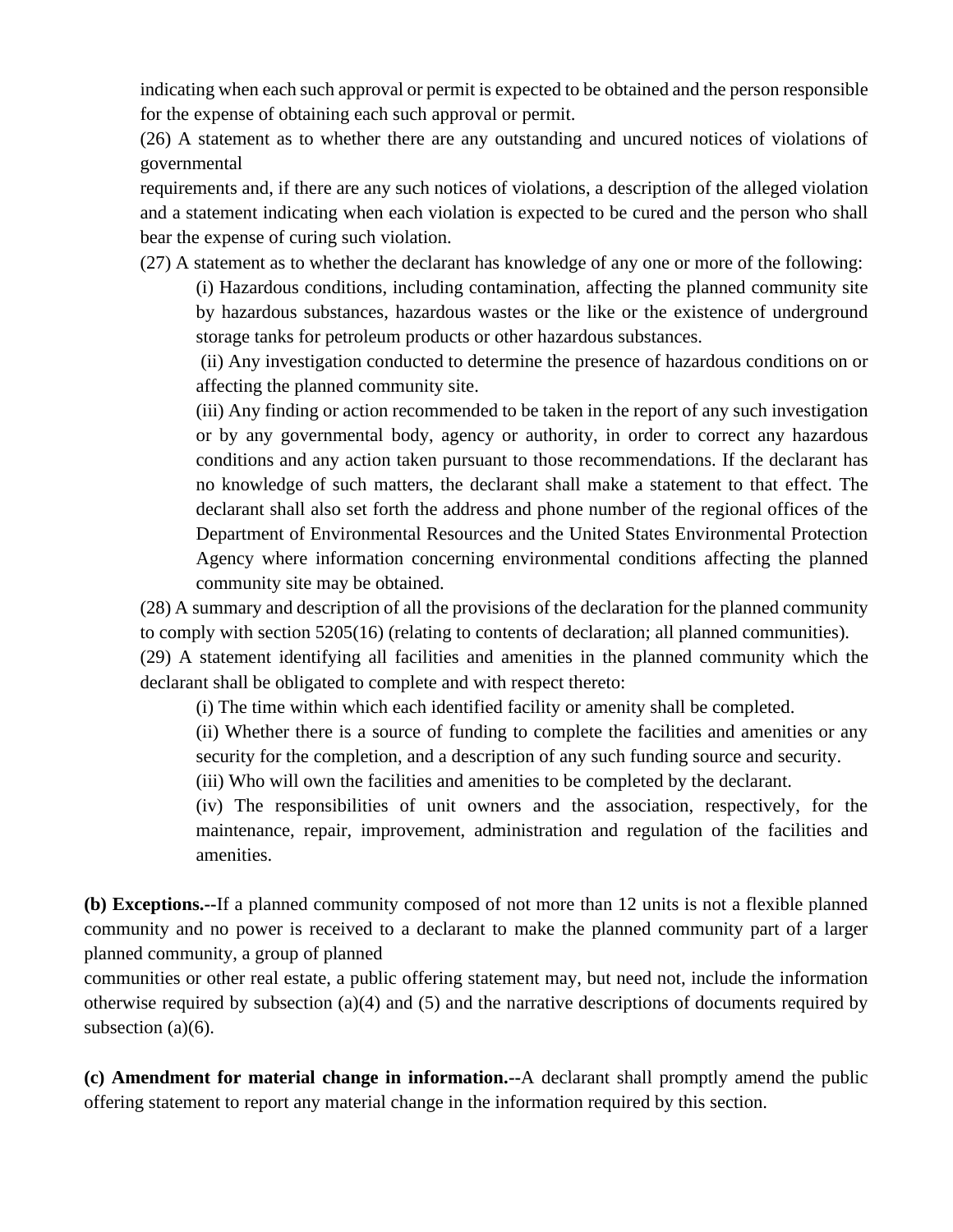#### **§ 5403. Public offering statement; time-share estates**

If the declarant provides that ownership or occupancy of any units are or may be owned in time-shares, the publicoffering statement shall contain or disclose in addition to the information required by section 5402 (relating to public offering statement; general provisions):

(1) The total number of units in which time-share estates may be created.

(2) The total number of time-share estates that may be created in the planned community.

(3) The projected common expense assessment for each time-share estate and whether those assessments may vary seasonally.

(4) A statement of any services, not reflected in the budget, which the declarant provides or expenses which he pays and which the declarant expects may become at any subsequent time a common expense of the association and the projected common expense assessment attributable to each of those services or expenses for each time-share estate.

(5) The extent to which the time-share owners of a unit are jointly and severally liable for the payment of real estate taxes and all assessments and other charges levied against that unit.

(6) The extent to which a suit for partition may be maintained against a unit owned in time-share estates.

(7) The extent to which a time-share estate may become subject to a tax or other lien arising out of claims against other time-share owners of the same unit.

(8) A statement in at least ten-point boldface type, appearing on the first page of the public offering statement, that:

(i) Within seven days after receipt of a public offering statement, a purchaser, before conveyance, may cancel any contract for purchase of a unit from a declarant.

(ii) If a declarant fails to provide a public offering statement to a purchaser before conveying a unit, the purchaser may recover from the declarant damages as provided in section 5406(c) (relating to purchaser's right to cancel) and a description of such damages.

(iii) If a purchaser receives the public offering statement more than seven days before signing a contract, the purchaser cannot cancel the contract.

### **§ 5404. Public offering statement; planned communities containing conversion buildings**

**(a) General rule.--**The public offering statement of a planned community containing a conversion building must contain, in addition to the information required by section 5402 (relating to public offering statement; general provisions):

(1) A statement by the declarant, based on a report prepared by an independent registered architect or professional engineer:

(i) Describing the age and present condition and, if known or reasonably ascertainable, the dates of construction, installation and major repairs of all structural components and mechanical and electrical installations, including, but not limited to, roofs, plumbing, heating, air conditioning, elevators, storm water systems and sewage treatment systems material to the use and enjoyment of the planned community.

(ii) Describing the results of the inspection of the units and common elements required pursuant to section 5411(c) (relating to warranty against structural defects) for visible conditions that adversely affect the health or safety of residential occupants. The statement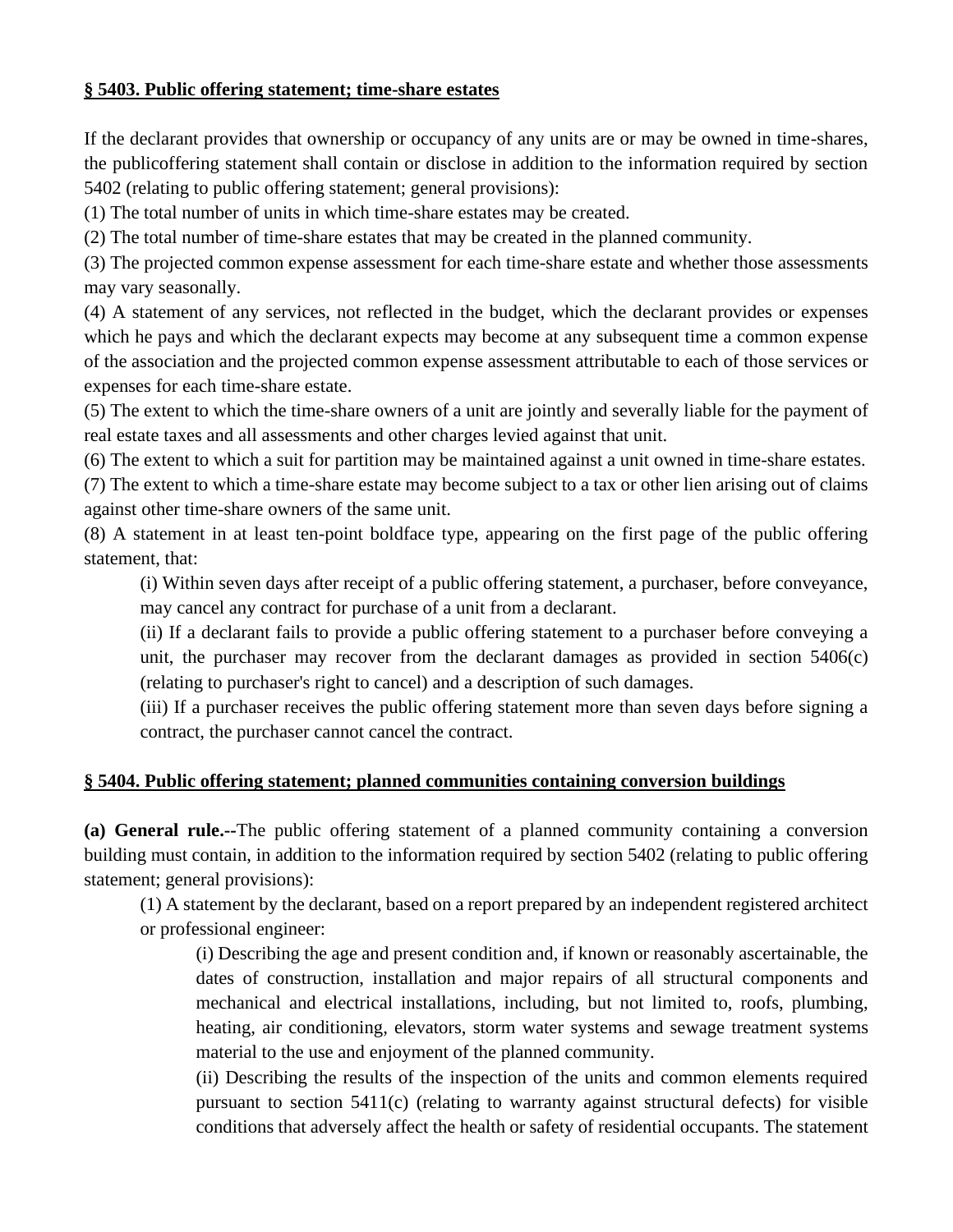should also state the extent to which the report by the architect or professional engineer is based upon a visual inspection of the units as well as the common elements.

(2) A statement by the declarant of the expected useful life of each item reported on in paragraph (1), including the current replacement costs of such item.

(3) A list of any outstanding notices of uncured violations of building codes or other municipal regulations, together with the estimated cost of curing those violations.

(4) A statement by the declarant, based on a report prepared by an independent licensed exterminating company, describing the presence at the planned community of any visible pest conditions dangerous to health and safety, such as the presence of insects and rodents dangerous to health or safety, and outlining actions taken or to be taken to eliminate the existence of pest conditions dangerous to health or safety.

**(b) Applicability of section.--**This section applies only to units that may be occupied for residential use.

### **§ 5405. Public offering statement; planned community securities**

If an interest in a planned community is currently registered with the Securities and Exchange Commission of the United States, a declarant satisfies all requirements relating to the preparation of a public offering statement in this subpart if the declarant delivers to the purchaser a copy of the public offering statement filed with the Securities and Exchange Commission. An interest in a planned community is not in and of itself a security under the provisions of the act of December 5, 1972 (P.L. 1280, No. 284), 1 known as the Pennsylvania Securities Act of 1972. The offer and sale of planned community units in accordance with the requirements of this chapter shall not also be subject to the registration requirements of section 201 or 301 of the Pennsylvania Securities Act of 1972 or the promotional real estate sales requirements of the act of February 19, 1980 (P.L. 15, No. 9), 2 known as the Real Estate Licensing and Registration Act.

### **§ 5406. Purchaser's right to cancel**

**(a) General rule.--**In cases where delivery of a public offering statement is required under section 5401 (relating to applicability; waiver), a declarant shall provide a purchaser of a unit with a copy of the public offering statement and all amendments thereto not later than the date the purchaser executes the contract of sale for such unit or, if no contract of sale is executed, not later than seven days before conveyance of such unit. Unless a purchaser is given the public offering statement, including all the currently effective amendments thereof, within the time period referred to in the preceding sentence, the purchaser, before conveyance, may cancel the contract within seven days, after first receiving the public offering statement and all currently effective amendments. If a public offering statement is amended after the public offering statement has been received by a purchaser of a unit, the amendment shall be provided to the purchaser promptly after it becomes effective. If the amendment materially and adversely affects the rights or obligations or both of the purchaser, then the purchaser, before conveyance, may cancel the contract of sale within seven days after receiving the amendment.

**(b) Method and effect of cancellation.--**If a purchaser elects to cancel a contract pursuant to subsection (a), the purchaser may do so by hand-delivering notice thereof to the declarant or by mailing notice thereof by prepaid United States mail to the declarant or to the declarant's agent for service of process.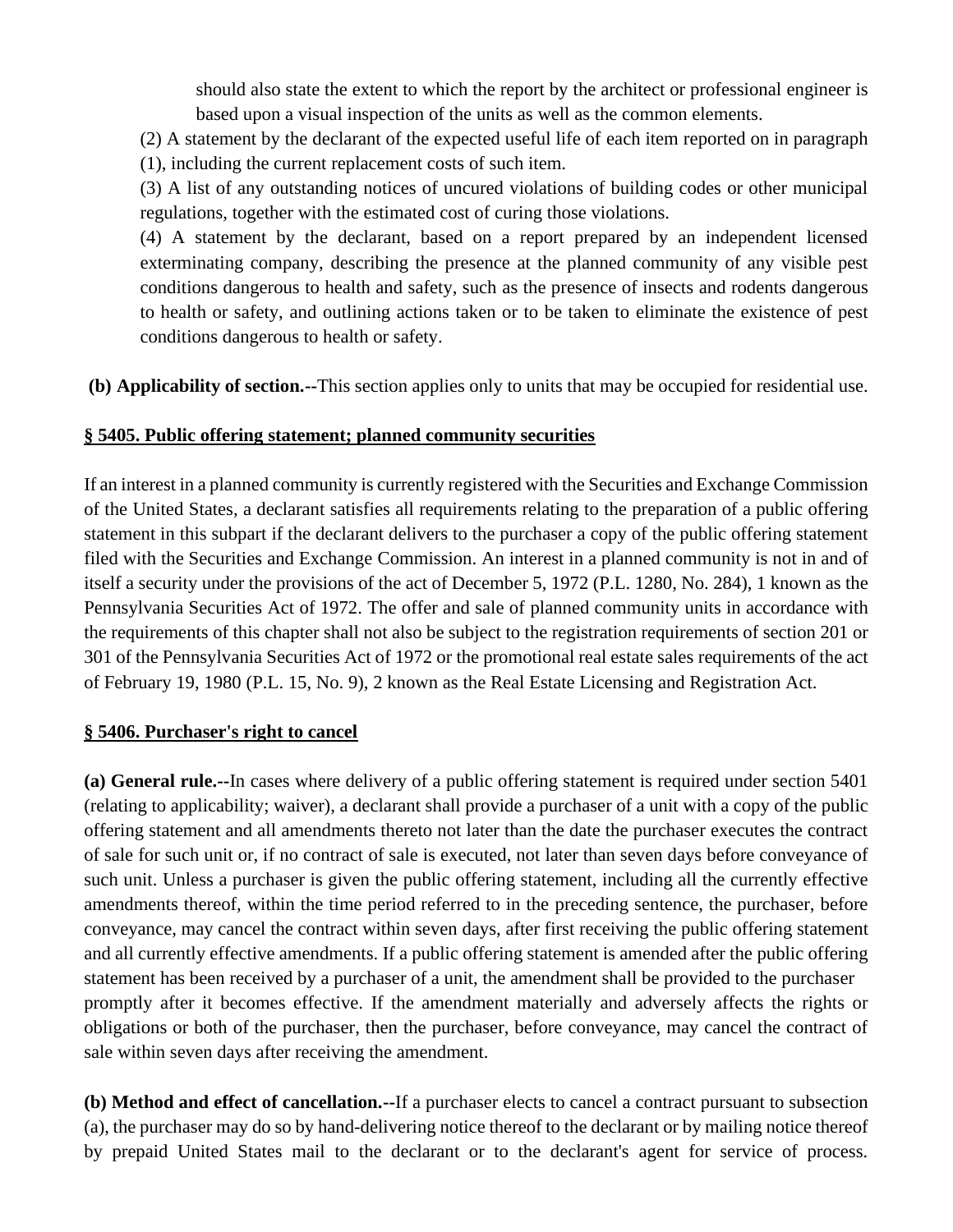Cancellation is without penalty, and all payments made by the purchaser before cancellation shall be refunded promptly.

**(c) Penalty for noncompliance by declarant.--**If a declarant fails to provide a purchaser to whom a unit is conveyed with a public offering statement and all amendments thereto as required by subsection (a), the purchaser, in addition to any other relief, is entitled to receive from the declarant an amount equal to 5% of the sales price of the unit up to a maximum of \$2,000 or actual damages, whichever is the greater amount. A minor omission or error in the public offering statement or an amendment thereto that is not willful shall entitle the purchaser to recover only actual damages, if any.

### **§ 5407. Resales of units**

**(a) Information supplied by unit owner.--**In the event of a resale of a unit by a unit owner other than a declarant, the unit owner shall furnish to a purchaser before execution of any contract for sale of a unit or otherwise before conveyance a copy of the declaration other than the plats and plans, the bylaws, the rules or regulations of the association and a certificate containing:

(1) A statement disclosing the effect on the proposed disposition of any right of first refusal or other restraint on the free alienability of the unit.

(2) A statement setting forth the amount of the monthly common expense assessment and any unpaid common expense or special assessment currently due and payable from the selling unit owner and any surplus fund credits to be applied with regard to the unit pursuant to section 5313 (relating to surplus funds).

(3) A statement of any other fees payable by unit owners.

(4) A statement of any capital expenditures proposed by the association for the current and two next succeeding fiscal years.

(5) A statement of the amount of any reserves for capital expenditures and of any portions of those reserves designated by the association for any specified project.

(6) The most recent regularly prepared balance sheet and income and expense statement, if any, of the association.

(7) The current operating budget of the association.

(8) A statement of any judgments against the association and the status of any pending suits to which the association is a party.

(9) A statement describing any insurance coverage provided for the benefit of unit owners.

(10) A statement as to whether the executive board has knowledge that any alterations or improvements to the unit or to the limited common elements assigned thereto violate any provision of the declaration.

(11) A statement as to whether the executive board has knowledge of any violations of applicable governmental requirements or knowledge of the existence of any hazardous conditions pursuant to section 5402(a)(27) (relating to public offering statement; general provisions) with respect to the unit, the limited common elements assigned to the unit or any other portion of the planned community.

(12) A statement of the remaining term of any leasehold estate affecting the planned community and the provisions governing any extension or renewal thereof.

(13) A statement as to whether the declaration provides for cumulative voting or class voting.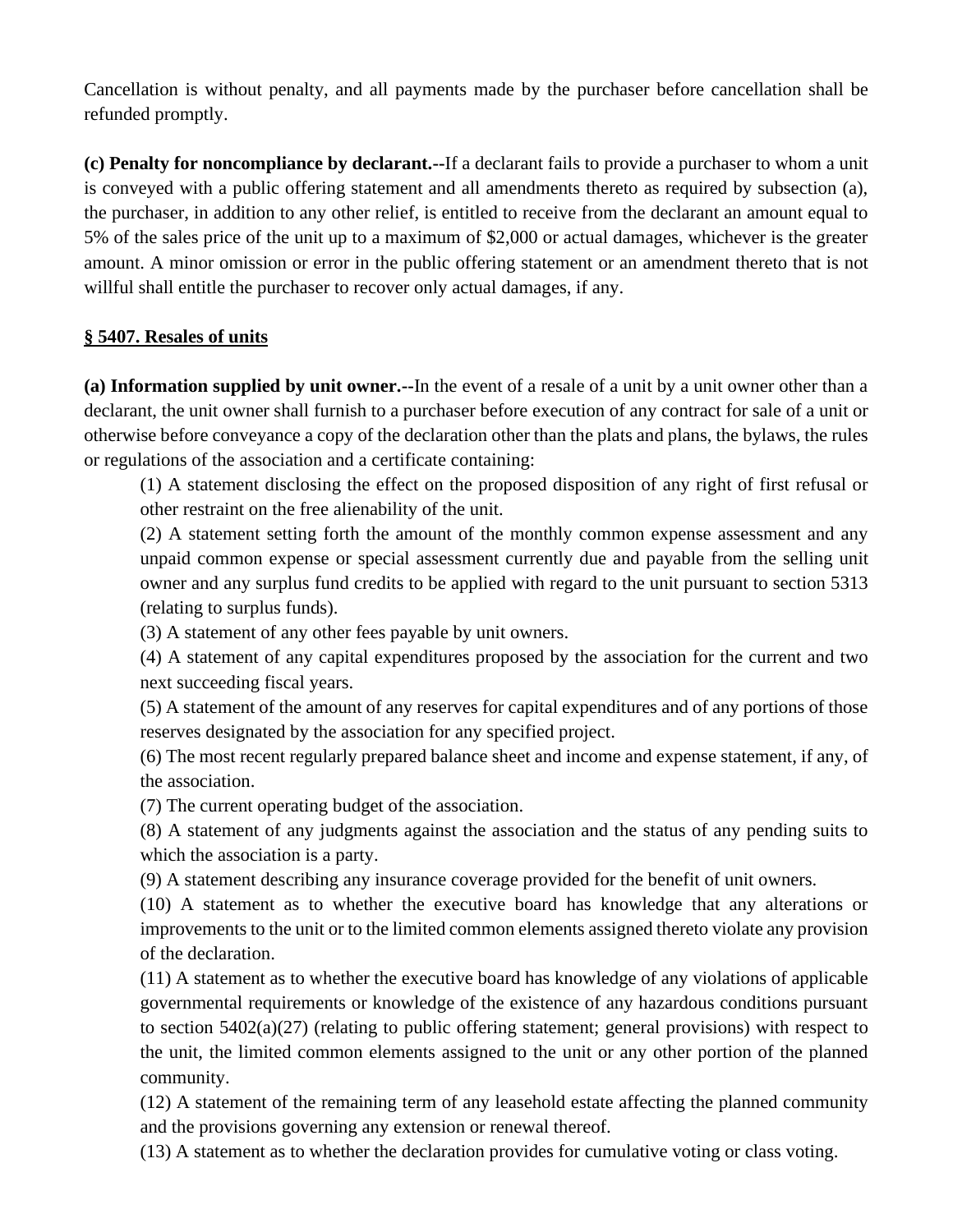(14) A statement as to whether an agreement to terminate the planned community has been submitted to the unit owners for approval and remains outstanding.

(15) A statement of whether the planned community is a master association or is part of a master association or could become a master association or part of a master association.

(16) A statement describing which units, if any, may be owned in time-share estates and the maximum number of timeshare estates that may be created in the planned community.

(17) A statement of whether the declarant retains the special declarant right to cause a merger or consolidation of the planned community and, if so, the information describing such right which was supplied by the declaration pursuant to section 5205(13) (relating to contents of declaration; all planned communities), if any.

**(b) Information supplied by association.--**The association, within ten days after a request by a unit owner, shall furnish a certificate containing the information and copies of documents necessary to enable the unit owner to comply with this section. A unit owner providing a certificate pursuant to subsection (a) is not liable to the purchaser for any erroneous information provided by the association and included in the certificate.

**(c) Liability for error or inaction by association.--**A purchaser is not liable for any unpaid assessment or fee greater than the amount set forth in the certificate prepared by the association. A unit owner is not liable to a purchaser for the failure or delay of the association to provide the certificate in a timely manner.

**(d) Purchase contract voidable.--**The purchase contract is voidable by the purchaser until the certificate has been provided and for five days thereafter or until conveyance, whichever first occurs.

### **§ 5408. Escrow of deposits**

**(a) General rule.--**Any deposit (which shall not include any installment payment under an installment sales contract nor a payment specifically stated in a sales contract to be in payment of or on account of extras, changes or custom work) made in connection with the purchase or reservation of a unit from a declarant shall be placed in escrow and held in this Commonwealth by a licensed real estate broker, an attorney admitted to practice in this Commonwealth, a financial institution or a licensed title insurance company in an account or in the form of a certificate of deposit designated solely for that purpose with a financial institution whose accounts are insured by a governmental agency or instrumentality until:

(1) delivered to the declarant at closing or, in the case of the sale of a unit pursuant to an installment sales contract, upon the expiration of 30 days from the date of occupancy of the unit;

(2) delivered to the declarant because of purchaser's default under a contract to purchase the unit; or

(3) refunded to the purchaser.

**(b) Use of bond or letter of credit.--**In lieu of escrowing deposits in accordance with subsection (a), a declarant may:

(1) obtain and maintain a corporate surety bond issued by a surety authorized to do business in this Commonwealth, and in which the declarant has no direct or indirect ownership interest, in the form and in the amount set forth in subsection (d); or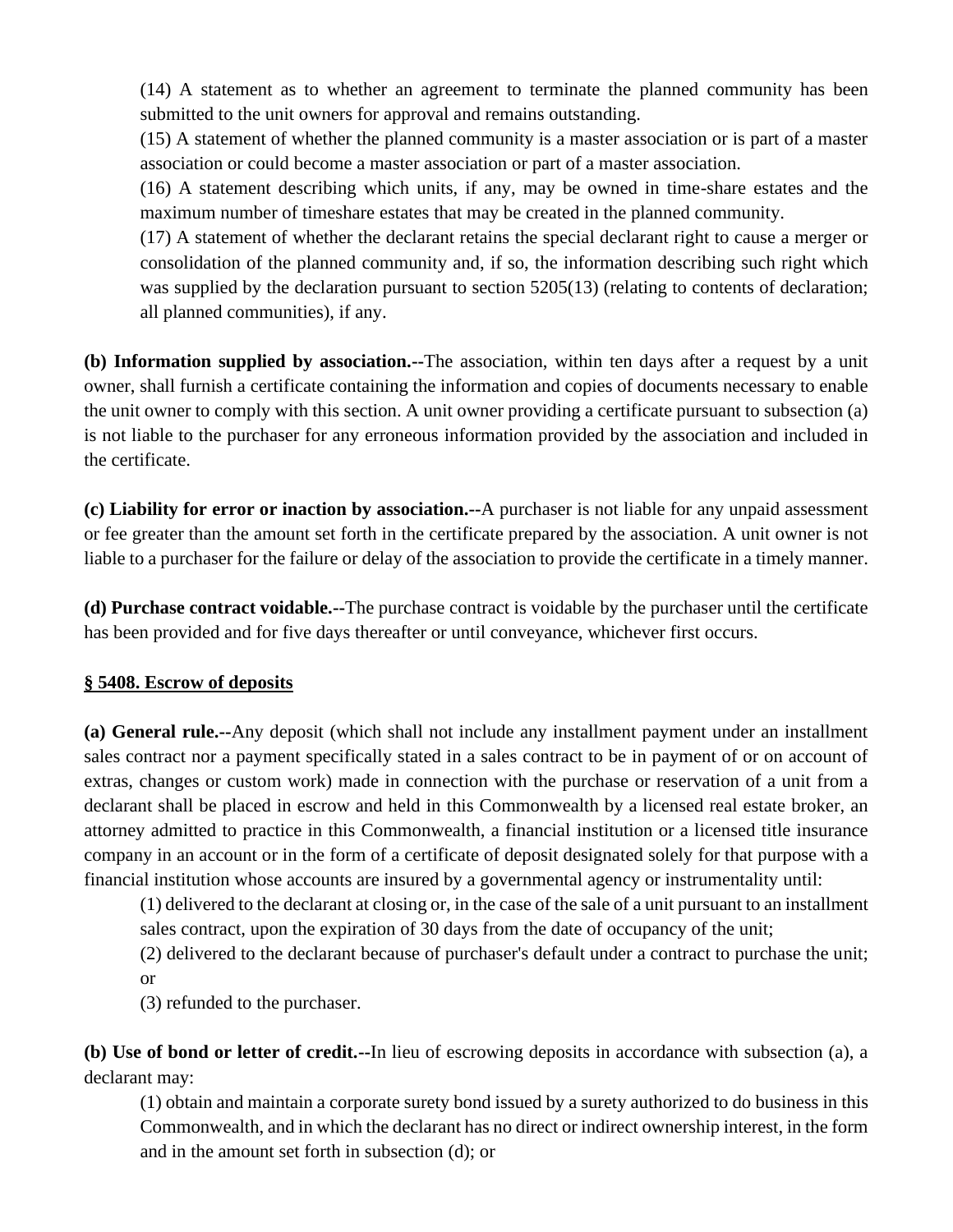(2) obtain and maintain an irrevocable letter of credit issued by a financial institution whose accounts are insured by a governmental agency or instrumentality, and in which the declarant has no direct or indirect ownership interest, in the form and in the amount set forth in subsection (d).

**(c) Timing.--**A corporate surety bond or irrevocable letter of credit obtained pursuant to subsection (b) shall be maintained until all deposits received by the declarant have been deposited in escrow or properly credited or refunded to a purchaser under the conditions enumerated in subsection (a).

# **(d) Form and amount of bond or letter of credit.--**

 $(1)$  A bond obtained pursuant to subsection  $(b)(1)$  shall be payable to the Commonwealth for use and benefit of every person protected by the provisions of this section. The declarant shall deposit the bond with the Attorney General. The bond shall be a blanket bond in the minimum amount of \$1,000,000, in a form acceptable to the Attorney General.

(2) A letter of credit obtained pursuant to subsection (b)(2) shall be payable to the Commonwealth for the use and benefit of every person protected by the provisions of this section. The declarant shall deposit the letter of credit with the Attorney General. The letter of credit shall be a blanket letter of credit, in a form acceptable to the Attorney General, in the minimum amount of \$1,000,000.

**(e) Adjustment of bond amount.--**The Attorney General may annually adjust the amount of the required bond, based upon the cumulative change in the Consumer Price Index for All Urban Consumers for the Pennsylvania, New Jersey, Delaware and Maryland area, using 2004 as the base year. An adjustment shall be effective 60 days after publication in the Pennsylvania Bulletin of notice of the adjustment.

### **§ 5409. Release of liens**

**(a) General rule.--**Before conveying a unit, other than by deed in lieu of foreclosure, to a purchaser other than a declarant, a declarant shall record or furnish to the purchaser releases of all liens affecting that unit and its rights with respect to any common elements which the purchaser does not expressly agree to take subject to or assume or shall provide a surety bond or substitute collateral for or insurance against the liens adequate in nature and amount. This subsection does not apply to any convertible or withdrawable real estate in which no unit has been conveyed.

**(b) Other liens.--**Before conveying real estate to the association, the declarant shall have the real estate released from:

(1) All liens the foreclosure of which would deprive unit owners of any right of access to or easements of support of their units.

(2) All other liens, including, without limitation, real estate taxes, on that real estate unless the public offering statement describes certain real estate which may be conveyed subject to liens in specified amounts.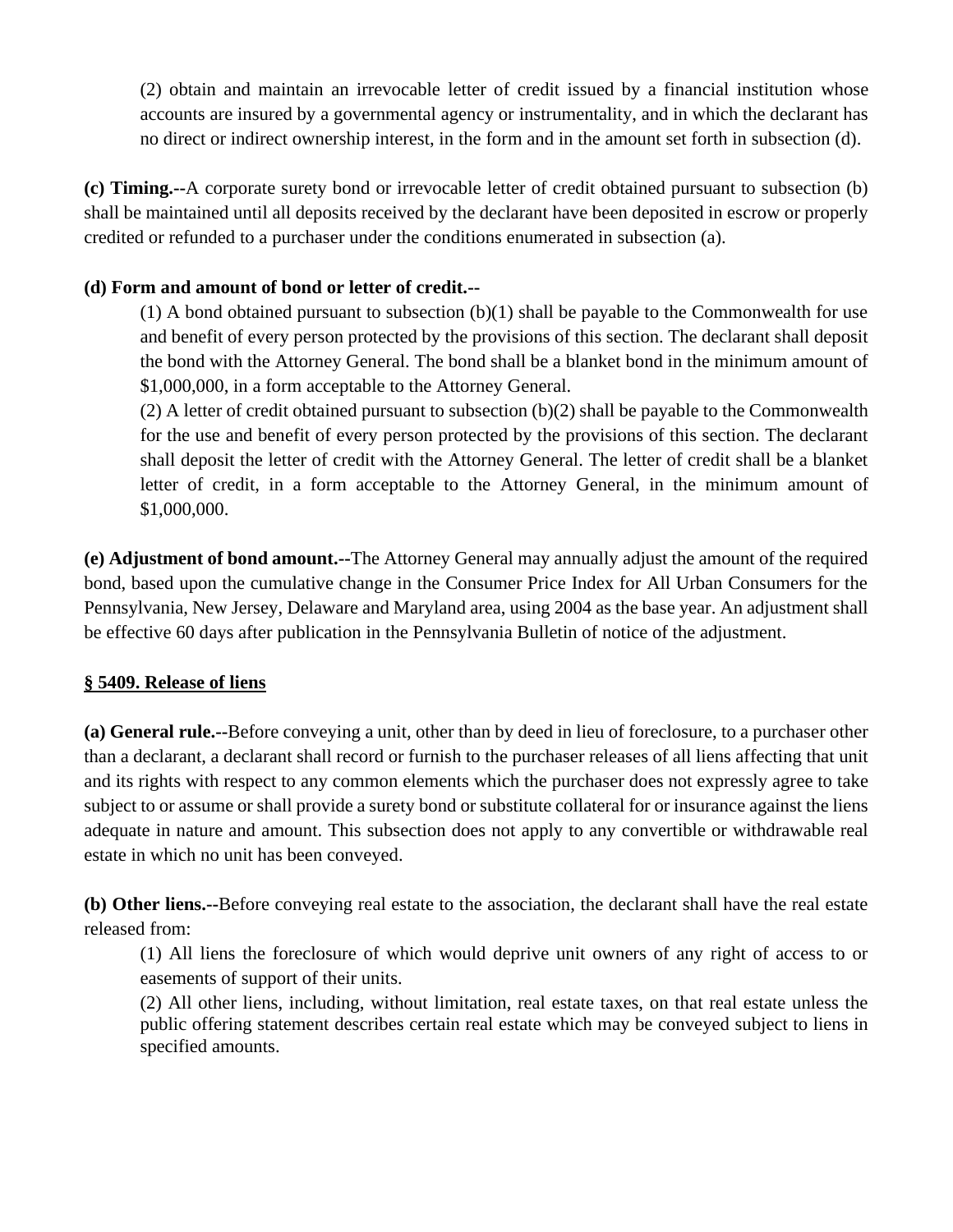#### **§ 5410. Planned communities containing conversion buildings**

**(a) Notice of conversion.--**The declarant of every planned community containing one or more conversion buildings shall give each of the residential tenants and residential subtenants, if any, lawfully in possession of a unit or units in a conversion building or buildings a conversion notice no later than one year before the declarant requires the residential tenant and residential subtenant to vacate. The conversion notice must set forth generally the rights of residential tenants and residential subtenants under this section and shall be hand delivered to the unit or mailed by prepaid United States certified or registered mail, return receipt requested, to the residential tenant and residential subtenant at the address of the unit and not more than one other mailing address provided by the residential tenant. Every notice shall be accompanied by a public offering statement concerning the proposed sale of planned community units within such building or buildings. Except as provided in subsection (f), no residential tenant or residential subtenant in a conversion building may be required by the declarant to vacate the unit earlier than one year after the conversion notice date except by reason of nonpayment of rent, waste or conduct that disturbs other tenants' peaceful enjoyment of the premises, and the terms of the tenancy, including those terms that apply to a period occurring in whole or in part after the conversion notice date, may not be altered but may be enforced during that period. Failure of a declarant to give notice to a residential tenant or residential subtenant entitled to such notice under this subsection is a defense to an action for possession against such residential tenant or residential subtenant.

**(b) Offer to tenant to purchase unit.--**For six months after the conversion notice date, the declarant shall offer to convey each unit or proposed unit occupied for residential use in a conversion building to the tenant who leases that unit. If the tenant fails to purchase his unit during that six-month period, the declarant may not offer to dispose of an interest in that unit during the following six months at a price or on terms more favorable to the offeree than the price or terms offered to the tenant. This subsection shall not apply to any rental unit:

(1) which, immediately prior to the conversion notice date, was restricted or devoted exclusively to nonresidential use; or

(2) the boundaries of which, after the creation of the planned community, will not substantially conform to the boundaries of such unit on the conversion notice date.

**(c) Effect of wrongful conveyance.--**If a declarant, in violation of subsection (b), conveys a unit to a purchaser for value who has no knowledge of the violation, recording of the deed conveying the unit extinguishes any right a tenant may have under subsection (b) to purchase that unit if the deed states that the seller has complied with subsection (b) but does not affect the right of a tenant to recover damages from the declarant for a violation of subsection (b).

**(d) Notice to vacate.--**If a conversion notice specifies a date by which a unit or proposed unit must be vacated, the conversion notice also constitutes a notice of termination of the tenant's lease, subject to revocation in accordance with subsection (i), and a notice to quit specified by section 501 of the act of April 6, 1951 (P.L. 69, No. 20), 1 known as The Landlord and Tenant Act of 1951.

### **(e) Improper lease termination prohibited.--**

(1) Nothing in this section permits termination of a lease by a declarant in violation of its terms.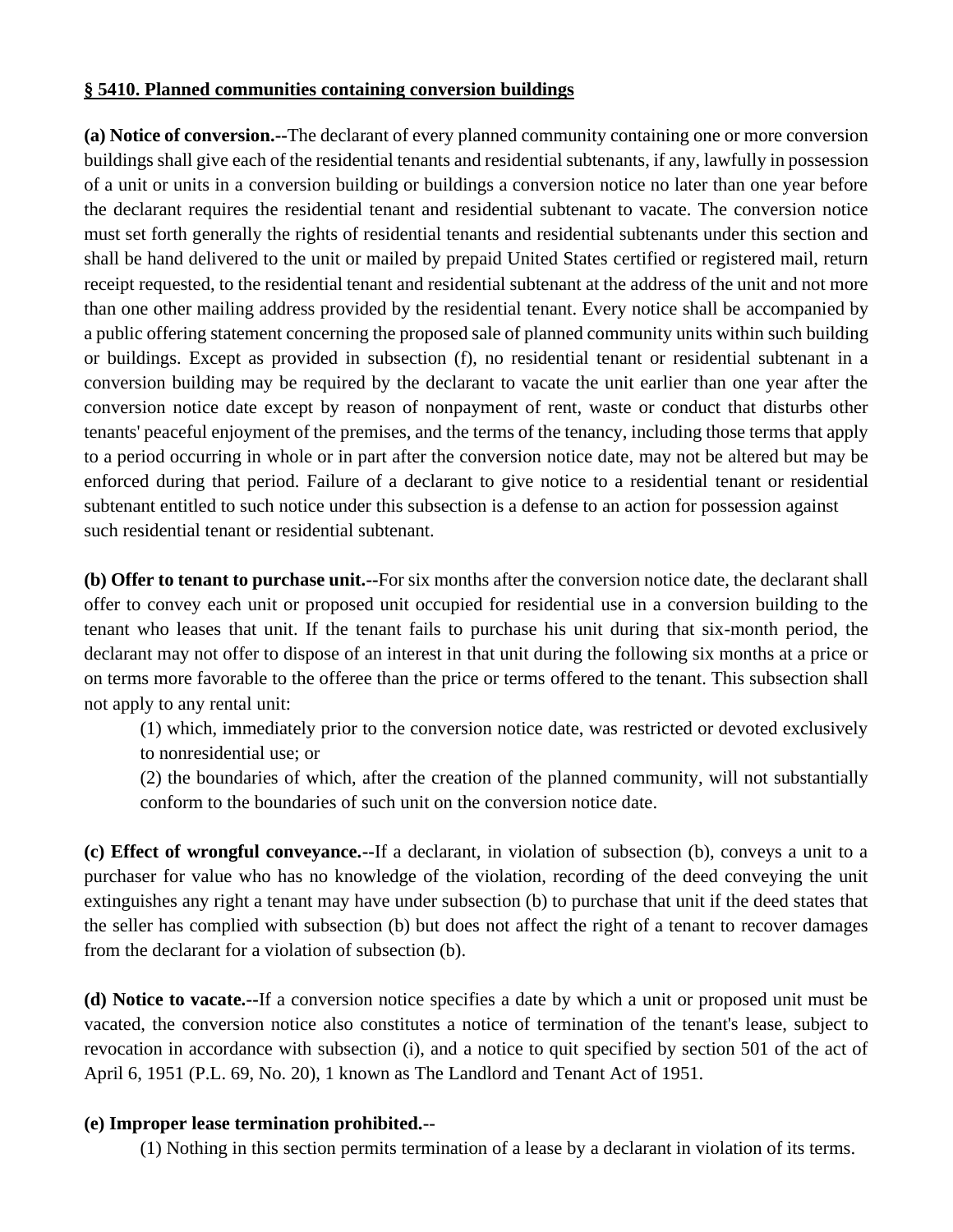(2) Nothing in this section or in any lease shall prohibit a residential tenant, after receiving notice under subsection (a), from terminating any lease without any liability for such termination provided such tenant gives the building owner 90 days' written notice of the intent to terminate the lease.

(3) The declarant or owner of any proposed conversion planned community shall not engage in any activity of any nature which would coerce the tenant into terminating any lease, including, but not limited to, harassing tenants or withholding normal services or repairs.

#### **(f) Units leased to senior citizens and disabled persons.--**

(1) For the purpose of this subsection, an eligible tenant or subtenant shall be a natural person who, on the conversion notice date, lawfully occupies a unit in a conversion building as a principal residence and is 62 years of age or older or is disabled and has occupied the unit for at least two years. For purposes of this subsection, a person shall be deemed to be disabled if on the conversion notice date he is totally and permanently unable to engage in any substantial gainful activity by reason of any medically determinable physical or mental impediment, including, but not limited to, blindness.

(2) Within 60 days after the conversion notice date, any tenant or subtenant in possession of a unit who believes that he is an eligible tenant or subtenant shall so notify the declarant and shall provide the declarant with proof of his eligibility. Any eligible tenant or subtenant who has established his eligibility as aforesaid shall be entitled to remain in possession of his unit for two years following the conversion notice date, notwithstanding any prior termination date in his lease, except by reason of nonpayment of rent, waste or conduct that disturbs other occupants' peaceful enjoyment of the planned community, and the terms of the tenancy, including terms that apply to a time period after the conversion notice date, may not be altered but may be enforced during the time period between the original lease termination date and the expiration of this two-year period except as is otherwise provided in paragraph (3).

(3) The monthly rental payable by the tenant during the time period commencing upon the later to occur of the original lease termination date or the first anniversary of the conversion notice date and ending upon the expiration of the two-year period described in paragraph (2) shall be the same monthly rental as was payable for the month immediately preceding the original lease termination date, except that, at the landlord's option, such monthly rental may be increased by the lesser of 5% of such monthly rental or the same percentage increase as the percentage increase, if any, in the Consumer Price Index as calculated and published by the United States Department of Labor for the six-month time period commencing on the first day of the first full calendar month after the conversion notice date.

(4) Failure of a declarant to comply with the provisions of this subsection is a defense to an action for possession.

**(g) Tenant meetings; open to the public.--**With respect to any conversion building containing one or more units then occupied for residential use, at least 30 days before the conversion notice date, the declarant shall hold a tenant meeting open to the public in the municipality where the proposed conversion building is located at a place and time convenient to the persons who may be directly affected by the conversion. At least ten days' notice of the time and place of the meeting shall be given to residential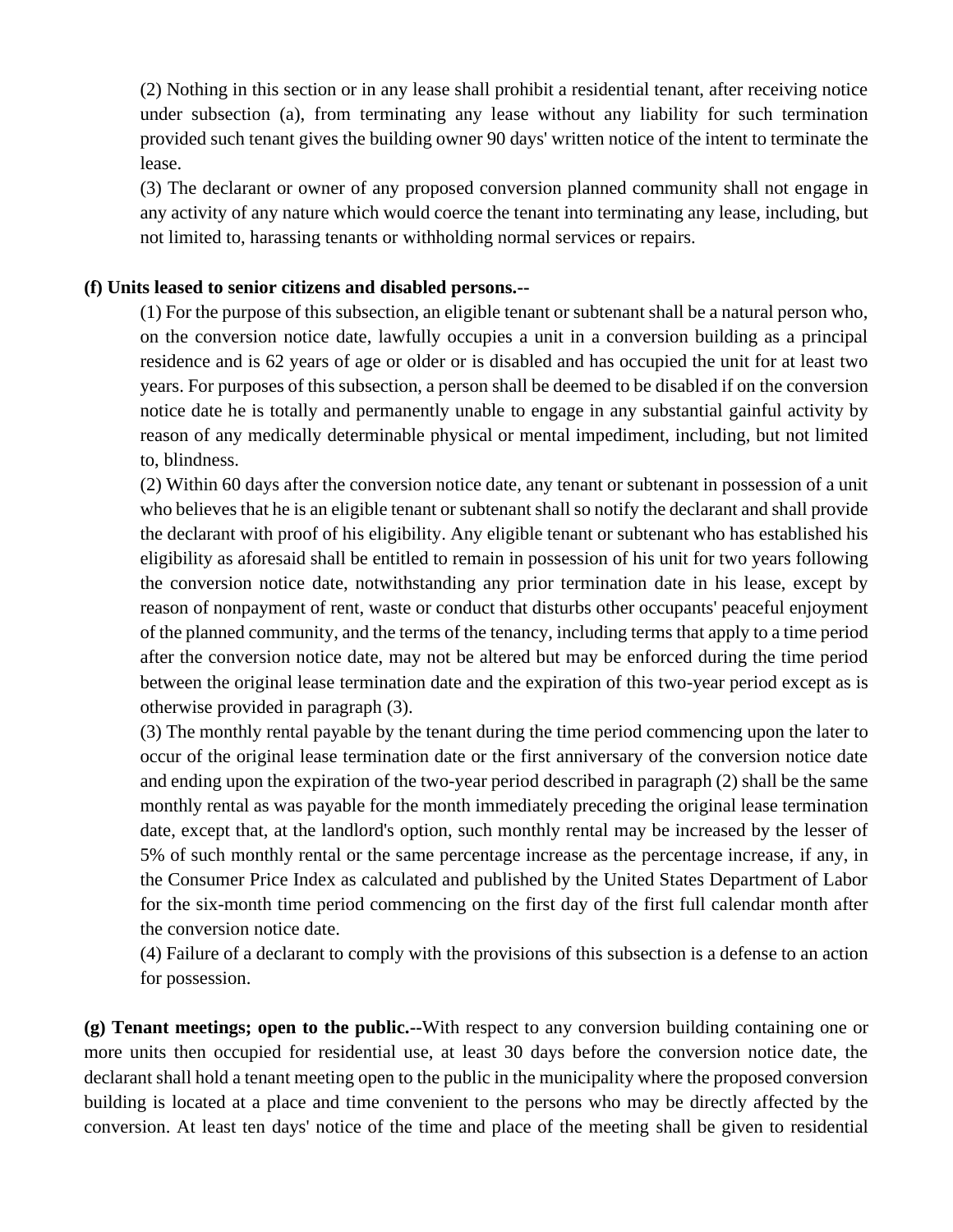tenants and subtenants in lawful possession of their units, in the same manner as is required for the giving of the conversion notice, and to the general public by a notice in a newspaper of general circulation in the municipality in which the planned community is located, except that no notice to the general public need be given with respect to conversion buildings as to which the provisions of section 5402(b) (relating to public offering statement; general provisions) are applicable. At such meeting, representatives of the declarant shall briefly describe the following and may, but shall not be required to, discuss other matters:

(1) The rights and obligations of tenants and subtenants under this section.

(2) Improvements, if any, then planned to be made to the planned community by the declarant.

(3) The anticipated approximate range of initial unit sales prices. Specific unit sales prices need not, however, be provided.

(4) The anticipated approximate range of estimated monthly common expenses for various types of units; however, specific per unit estimates need not be provided.

**(h) Community development grants.--**If Federal funds under the Community Economic Development Act of 1981 (Public Law 97-35, 42 U.S.C. § 9801 et seq.) have been used to finance the rehabilitation of multifamily rental housing, with the intent that such housing subsequent to the rehabilitation is to be used for residential rental purposes, such housing shall not be converted to a planned community for a period of ten years from the date the rehabilitation is completed.

**(i) Revocation.--**A declarant may subsequently revoke a conversion notice if the declarant has expressly reserved the right of revocation in the conversion notice and if the notice of revocation:

(1) Is given prior to the conveyance of any unit in the planned community occurring after the conversion notice date other than a unit or units conveyed to a successor declarant or as a result of foreclosure of a mortgage on the unit or a deed in lieu thereof.

(2) Is given in the same manner as is required for the giving of the conversion notice.

(3) Is given to all persons who were entitled to receive the conversion notice and who continue to be in lawful occupancy at the time such notice of revocation is given. The giving of a notice of revocation revokes all rights granted under this section but does not revoke the rights granted to residential tenants under subsection (a) or (f), and such rights shall be deemed to have been incorporated in each residential tenant's lease.

**(j) Waiver of purchase rights.--**Notwithstanding any provisions of this subpart prohibiting waiver of rights, any tenant may waive his right to purchase a unit under subsection (b) if the waiver is in writing, is acknowledged and is given in consideration of:

(1) an extension of the term of the tenant's tenancy and right of occupancy under this subpart beyond the time period required by subsections (a) and (f) as applicable;

(2) the tenant entering into an agreement to purchase another unit in the planned community; or

(3) all occupants of the unit making alternative living arrangements.

**(k) Alteration of terms of tenancy.--**Notwithstanding any provisions of subsection (a) or (f), the terms of the tenancy of a tenant or subtenant may be altered with the express written consent of that tenant or subtenant, and such altered terms shall then be the terms of tenancy referred to in this section.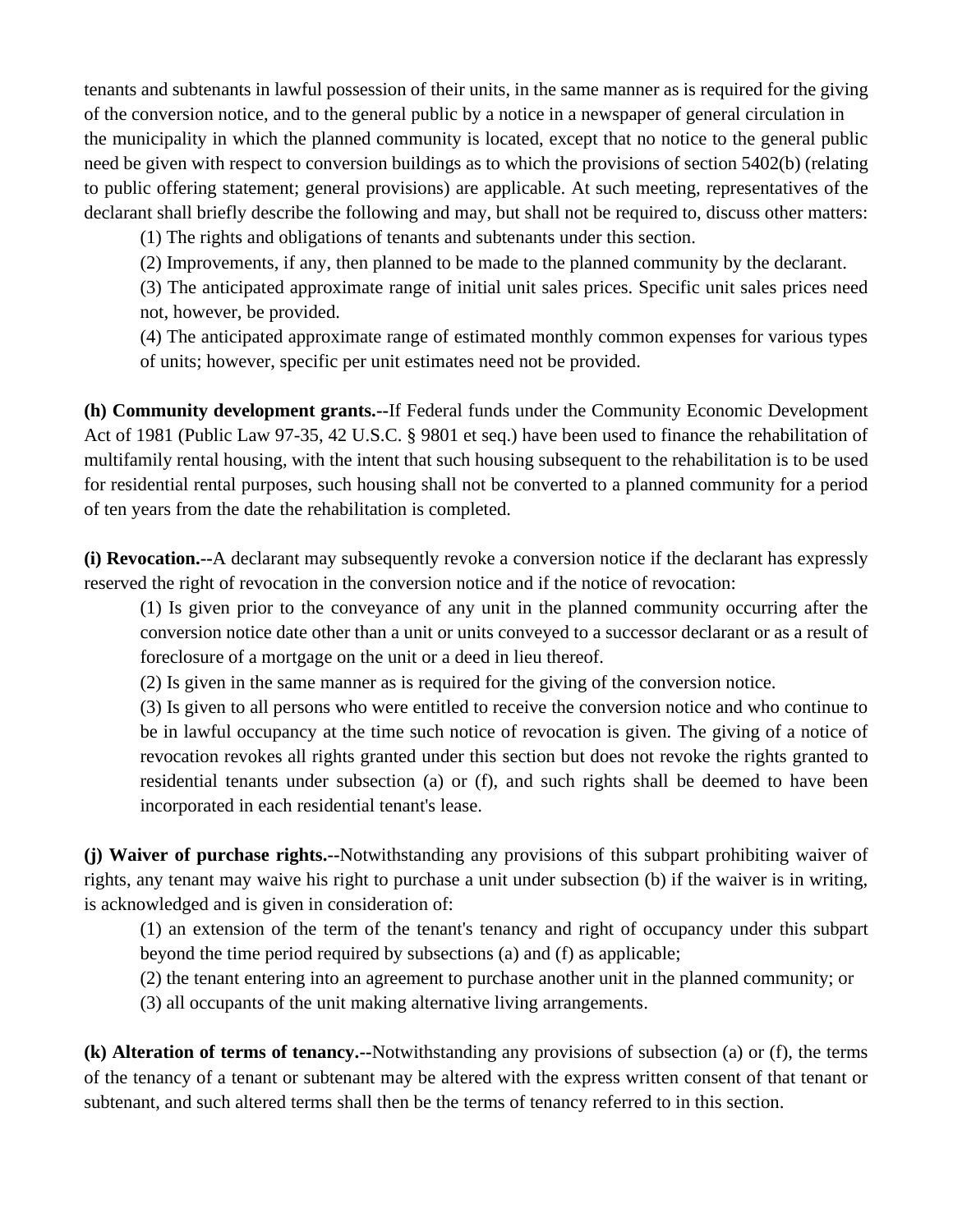**(l) Application of section.--**The provisions of this section shall apply only with respect to conversion buildings in which one or more residential tenants or residential subtenants are in lawful occupancy on the conversion notice date, and the only tenants who are entitled to exercise the rights granted under this section are residential tenants or residential subtenants:

(1) who are in lawful occupancy of conversion building on the date the declarant gives the conversion notice; or

(2) who commence their tenancy after the notice of conversion is given to the other residential tenants without having been notified in writing, at or prior to the commencement of their tenancy, that the property is then a planned community and that they are not entitled to the rights granted under this section. Such rights continue only so long as the lawful occupancy of the tenant or subtenant continues.

#### **§ 5411. Warranty against structural defects**

**(a) Scope.--**Nothing in this section shall be construed to make the declarant responsible for any items of maintenance relating to the units or common elements.

#### **(b) General rule.--**

(1) A declarant warrants against structural defects in structures constructed, modified, altered or improved by or on behalf of such declarant in:

(i) each of the units and the controlled facilities that are part of a unit for two years from the date each unit is conveyed to a bona fide purchaser; and

(ii) all of the controlled facilities that are not part of a unit and all common facilities for two years except facilities which have been dedicated to a municipality, municipal authority or other governmental unit.

(2) Only the association may bring an action for breach of warranty with respect to common facilities and the controlled facilities that are not part of a unit. An action for breach of warranty with respect to one or more units or controlled facilities that are a part of a unit may be brought either by the association or an owner of an affected unit.

Any conveyance of a unit during the two-year warranty period shall be deemed to transfer to the purchaser all of the declarant's warranties created under this section. The two years shall begin, as to each of the controlled facilities that are not part of a unit, whenever the controlled facilities that are not part of the unit have been completed and, as to each common facility, whenever such common facilities have been completed or, if later:

(i) As to any controlled facilities that are not part of a unit and as to common facilities within any additional real estate or portion thereof, at the time the first unit therein is conveyed to a bona fide purchaser.

(ii) As to any controlled facilities that are not part of a unit and as to common facilities within any convertible real estate or portion thereof, at the time the first unit therein is conveyed to a bona fide purchaser.

(iii) As to any controlled facilities that are not part of a unit and as to common facilities within any other portion of the planned community, at the time the first unit therein is conveyed to a bona fide purchaser.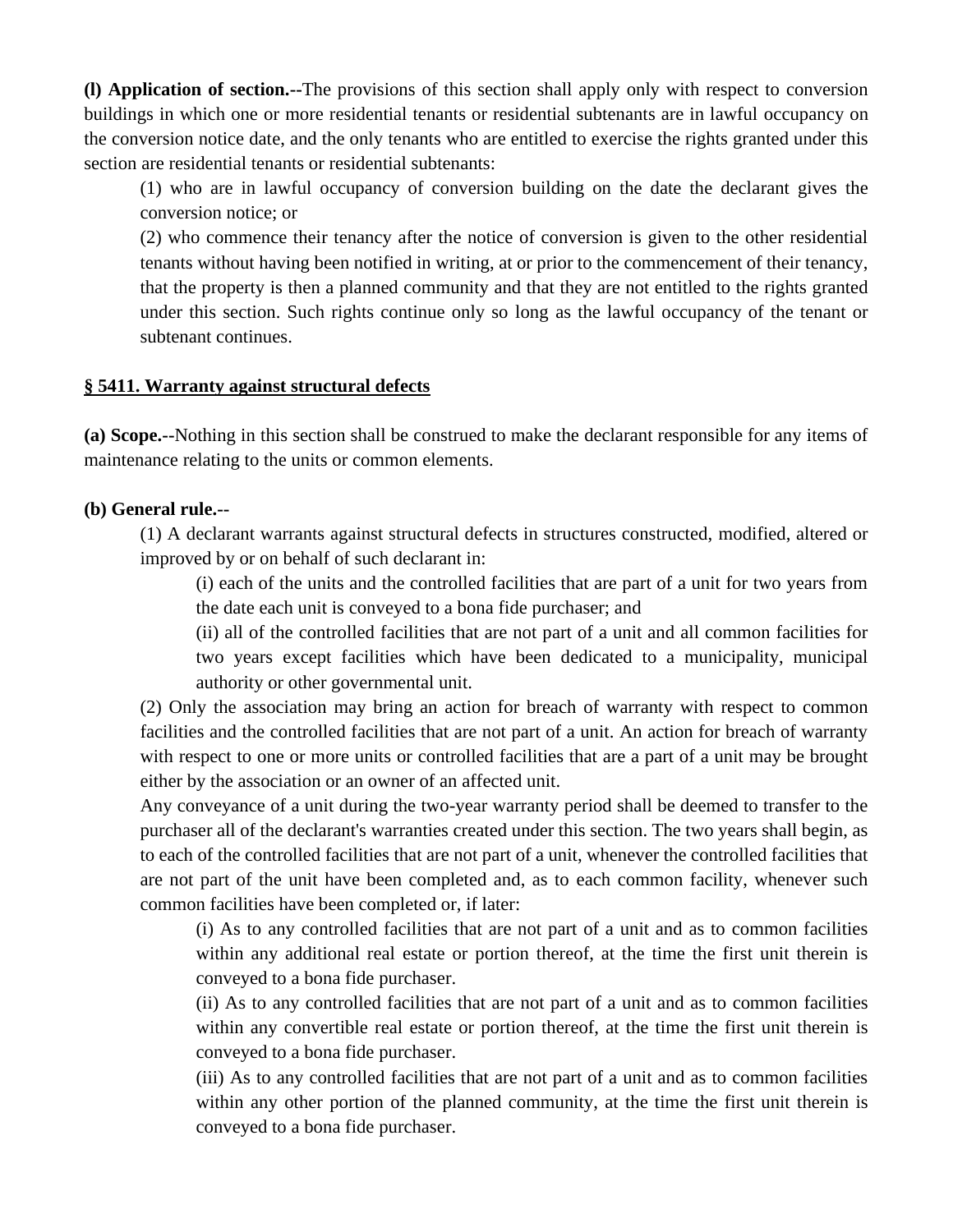**(c) Planned communities containing conversion buildings.--**A declarant of a planned community containing one or more conversion building warrants as follows:

(1) That there are no structural defects in components installed anywhere in the planned community or in work done or improvements made by or on behalf of the declarant anywhere in the planned community.

(2) That all units and common elements in each conversion building have been inspected for visible structural and mechanical defects and for other visible conditions that adversely affect the health or safety of residential occupants, as required by section  $5404(a)(1)$  (relating to public offering statement; planned communities containing conversion buildings), except no such inspection is required of any unit if the tenant or other lawful occupant of the unit does not permit such inspection to be conducted.

(3) That any defects and other visible conditions found have been repaired.

The warranties under subsection (b) shall be applicable to any units and common elements that are located within a building that contains or comprises one or more units and is not a conversion building. Otherwise, the declarant may offer the units, common elements or both in an "as is" condition. The declarant of a planned community containing any conversion buildings may also give a more extensive warranty in writing. The times at which the warranties required by this subsection commence and the duration of such warranties shall be as provided in subsection (b).

**(d) Exclusion or modification of warranty.--**Except with respect to a purchaser of a unit for residential use, the warranty against structural defects:

(1) May be excluded or modified by agreement of the parties.

(2) Is excluded by expression of disclaimer, such as "as is," "with all faults" or other language which in common understanding calls the buyer's attention to the exclusion of warranties.

**(e) Limitation of actions.--**No action to enforce the warranty created by this section shall be commenced later than six years after the warranty begins, provided, however, that the limitation period affecting a right of action by the association under this section shall be six years after the warranty begins or two years after the unit owners elect an executive board under section 5303(e) (relating to executive board members and officers), whichever is later.

**(f) Disclaimer of implied warranties.--**To the extent permitted by applicable law, a declarant may disclaim implied warranties applicable to any unit or common elements to which the warranty provided by this section applies, provided such disclaimer is set forth in the contract for the sale of a unit and in the public offering statement for the planned community of which the unit or common element is a part. The disclaimer required under this subsection shall be set forth in 14-point boldface type.

## **§ 5412. Effect of violations on rights of action**

If a declarant or any other person subject to this subpart violates any provision of this subpart or any provisions of the declaration or bylaws, any person or class of persons adversely affected by the violation has a claim for appropriate relief.

Punitive damages may be awarded in the case of a willful violation of the subpart and, if appropriate, the prevailing party may be entitled to an award of costs and reasonable attorney fees.